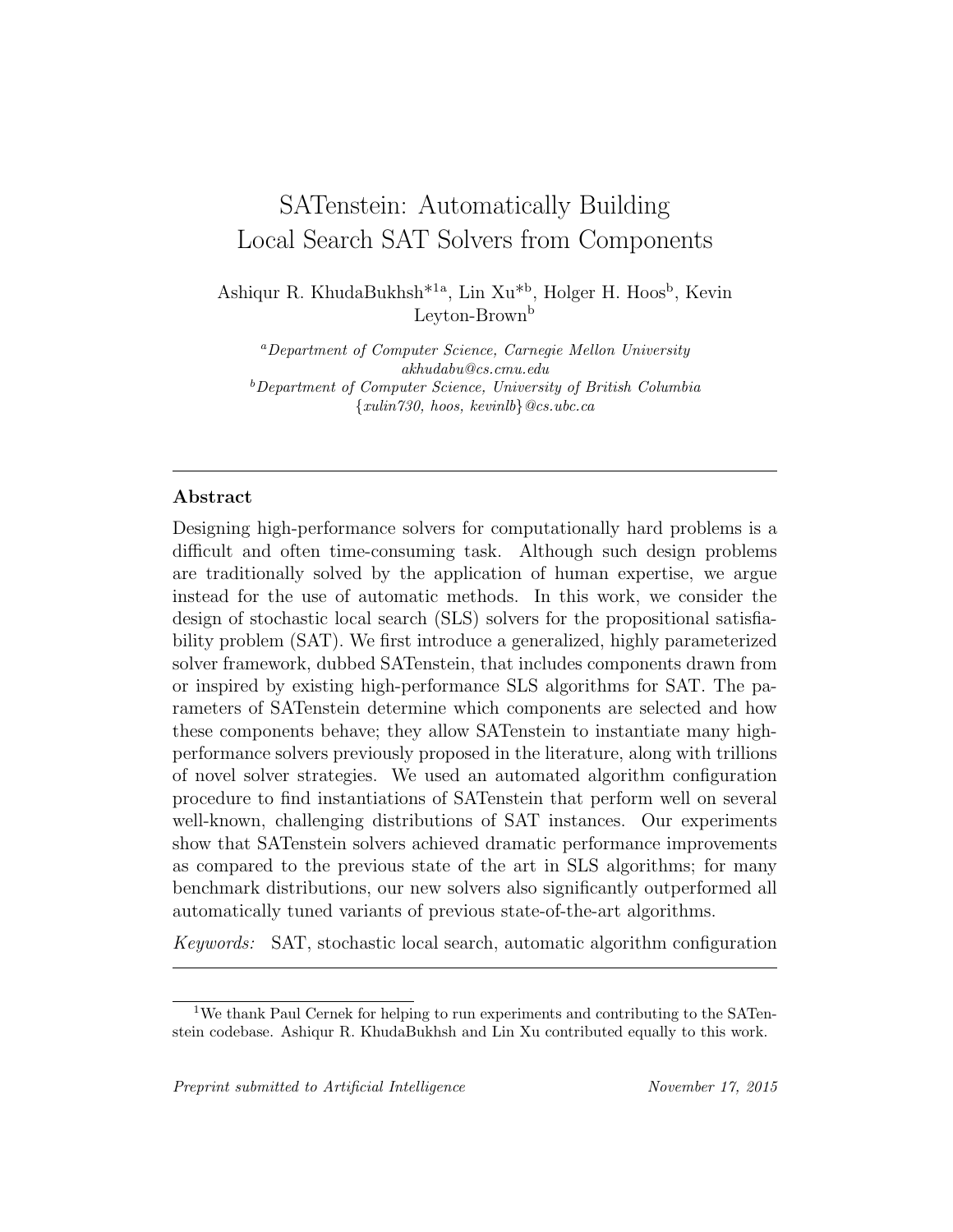# 1. Introduction

In Mary Shelley's classic novel Frankenstein; or, The Modern Prometheus, a brilliant scientist, Victor Frankenstein, set out to create a perfect human being by combining scavenged human body parts. We pursue a similar idea: scavenging components from existing high-performance algorithms for a given problem and combining them to build new high-performance algorithms. Our idea is inspired by the fact that many new solvers are created by augmenting an existing algorithm with a mechanism found in a different algorithm (see, e.g., [Hoos, 2002;](#page-32-0) [Li et al., 2007b\)](#page-33-0) or by combining components of different algorithms (see, e.g., [Pham et al., 2008\)](#page-34-0). Unlike Victor Frankenstein's creation, we propose to use an automated construction process that enables us to optimize performance with minimal human effort.

Traditionally, high-performance heuristic algorithms are designed through an iterative, manual process in which most design choices are fixed at development time, usually based on preliminary experimentation, leaving only a small number of parameters exposed to the user. In contrast, we propose a new approach to heuristic algorithm design in which the designer fixes as few design choices as possible, instead exposing all promising design choices as parameters. This approach removes from the algorithm designer the burden of making early design decisions without knowing how different algorithm components will interact on problem distributions of interest. Instead, it encourages the designer to consider many alternative designs, drawing from known solvers as well as novel mechanisms. Of course, such flexible, highly parameterized algorithms must be instantiated appropriately to achieve good performance on a given instance set. With the availability of advanced automated parameter configurators and cheap computational resources, finding a good parameter configuration from a huge parameter space becomes practical (see, e.g., [Hutter et al., 2007b;](#page-32-1) [Birattari et al., 2002;](#page-30-0) [Chiarandini et al.,](#page-30-1) [2008\)](#page-30-1). Of course, we are not the first to propose building algorithms by using automated methods to search a large design space. Rather, our work can be seen as part of a general and growing trend, fueled by an increasing demand for high-performance solvers for difficult combinatorial problems in practical applications, by the desire to reduce the human effort required for building such algorithms, and by an ever-increasing availability of cheap computing power that can be harnessed for automating parts of the algorithm design process (see also [Hoos, 2008\)](#page-32-2). There are many examples of work along these lines [\(Gratch and Dejong, 1992;](#page-31-0) [Minton, 1993;](#page-33-1) [Carchrae and Beck, 2005;](#page-30-2) [Xu](#page-35-0)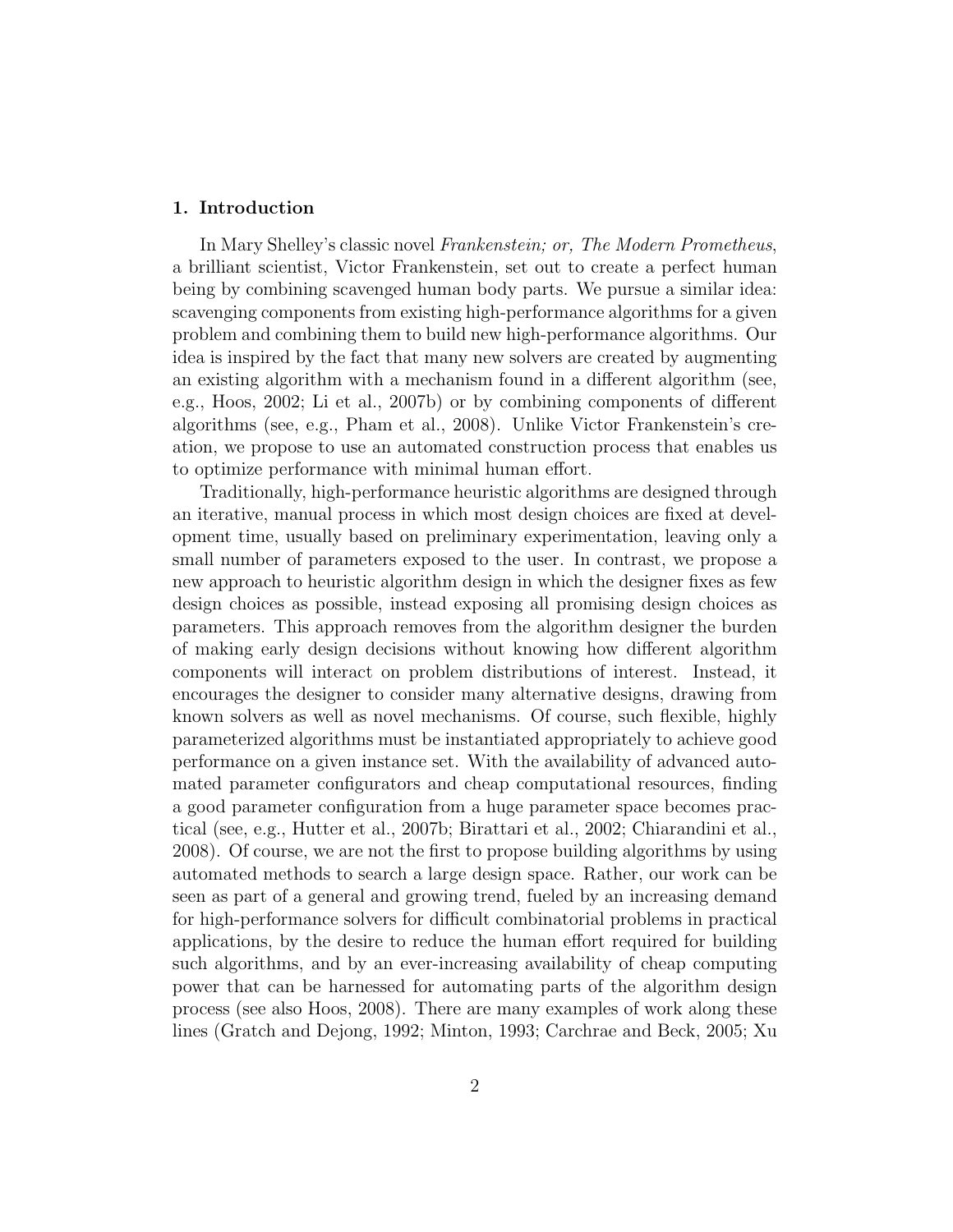[et al., 2008;](#page-35-0) [Gagliolo and Schmidhuber, 2006;](#page-31-1) [Fukunaga, 2002;](#page-31-2) [Oltean, 2005;](#page-34-1) [Westfold and Smith, 2001;](#page-35-1) [Monette et al., 2009;](#page-33-2) [Gaspero and Schaerf, 2007\)](#page-31-3).

Although our general approach is not specifically tailored to a particular domain, in this work we address the challenge of constructing stochastic local search (SLS) algorithms for the propositional satisfiability problem (SAT): an NP-complete problem of great interest to the scientific and industrial communities alike. SLS-based solvers are important because they have exhibited consistently dominant performance for several families of SAT instances; they also play an important role in state-of-the-art portfolio-based automated algorithm selection methods for SAT [\(Xu et al., 2008\)](#page-35-0). Substantial research and engineering effort has been expended in building SLS algorithms for SAT since the late 1980s (see, e.g., [Selman et al., 1992;](#page-34-2) [Hoos, 2002;](#page-32-0) [Pham et al.,](#page-34-0) [2008\)](#page-34-0), with new solvers being introduced every year.

We leveraged this rich literature (discussed in detail later) to design SATenstein-LS. This algorithm draws mechanisms from 25 high-performance SLS SAT solvers and also incorporates many novel strategies. The resulting design space contains a total of  $2.01 \times 10^{14}$  candidate solvers, and includes most existing, state-of-the-art SLS SAT solvers that have been proposed in the literature. We demonstrate experimentally that our new, automaticallyconstructed solvers dramatically outperform the best SLS-based SAT solvers currently available (with the default parameter configurations manually tuned by their authors) on six well-known SAT instance distributions, ranging from hard random 3-SAT instances to SAT-encoded factoring and software verification problems. In most cases, our new solvers also significantly outperform the best SLS-based SAT solvers even when we automatically tune the originally exposed parameters of every one of these incumbent solvers. Because SLS-based SAT solvers are the best known methods for solving most of our benchmark distributions, our new solvers represent a substantial advance in the state of the art for solving the respective sub-classes of SAT. On one of the two instance families for which this is not the case—SAT-encoded number factoring problems—our new solvers narrow the gap between the performance of the best SLS algorithms and the best DPLL-based solvers.

This paper<sup>[2](#page-2-0)</sup> is organized as follows. Section [2](#page-3-0) discusses related work; we

<span id="page-2-0"></span><sup>2</sup>An early version of the work described in this article was published at IJCAI [\(Khud](#page-33-3)[aBukhsh et al., 2009\)](#page-33-3). This article substantially extends that work in five key ways. (1) It describes SATenstein-LS's architecture in considerably more detail, and (2) presents allnew experiments based on longer configuration runs, albeit on the same distributions.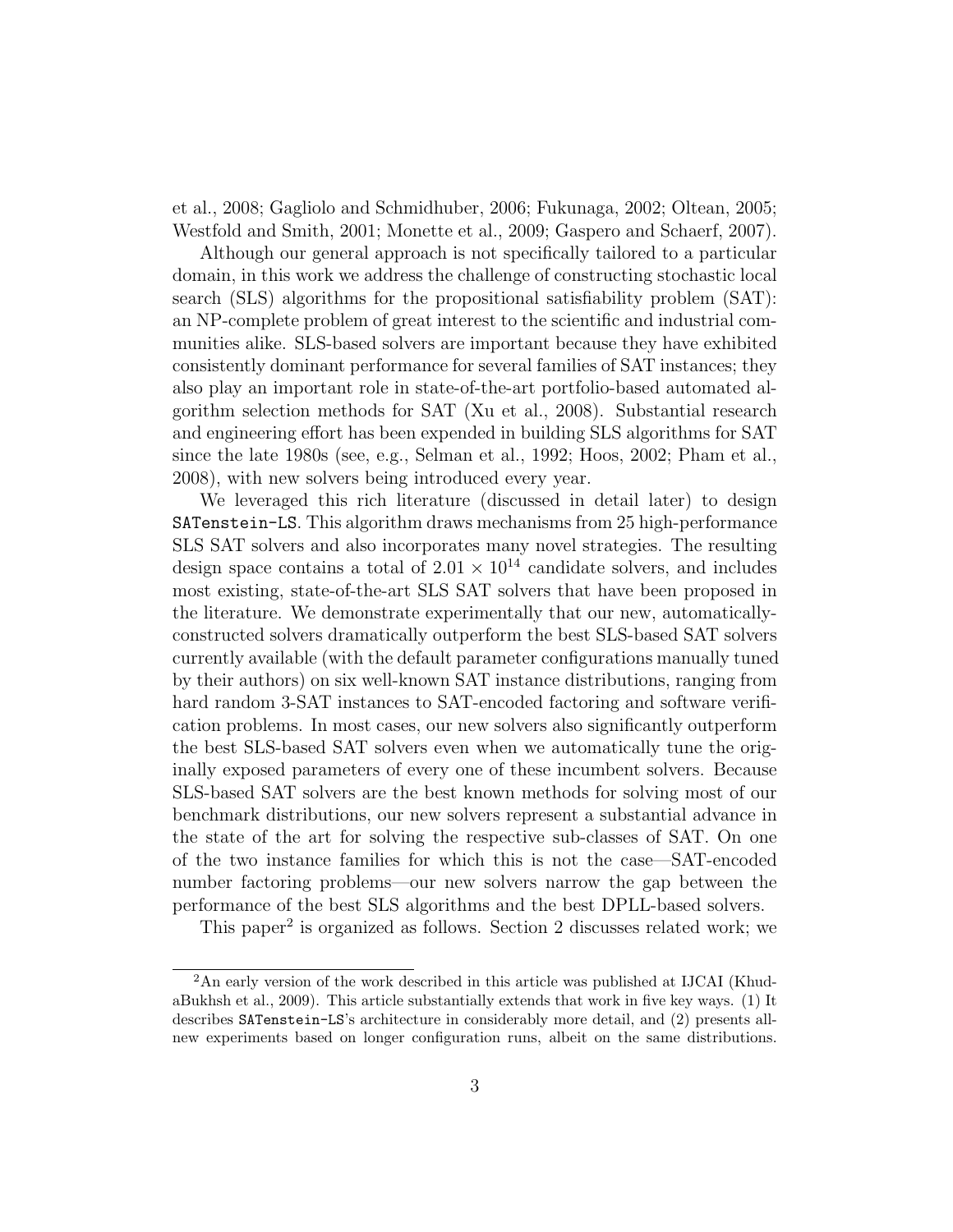describe the design and implementation of SATenstein-LS in Section [3.](#page-9-0) We then describe the setup we used for empirically evaluating SATenstein-LS (Section [4\)](#page-16-0) and present the results from our experiments (Section [5\)](#page-21-0). Section [6](#page-29-0) presents some general conclusions and an outlook on future work.

#### <span id="page-3-0"></span>2. Related Work

The propositional satisfiability problem (SAT) asks, for a given propositional formula  $F$ , whether there exists a complete assignment of truth values to the variables of F under which F evaluates to true (see, e.g., [Biere et al.,](#page-30-3) [2009\)](#page-30-3). F is called satisfiable if there exists at least one such assignment and unsatisfiable otherwise. A SAT instance is usually represented in conjunctive normal form (CNF), i.e., as a conjunction of disjunctions of literals, where each literal is a propositional variable or the negation of variables. Each disjunction of literals is called a clause. In this case, the goal for a SAT solver is to find a variable assignment that satisfies all clauses of a given CNF formula or to prove that no such assignment exists.

#### <span id="page-3-1"></span>2.1. Local-Search SAT Solvers

Over the past decades, considerable research and engineering effort has been invested into designing and optimizing algorithms for SAT. State-ofthe-art SAT solvers include tree-search algorithms (see, e.g., Sörensson and Eén, 2007; [Heule and Maaren, 2007a;](#page-31-4) [Biere, 2008;](#page-30-4) [Dubois and Dequen, 2001;](#page-31-5) [Audemard and Simon, 2009;](#page-30-5) [Heule et al., 2012\)](#page-31-6), local search algorithms (see, e.g., [Hutter et al., 2002;](#page-32-3) [Pham and Anbulagan, 2007;](#page-34-4) [Li and Huang, 2005;](#page-33-4) [Prestwich, 2005;](#page-34-5) [Pham et al., 2008;](#page-34-0) [Cai and Su, 2012\)](#page-30-6) and resolution-based preprocessors (see, e.g., [Subbarayan and Pradhan, 2005;](#page-34-6) [Dechter and Rish,](#page-30-7) [1994;](#page-30-7) [Bacchus and Winter, 2003\)](#page-30-8). Every year, competitions are held, in which new state-of-the-art solvers emerge. The trend of continuing performance improvement in SAT competitions suggests that there is room for even further enhancements of current solver technology.

<sup>(3)</sup> Our comparison with tuned versions of challengers (Section [5.2\)](#page-24-0) is entirely new, as is (4) our comparison with complete solvers (Section [5.3\)](#page-24-1). (5) We extended SATenstein-LS with a local search strategy found in the recent high-performance SAT solver, Sattime, and compared the performance of the augmented SATenstein-LS with three recent SLSbased SAT solvers, including Sattime.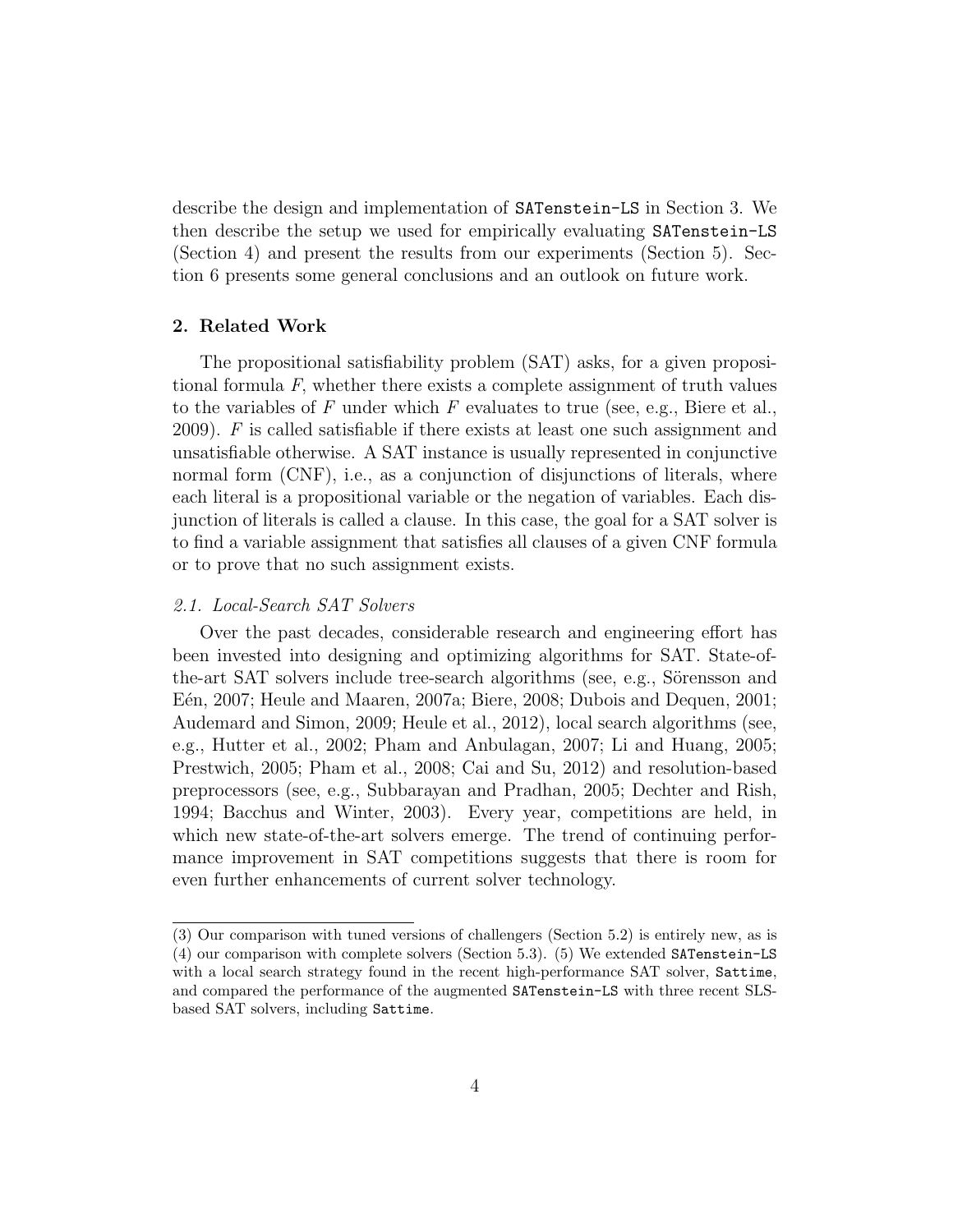Stochastic local search (SLS) algorithms represent the state of the art in solving certain types of SAT instances and have been the subject of an intense and sustained interest since the early 1990s (see, e.g., [Selman et al.,](#page-34-2) [1992;](#page-34-2) [Wah and Wu, 2005\)](#page-35-2). A typical SLS algorithm for SAT consists of an initialization phase and a local search phase. In the initialization phase, all variables are assigned truth values. At each step of the local search phase, the truth value of a single, heuristically chosen variable is changed. Exceptions include SLS solvers based on evolutionary algorithms (e.g., [Lardeux et al.](#page-33-5) [\(2006\)](#page-33-5)) that maintain a population of candidate solutions and use recombination techniques. The search process is terminated when either a satisfying assignment is found or a given bound on the runtime or run length is reached or exceeded. Almost all SLS algorithms for SAT are incomplete, i.e., they cannot establish the unsatisfiability of a given formula.

The vast majority of existing SLS-based SAT solvers can be grouped into four broad categories: GSAT-based [\(Selman et al., 1992\)](#page-34-2), WalkSAT-based [\(Selman et al., 1994\)](#page-34-7), dynamic local search algorithms [\(Hutter et al., 2002;](#page-32-3) [Thornton et al., 2004\)](#page-34-8), and G<sup>2</sup>WSAT variants [\(Li and Huang, 2005\)](#page-33-4). Almost all of the recent high-performance SLS SAT solvers are based on Walk-SAT, dynamic local search, or G<sup>2</sup>WSAT. SATenstein-LS thus draws deeply on these families of solvers, which we discuss in more detail in Section [3.](#page-9-0) GSAT-based algorithms are mostly of historical importance, but ideas that originated in GSAT remain important in more modern solvers. Partly for that reason, we briefly describe its architecture here.

At each step, GSAT evaluates each variable using a scoring function, then flips the variable with the highest score. The score of a variable is determined from two quantities, MakeCount and BreakCount. The MakeCount of a variable with respect to an assignment is the number of previously unsatisfied clauses that will be satisfied if the variable is flipped. Similarly, the BreakCount of a variable with respect to an assignment is the number of previously satisfied clauses that will be unsatisfied if the variable is flipped. The scoring function of **GSAT** is  $MakeCount - BreakCount$ .

# 2.2. UBCSAT

UBCSAT [\(Tompkins and Hoos, 2004\)](#page-35-3) is an SLS solver implementation and experimentation environment for SAT. It provides implementations of many existing high-performance SLS algorithms from the literature. These implementations generally match or exceed the efficiency of the respective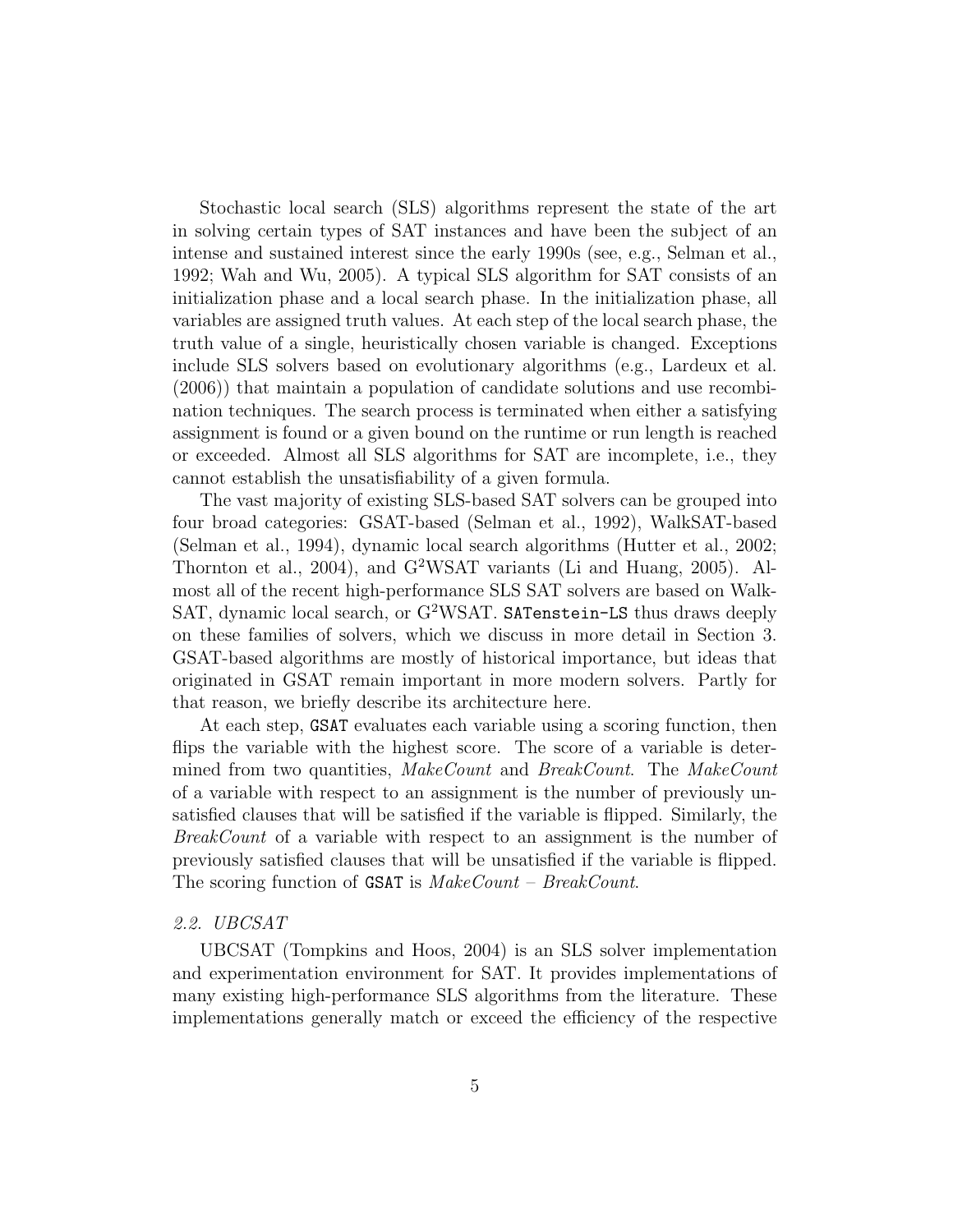implementations made available by the original authors. UBCSAT implementations have therefore been widely used as reference implementations for many well-known local search algorithms (see, e.g., [Prestwich, 2005;](#page-34-5) [Kroc](#page-33-6) [et al., 2009\)](#page-33-6). In addition, UBCSAT also provides a rich interface that includes numerous statistical and reporting features facilitating empirical analysis of SLS algorithms.

Many existing SLS algorithms for SAT share common components and data structures. The general design of UBCSAT allows for the reuse and extension of such common components and mechanisms. This made UBC-SAT an ideal environment for the implementation of SATenstein-LS (described below). However, UBCSAT and SATenstein-LS are quite different at a conceptual level. UBCSAT implements many well-known solvers in a stand-alone fashion; it does not provide for the creation of new solvers by combining existing solver components.

#### 2.3. Automated Algorithm Design

There is a large body of literature in AI and related areas that deals with automated methods for building heuristic algorithms. This includes work on automatic algorithm configuration (see, e.g., [Gratch and Dejong,](#page-31-0) [1992;](#page-31-0) [Minton, 1993\)](#page-33-1), algorithm selection (see, e.g., [Leyton-Brown et al., 2003;](#page-33-7) [Carchrae and Beck, 2005;](#page-30-2) [Xu et al., 2008,](#page-35-0) [2010\)](#page-35-4), parallel portfolios (see, e.g., [Gomes and Selman, 2001;](#page-31-7) [Gagliolo and Schmidhuber, 2006\)](#page-31-1), and, to some extent, genetic programming (see, e.g., [Fukunaga, 2002,](#page-31-2) [2004;](#page-31-8) [Oltean, 2005\)](#page-34-1), hyper-heuristics (see, e.g., [Maturana et al., 2010\)](#page-33-8), autonomous search (see, e,g., [Hamadi et al., 2012\)](#page-31-9), and algorithm synthesis (see, e.g., [Westfold and](#page-35-1) [Smith, 2001;](#page-35-1) [Monette et al., 2009;](#page-33-2) [Gaspero and Schaerf, 2007\)](#page-31-3). In what follows, we restrict our discussion to research efforts that are related particularly closely to our approach.

#### 2.3.1. Automated Construction of Algorithms

Here we consider three closely related lines of previous work in more detail, contrasting them with our own. First, Minton [\(1993\)](#page-33-1) used meta-level theories to produce distribution-specific versions of generic heuristics, and then found the most useful combination of these heuristics by evaluating their performance on a small set of test instances. He focused on producing distribution-specific versions of candidate heuristics and only considered at most 100 possible heuristics. The performance of the resulting algorithms was comparable to that of algorithms designed by a skilled programmer,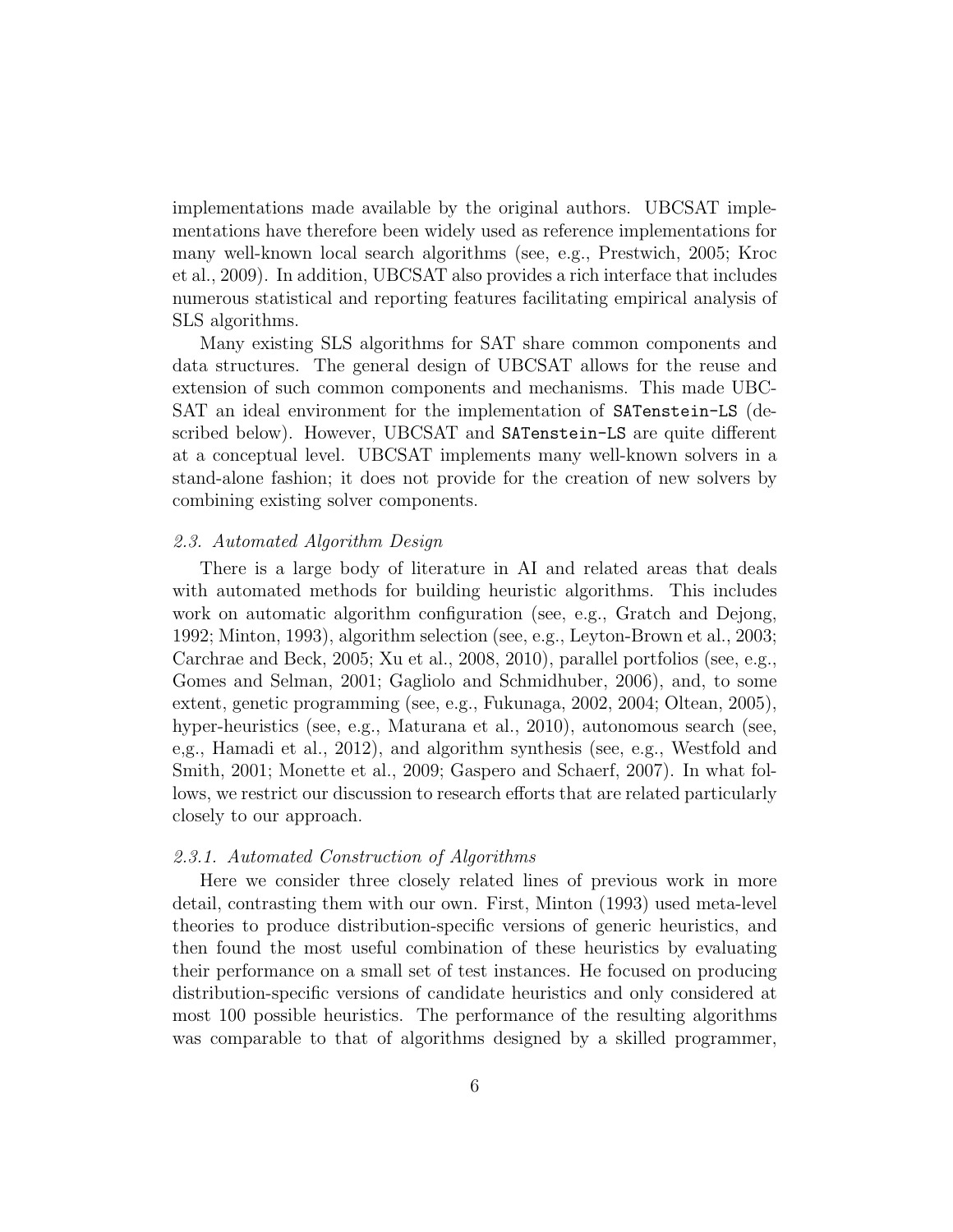but not an expert. In contrast, our work lays out a generalized, highly parameterized framework that can be instantiated to yield many trillions of distinct candidate solvers. We achieved performance exceeding the current state of the art on most of the instance distributions we considered.

Second, Gratch and Dejong [\(1992\)](#page-31-0) presented a system that starts with a STRIPS-like planner and augments it by incrementally adding search control rules. In contrast, SATenstein does not augment an existing solver; rather, our goal is to design a method for automatically building new solvers by combining components from as many existing solvers as possible.

Finally, and most closely related to our work, Fukunaga's [\(2002;](#page-31-2) [2004\)](#page-31-8) genetic programming approach has a similar goal to our own: the automated construction of local search heuristics for SAT. Fukunaga considered a potentially unbounded design space, based only on GSAT-based and WalkSATbased SLS algorithms up to the year 2000. His candidate variable selection mechanisms were evaluated on uniform random 3-SAT and graph coloring instances with at most 250 variables. While Fukunaga's approach could in principle be used to obtain high-performance solvers for specific types of SAT instances, to the best of our knowledge, this potential has never been realized; the best automatically-constructed solvers obtained by Fukunaga only achieved a performance level similar to that of the best WalkSAT variants available in 2000, based on an evaluation on moderately-sized SAT instances. In contrast, as mentioned above, we consider a huge but bounded combinatorial space of algorithms, based on components taken from two dozen of the best SLS algorithms for SAT currently available, and we employ an offthe-shelf, general-purpose algorithm configuration procedure to search this space. The solvers thus obtained perform substantially better than current state-of-the-art SLS-based SAT solvers on a broad range of challenging SAT instances with up to 4 978 variables.

#### 2.3.2. Automated Algorithm Configuration

Recently, considerable attention has been paid to the problem of automated algorithm configuration. F-Race [\(Birattari et al., 2002;](#page-30-0) [Balaprakash](#page-30-9) [et al., 2007;](#page-30-9) [Birattari et al., 2010\)](#page-30-10) uses a non-parametric statistical test to iteratively filter out configurations that are significantly worse than others ("racing"), continuing until a cutoff time is reached and only a small number of good configurations are left. ParamILS [\(Hutter et al., 2007b,](#page-32-1) [2009\)](#page-32-4) is a model-free method based on iterated local search and with a "challenge incumbent" procedure somewhat akin to racing. GGA [\(Ansotegui et al.,](#page-29-1)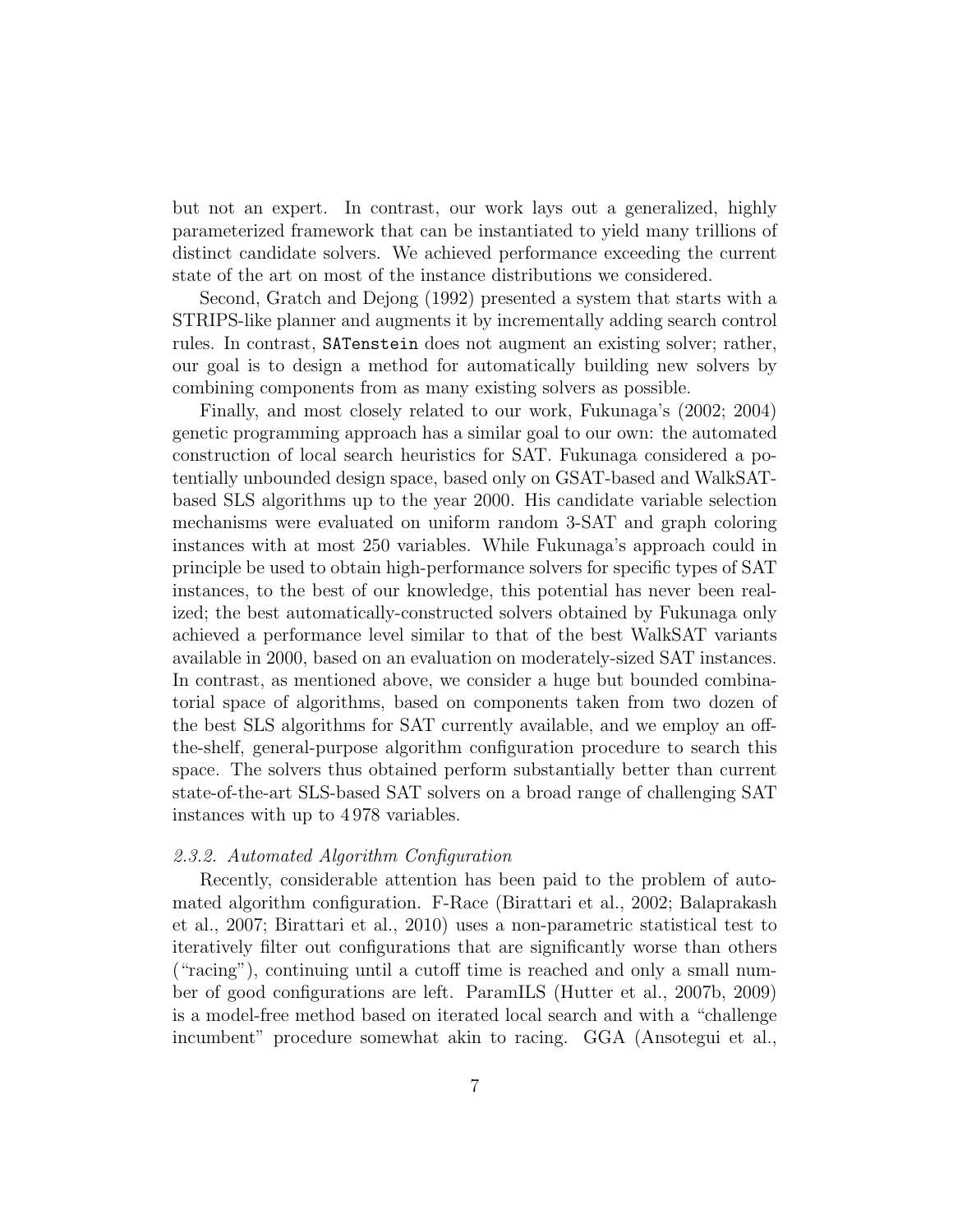[2009\)](#page-29-1) is a model-free method based on a genetic algorithm. Finally, SMAC [\(Hutter et al., 2011\)](#page-32-5) performs sequential model-based optimization, iterating between fitting models and using them to make choices about which configurations to investigate. The experiments in this paper make use of ParamILS; this method offers the advantages of scalability to large parameter spaces, stability, and previous success in applications (see, e.g., [Hutter et al., 2007a;](#page-32-6) [Chiarandini et al., 2008\)](#page-30-1). However, in principle, SATenstein-LS could be configured using any state-of-the-art algorithm configuration procedure.

#### 2.3.3. Programming by Optimization

SATenstein advocates designing new solvers by inducing a single parameterized solver from distinct examples in the literature, and then searching this parameter space automatically [\(KhudaBukhsh et al., 2009\)](#page-33-3). This approach is an example of—and indeed was part of the inspiration for—a design philosophy we call Programming by Optimization (PbO) [\(Hoos, 2012\)](#page-32-7). In general, PbO means seeking and exposing design choices during a development process, and then automatically finding instantiations of these choices that optimize performance in a given use context. SATenstein-LS can be seen as an example of PbO in which the algorithm design space has been obtained by unifying a large number of local search schemes for SAT into a tightly integrated, highly parametric algorithm framework. However, the PbO philosophy goes further and is ultimately more general: it emphasizes encouraging developers to identify and expose design choices as parameters, rather than merely recovering parameters from existing, fully implemented examples. Because of its emphasis on changing the software development process, the PbO paradigm is also supported by programming language extensions that allow parameters and design choices to be exposed quickly and transparently (for further details, see <www.prog-by-opt.net>).

# 2.3.4. Algorithm Selection and SATzilla

To address a potential source of confusion, we contrast SATenstein with our similarly-named—but rather different—previous work on SATzilla. For a given problem instance or problem distribution, we often have to solve an "algorithm selection problem" [\(Rice, 1976\)](#page-34-9): which algorithm(s) should be run in order to minimize some performance objective, such as expected runtime? Different machine learning techniques can be applied to solve this problem (see, e.g., [Leyton-Brown et al., 2002;](#page-33-9) [Guerri and Milano, 2004;](#page-31-10) [Carchrae and Beck, 2005;](#page-30-2) [Xu et al., 2008;](#page-35-0) [Kadioglu et al., 2010,](#page-33-10) [2011\)](#page-32-8).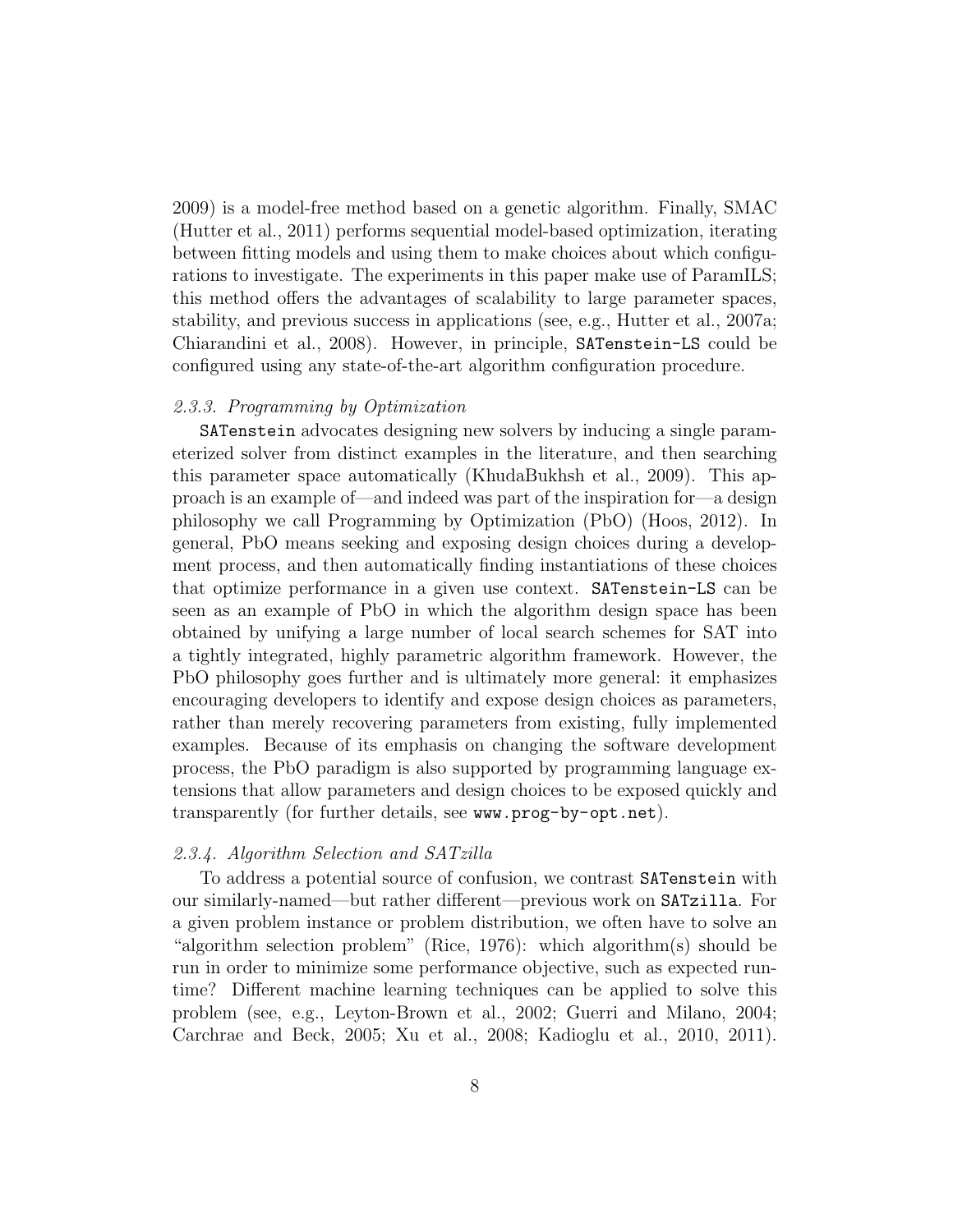SATzilla [\(Nudelman et al., 2003;](#page-34-10) [Xu et al., 2008\)](#page-35-0) instantiates such an approach, using predictive models to select among a portfolio of existing algorithms on a per-instance basis. In contrast, SATenstein is an approach for automatically building solvers from components, yielding a huge candidate set of solvers, most of which have never been studied before. Indeed, the two approaches are complementary: methods like SATzilla can take advantage of solvers obtained using the automated design approach pursued in this work. In fact, SATzilla2009 R and 3S, which both performed extremely well in the random category of the 2009 and 2012 SAT Competitions (each winning a gold medal for random SAT+UNSAT), both make use of multiple SATenstein-LS solvers [\(Xu et al., 2009;](#page-35-5) [Kadioglu et al., 2011\)](#page-32-8). Indeed, the synergy between SATenstein and SATzilla runs even deeper: an approach dubbed Hydra [\(Xu et al., 2010\)](#page-35-4) automatically builds portfolio-based algorithm selectors, based only on a single, highly parameterized algorithm such as SATenstein. Experiments show that Hydra outperformed SATzilla based on 17 state-of-the-art SLS solvers, even when restricted only to multiple different instantiations of SATenstein-LS.

# 2.3.5. Further Related Work

Frankenstein was also used as a metaphor for algorithm design in work by [Montes de Oca et al.](#page-34-11) [\(2009\)](#page-34-11), where a Particle Swarm Optimization (PSO) algorithm is created by combining algorithm components drawn from existing high-performance PSO algorithms. These component designs were handpicked by the algorithm designer; in contrast, we specify a combinatorial design space from which we use an automated algorithm configurator to find a good design for a given problem distribution. Frankenstein's PSO can thus be seen an example of manual algorithm design, whereas our goal is to automate the algorithm-building process.

Existing work on algorithm synthesis is mostly focused on automatically generating algorithms that satisfy a given formal specification or that solve a specific problem from a large and diverse domain (see, e.g., [Westfold and](#page-35-1) [Smith, 2001;](#page-35-1) [Monette et al., 2009;](#page-33-2) [Gaspero and Schaerf, 2007\)](#page-31-3). In contrast, like other research that falls under the PbO umbrella [\(Hoos, 2012\)](#page-32-7), our work is focused on finding an efficient solver from a huge space of candidate solvers that are all guaranteed to be correct by construction.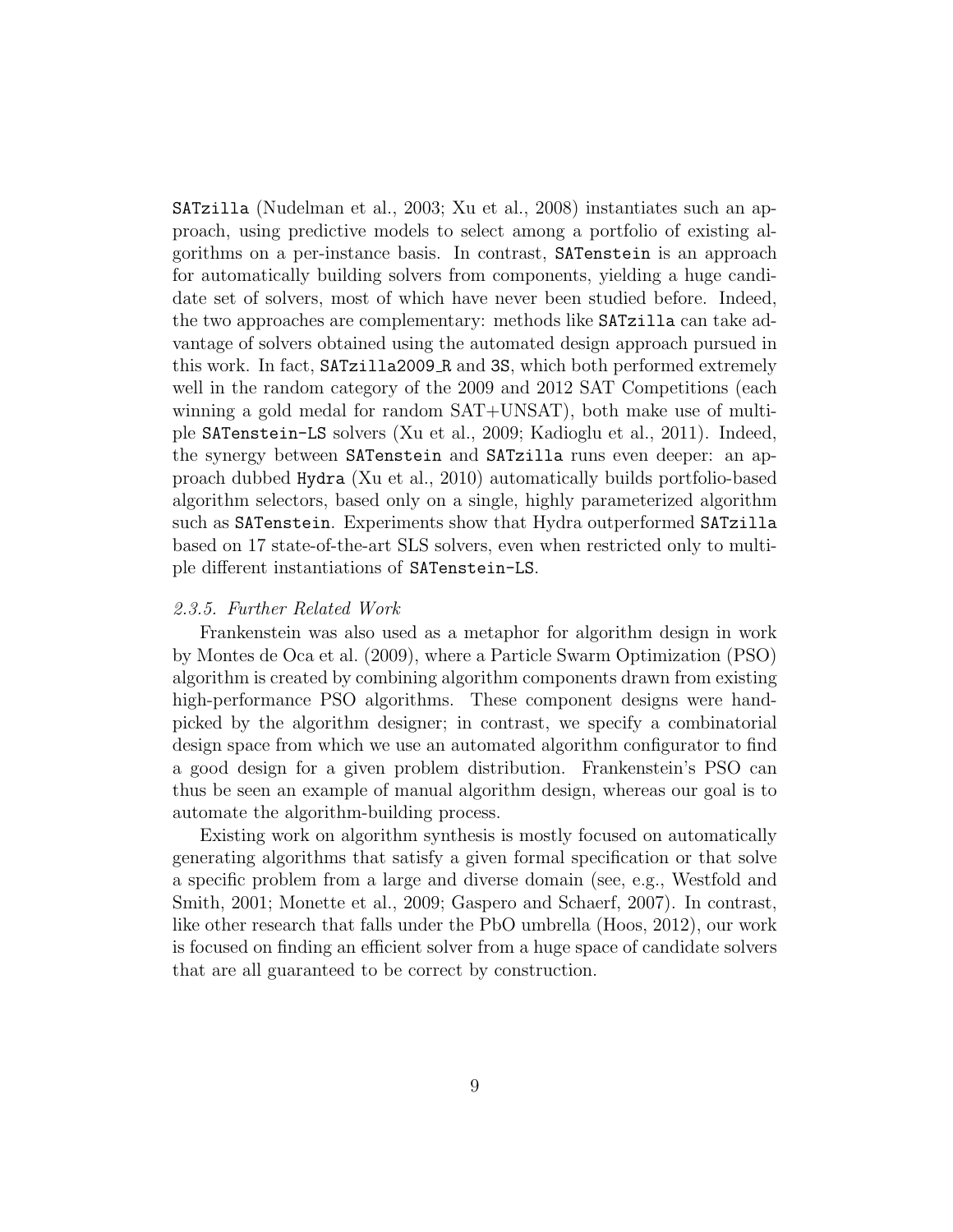# <span id="page-9-0"></span>3. SATenstein-LS

SATenstein-LS is a highly parameterized, stochastic local search (SLS) SAT solver that not only draws components from several high-performance SLS-based SAT solvers, but also incorporates several novel mechanisms. SATenstein-LS can be configured to instantiate dozens of well-known SLS solvers, along with many trillions of others that have never been studied before. In this section, we present a high-level outline of SATenstein-LS and explain the functionality of the major building blocks used in our design. We also give a detailed description of the parameters exposed by SATenstein-LS.

# 3.1. Design

As discussed in Section [2.1,](#page-3-1) most SLS algorithms for SAT fall into one of four broad categories: GSAT-based, WalkSAT-based, dynamic local search, and G<sup>2</sup>WSAT variants. Since no recent, state-of-the-art SLS solver is GSATbased, we constructed SATenstein-LS by drawing components from algorithms belonging to the three remaining categories.

As shown in the high-level algorithm outline (Procedure SATenstein-LS), **SATenstein-LS** is comprised of five major building blocks,  $B1-B5$ . Any instantiation of SATenstein-LS follows the same high-level structure:

- 1. Optionally execute B1, which performs search diversification.
- 2. Execute either B2, B3 or B4, thus performing a WalkSAT-based, dynamic local search or G<sup>2</sup>WSAT-based procedure, respectively.
- 3. Optionally execute B5 to update data structures such as promising list, clause penalties, dynamically adaptable parameters or tabu attributes.

Each of our building blocks consists of one or more components (listed in Table [2\)](#page-15-0); some of these components are shared across different building blocks. Each component is configurable by one or more parameters. Out of 42 parameters overall, 6 of SATenstein-LS's parameters are integer-valued (listed in Table [B.11\)](#page-36-0), 19 are categorical (listed in Table [B.12\)](#page-37-0), and 17 are real-valued (listed in Table [B.13\)](#page-38-0). All of these parameters are exposed on the command line so that they can be optimized using an automatic configurator. After fixing the domains of integer- and real-valued parameters to between 3 and 16 values each (as we did in our experiments, reported later) the total number of valid SATenstein-LS instantiations was  $2.01 \times 10^{14}$ .

We now give a high-level description of each of the building blocks. In particular, we provide detailed descriptions of SATenstein-LS's three key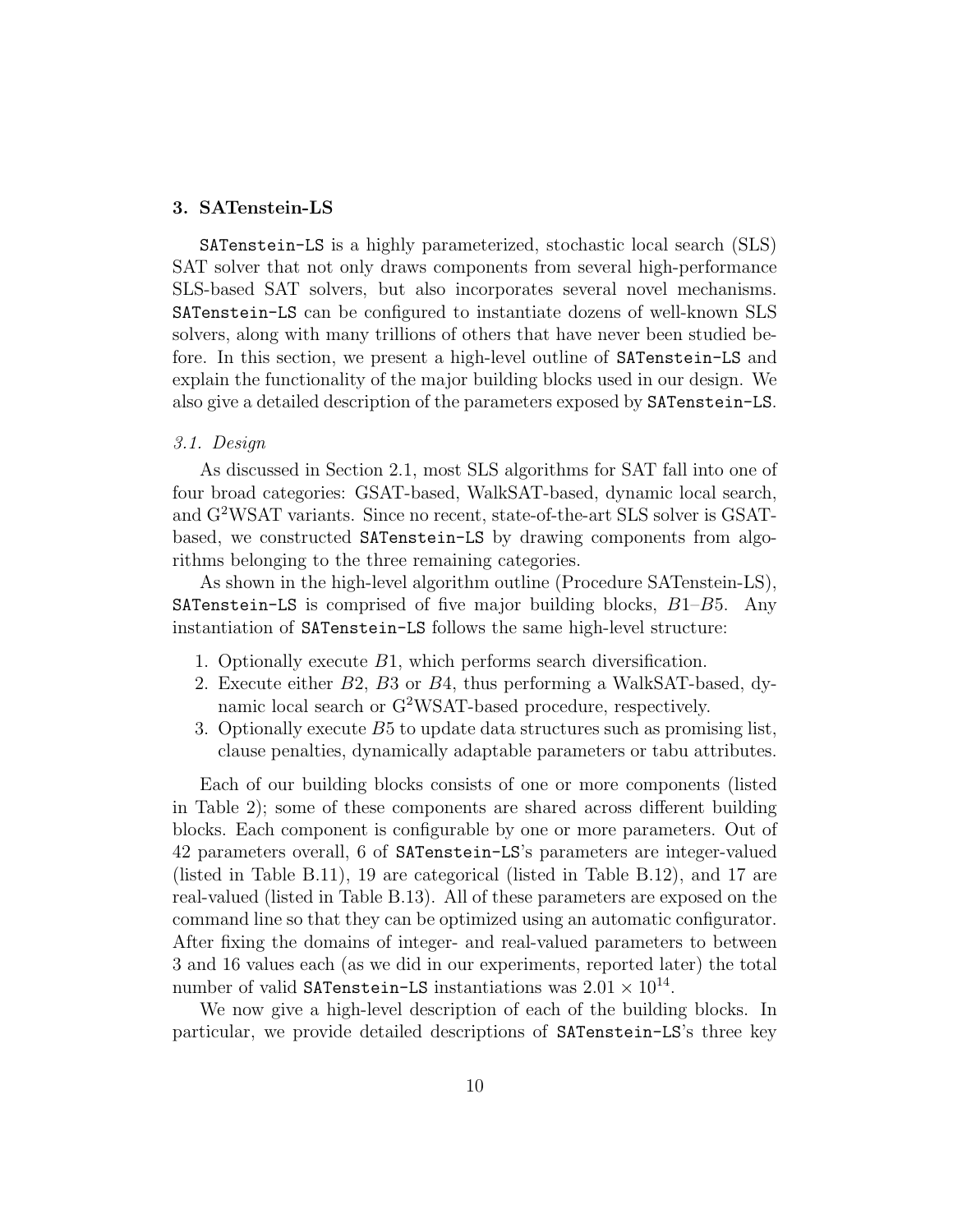building blocks, B2, B3 and B4, which map to three broad categories of SLS-based SAT solvers.

# 3.1.1. Block B1

B1 is constructed using the SelectClause(), DiversificationStrategy() and DiversificationProbability() components. SelectClause() is configured by one categorical parameter and, depending on its value, either selects an unsatisfied clause uniformly at random or selects a clause with probability proportional to its clause penalty [\(Tompkins and Hoos, 2004\)](#page-35-3). Component diversificationStrategy() can be configured by a categorical parameter to do any of the following with probability *diversificationProbability()*: flip the least recently flipped variable [\(Li and Huang, 2005\)](#page-33-4); flip the least frequently flipped variable [\(Prestwich, 2005\)](#page-34-5); flip the variable with minimum variable weight [\(Prestwich, 2005\)](#page-34-5); or flip a randomly selected variable [\(Hoos, 2002\)](#page-32-0).

# 3.1.2. Block B2 (WalkSAT-based Algorithms)

Block B2 instantiates WalkSAT-based algorithms, which—unlike GSAT or its variants—select in each step a single unsatisfied clause (typically uniformly at random from the set of all currently unsatisfied clauses), and consider only the variables appearing therein as candidates for flipping; the variable to be flipped is chosen using a heuristic. WalkSAT/SKC [\(Selman et al.,](#page-34-7) [1994\)](#page-34-7), one of the earliest and most prominent algorithms from this family, uses a scoring function that only depends on BreakCount (see Section [2.1\)](#page-3-1) for variable selection.

As previously described in the context of B1, component SelectClause() is used to select an unsatisfiable clause c. The  $SelectHeuristic()$  component selects a variable from  $c$  for flipping. Depending on a categorical parameter, SelectHeuristic() can instantiate any of the thirteen well-known WalkSATbased heuristics, notably including Novelty variants, VW1 and VW2. Table [3](#page-15-1) lists these heuristics and related continuous parameters. We also extended the Novelty variants with an optional "flat move" mechanism, as found in the selection strategy in  $g$ Novelty<sup>+</sup> [\(Thornton et al., 2004;](#page-34-8) [Pham et al.,](#page-34-0) [2008\)](#page-34-0).

WalkSAT/Tabu [\(McAllester et al., 1997\)](#page-33-11) is an extension of WalkSAT/SKC that forbids variables that have been flipped within the last  $t$  steps from being flipped again, where  $t$  is a parameter called the *tabu tenure*. If all variables in all unsatisfied clauses are *tabu*, then the *tabu list* is ignored. Tabu variants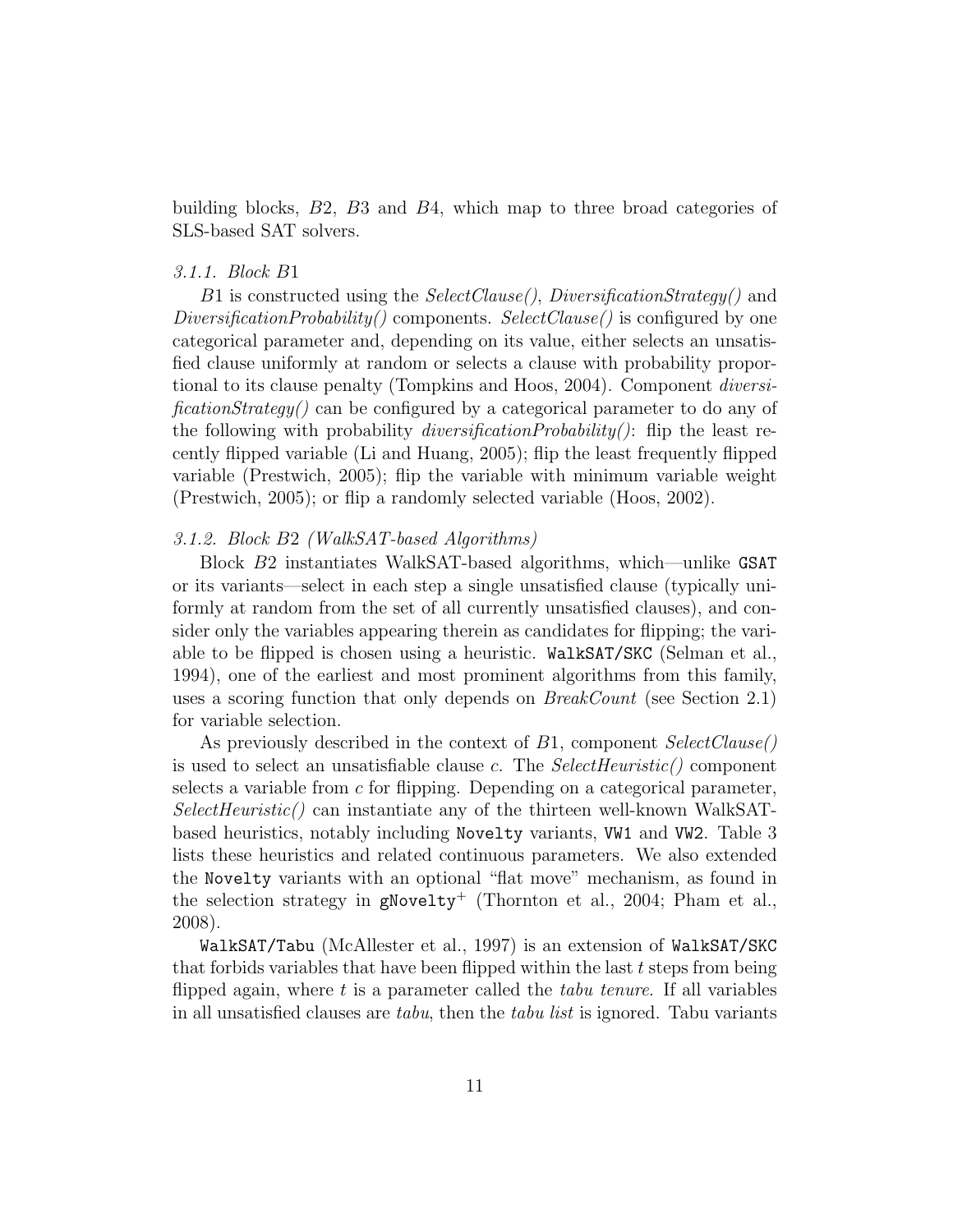of WalkSAT algorithms can be configured in SATenstein-LS by setting the categorical parameter performTabuSearch.

Novelty [\(McAllester et al., 1997\)](#page-33-11) and its variants are also very prominent WalkSAT algorithms. Novelty scores the variables in the selected clause using the same scoring function as GSAT. If the variable with the highest score is not the most-recently-flipped variable within the clause, then it is deterministically selected for flipping. Otherwise, it is selected with probability (1 - p), where p is a parameter called the noise setting (with probability p, the second-best variable is selected). To prevent search stagnation, Novelty has been augmented with a probabilistic conflict-directed random walk mech-anism, leading to the Novelty<sup>+</sup> algorithm [\(Hoos, 1999\)](#page-32-9). Later Novelty variants (e.g., adaptNovelty<sup>+</sup>; [Hoos, 2002\)](#page-32-0) also use a dynamic mechanism for changing the noise parameter during the search process; this mechanism has since been extended to many other SLS-based SAT solvers (e.g., [Li et al.,](#page-33-0) [2007b\)](#page-33-0) and can be instantiated in SATenstein-LS by setting the parameter useAdaptiveMechanism to 1 (for further details, see, Table [B.12\)](#page-37-0).

# 3.1.3. Block B3 (Dynamic Local Search Algorithms)

Block B3 instantiates dynamic local search algorithms. The most prominent feature of dynamic local search (DLS) algorithms is the use of penalties (or weights) associated with the clauses of the given CNF formula. DLS algorithms typically use a GSAT-like variable selection mechanism, but calculate scores taking clause penalties into account, reflecting the perceived importance of satisfying each clause. At each step, penalties associated with unsatisfied clauses are increased (additively [\(Thornton et al., 2004\)](#page-34-8) or multiplicatively [\(Hutter et al., 2002\)](#page-32-3)); this enables the local search process to escape from local minima of the objective function defined by the sum of the penalties of unsatisfied clauses. In order to ensure that the penalty values do not increase unboundedly and to appropriately emphasize recent search history, occasional *smoothing* steps are performed to reduce penalties.

In SATenstein-LS, the task of pruning the set of variables based on clause weights is accomplished by the selectSet() component. selectSet() first considers the set of variables that occur in any unsatisfied clause and associates with each such variable  $v$  a score, which depends on the *clause weights* of each clause that changes satisfiability status when  $v$  is flipped. After scoring the variables,  $selectSet()$  returns all variables with maximal score. Our implementation of this component incorporates three different scoring functions, including those due to [McAllester et al.](#page-33-11) [\(1997\)](#page-33-11), [Selman et al.](#page-34-7) [\(1994\)](#page-34-7),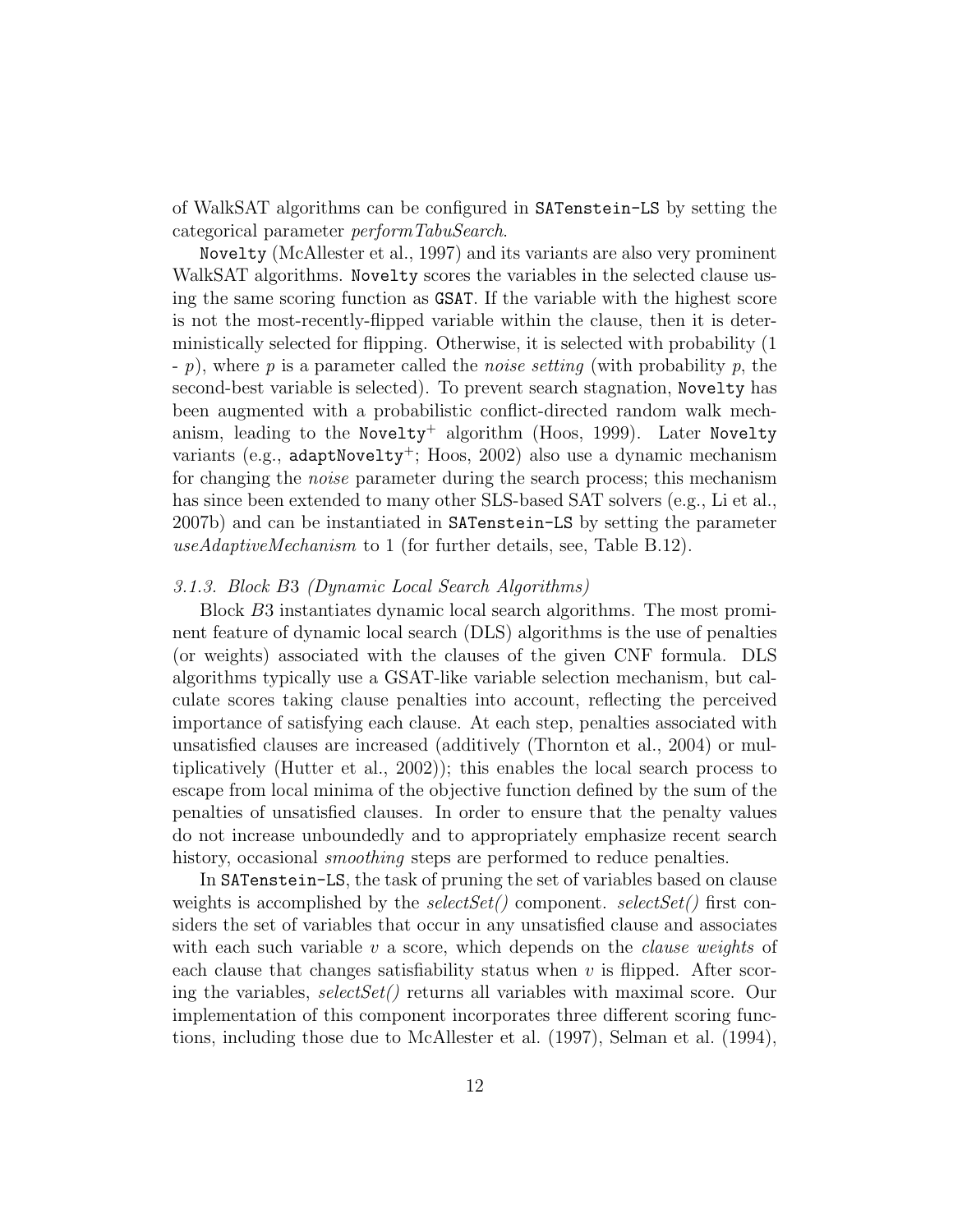and a novel, greedier variant that only considers the number of previously unsatisfied clauses that are satisfied by a variable flip. The  $tieBreaking()$ component selects a variable from the maximum-scoring set according to the same strategies used by the *diversificationStrategy()* component.

# 3.1.4. Block B4  $(G^2WSAT\ Variants)$

Block B4 instantiates G <sup>2</sup>WSAT-based algorithms that combine key features of the GSAT and WalkSAT architectures and use a data structure promising list containing promising decreasing variables. (The definition of a promising decreasing variable is somewhat technical; interested readers should refer to [Appendix A.](#page-36-1)) Like GSAT,  $G^2WSAT$  has a deterministic greedy component that looks at the *promising list* first. If this list contains at least one variable (*promising decreasing variable*),  $G^2WSAT$  deterministically selects the variable with the best score for flipping, breaking ties in favor of the least recently flipped variable. If the promising list is empty, the stochastic component of G<sup>2</sup>WSAT is employed, a Novelty variant that belongs to the WalkSAT architecture.

In SATenstein-LS, selection of promising variable is performed by the selectFromPromisingList() component. For this component, in addition to two existing strategies found in the G<sup>2</sup>WSAT literature (see, e.g., [Li and Huang](#page-33-4) [\(2005\)](#page-33-4); [Li et al.](#page-33-0) [\(2007b\)](#page-33-0)), we added nine novel strategies based on variable selection heuristics from other solvers. These, to the best of our knowledge, have never been used before in the context of *promising variable* selection for G <sup>2</sup>WSAT-based algorithms. For example, in previous work, variable selection mechanisms used in Novelty variants were only applied to variables of unsatisfiable clauses, not to promising lists. Table [1](#page-13-0) lists the eleven possible strategies for *selectFromPromisingList*. If promising list is empty, B4 behaves exactly as B2, which instantiates WalkSAT-based algorithms.

Except for  $G^2WSAT$  [\(Li and Huang, 2005\)](#page-33-4), all  $G^2WSAT$  variants use the re-active mechanism found in adaptNovelty<sup>+</sup> [\(Hoos, 1999\)](#page-32-9). gNovelty<sub>+</sub> [\(Pham](#page-34-0) [et al., 2008\)](#page-34-0), the winner of the 2007 SAT Competition in the random satisfiable category, also uses clause penalties and a smoothing mechanism found in dynamic local search algorithms [\(Thornton et al., 2004\)](#page-34-8) which can be activated in SATenstein-LS by setting the categorical parameter use-*ClausePenalty* to 1. As already mentioned in the context of  $B2$ , the reactive mechanism for is activated by setting the categorical parameter use Adaptive-Mechanism to 1.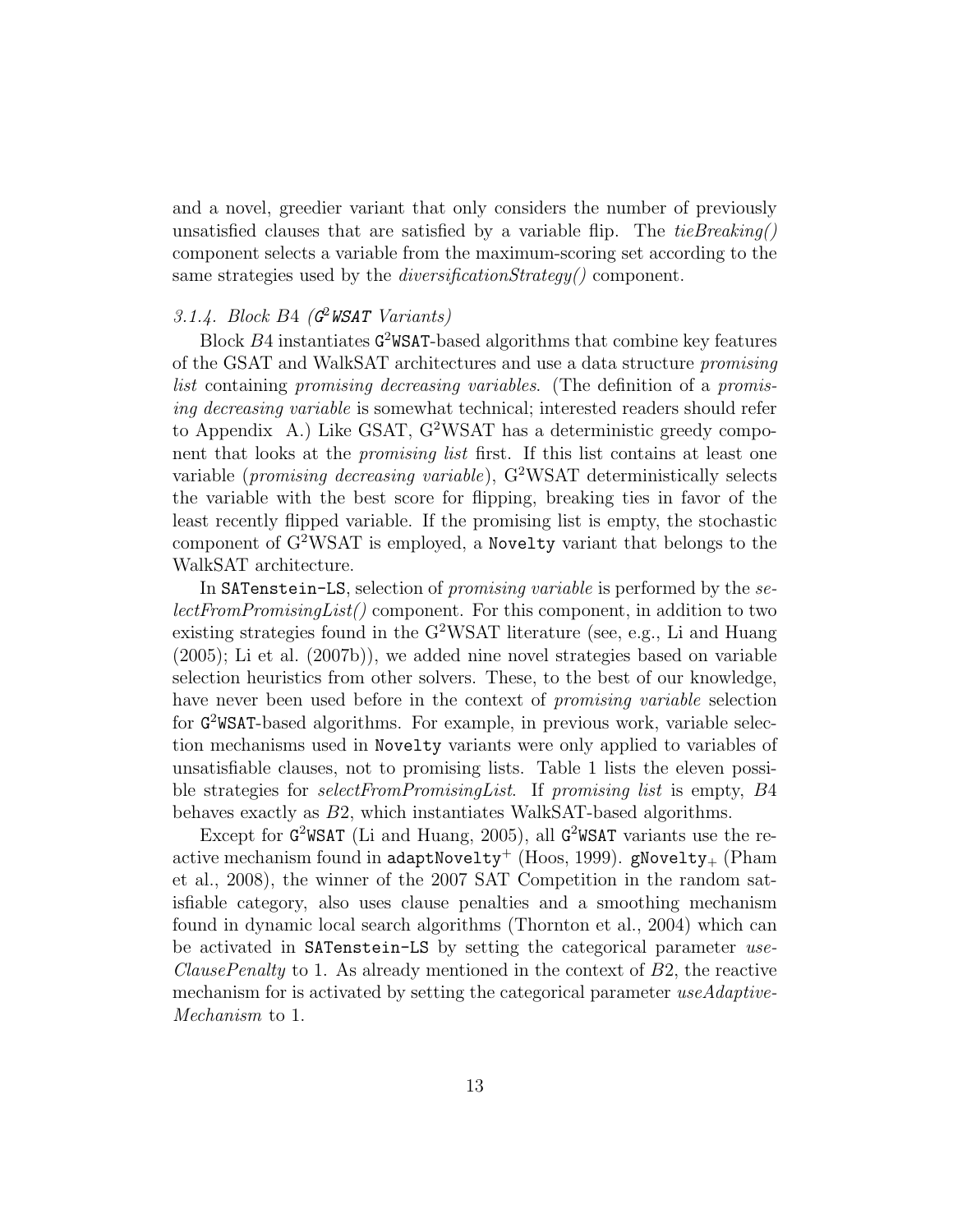| Param Value | Design choice                                                                 | <b>Based on</b>           |
|-------------|-------------------------------------------------------------------------------|---------------------------|
|             | If freebie exists, use tieBreaking $()$ ;<br>else, select uniformly at random | (Selman et al., 1994)     |
| 2           | Variable with best score                                                      | $(Li$ and Huang, 2005)    |
| 3           | Least-recently-flipped variable                                               | (Li et al., 2007b)        |
| 4           | Variable with best VW1 score                                                  | Prestwich, 2005)          |
| 5           | Variable with best VW2 score                                                  | (Prestwich, 2005)         |
| 6           | Variable selected uniformly at random                                         | (Hoos, 1999)              |
| 7           | Variable selection from Novelty                                               | (McAllester et al., 1997) |
| 8           | Variable selection from Novelty++                                             | $(Li$ and Huang, 2005)    |
| 9           | Variable selection from $Now$ elty <sup>+</sup>                               | (Hoos, 1999)              |
| 10          | Variable selection from Novelty++'                                            | (Li et al., 2007a)        |
| 11          | Variable selection from Novelty+p                                             | (Li et al., 2007a)        |

<span id="page-13-0"></span>Table 1: Design choices for selectFromPromisingList().

#### 3.1.5. Block B5

Block B5 updates data structures required by the previously mentioned mechanisms, (e.g., dynamic local search) after a variable has been flipped. Performing these updates in an efficient manner is of crucial importance for the performance of many SLS algorithms. As the SATenstein-LS framework supports the combination of mechanisms from many different SLS algorithms, each depending on different data structures, the implementation of the update() function was technically quite challenging.

#### 3.2. Implementation and Validation

As already mentioned, SATenstein-LS is built on top of UBCSAT [\(Tomp](#page-35-3)[kins and Hoos, 2004\)](#page-35-3). UBCSAT makes use of a trigger-based architecture that facilitates the reuse of existing mechanisms. While designing and implementing SATenstein-LS, we not only studied existing SLS algorithms, as presented in the literature, but we also analyzed the SAT competition submissions of such algorithms. We found that the published pseudocode of VW2 [\(Prestwich, 2005\)](#page-34-5) differed from its 2005 SAT Competition version, which includes a reactive mechanism; we included both versions in SATenstein-LS's implementation. We also found that in the SAT competition implementa-tion of gNovelty<sup>+</sup>, Novelty used a PAWS-like [\(Thornton et al., 2004\)](#page-34-8) "flat move" mechanism. We implemented this alternate version of Novelty in SATenstein-LS and exposed a categorical parameter to choose between the two implementations. While examining the implementations of various SLS solvers, we noticed that certain key data structures were implemented in different ways. In particular, different  $G^2$ WSAT variants use different realizations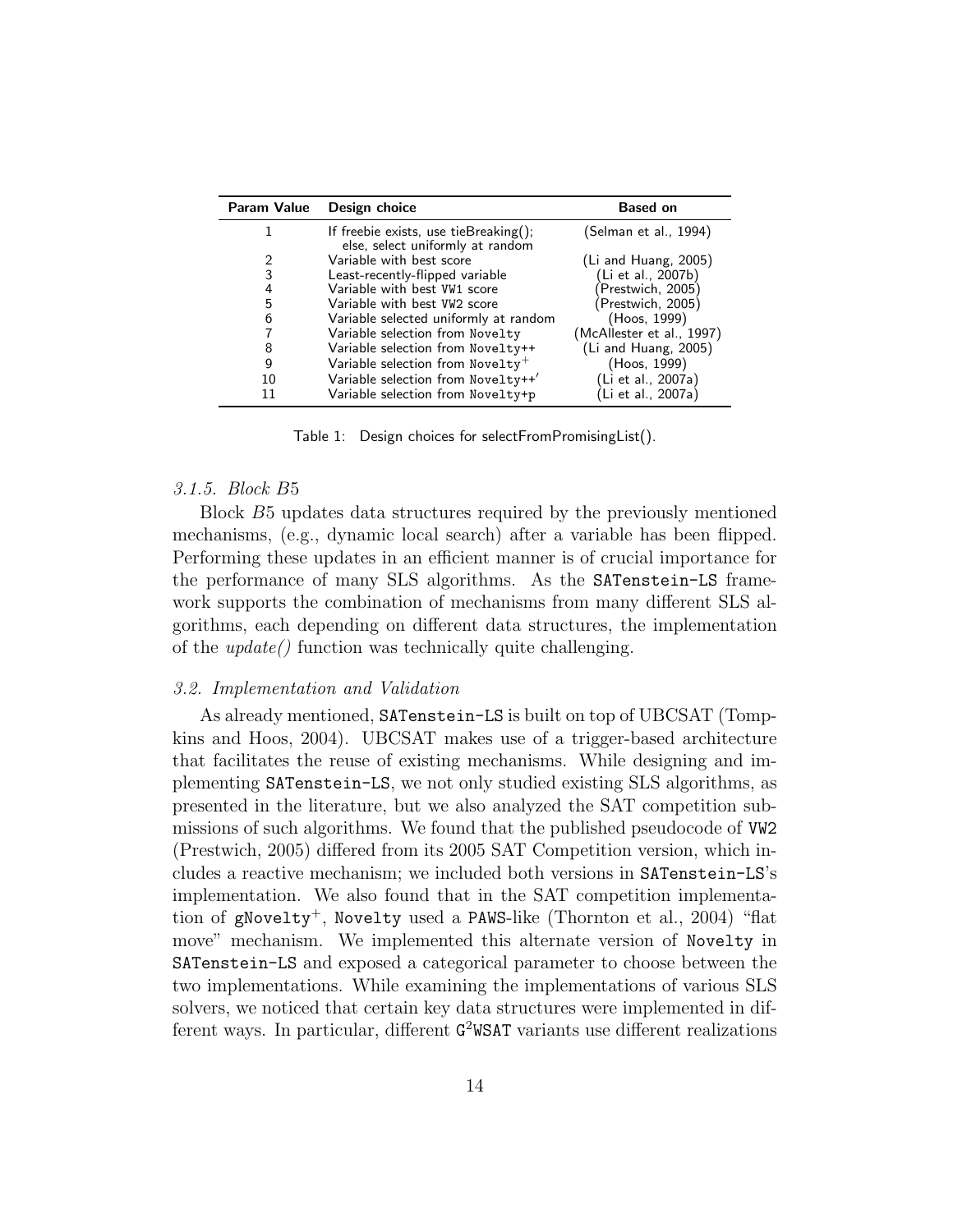Procedure SATenstein-LS(. . .)

**Input:** CNF formula  $\phi$ ; real number *cutoff*; Booleans performDiversification, singleClauseAsNeighbor, usePromisingList; Output: Satisfying variable assignment Start with random assignment A; Initialize parameters; while runtime  $\langle \; cutoff \;do$ if A satisfies  $\phi$  then return A;  $varFlipped \leftarrow FALSE;$ if performDiversification then  $\mathbf{B1}$  with probability diversification Probability() do  $\mathbf{B1}$   $\vert \cdot \vert$   $\mathbf{c} \leftarrow \text{selectCluster}$  $\mathbf{B1}$  | y ← diversificationStrategy(c);  $\mathbf{B1}$  | | varFlipped  $\leftarrow$  TRUE; if not varFlipped then if not usePromisingList then if singleClauseAsNeighbor then  $\mathbf{B2}$  | | |  $\mathbf{c} \leftarrow \text{selectClause}$ );  $\mathbf{B2}$  | | |  $\mathbf{y} \leftarrow \text{selectHeuristic}(c)$ ; else  $\mathbf{B3}$  sety  $\leftarrow$  selectSet(); B3 | | |  $y \leftarrow$  tieBreaking(sety); else  $\mathbf{B4}$  if promising List is not empty then  $\mathbf{B4}$  | | |  $\mathbf{y} \leftarrow \text{selectFrom PromisingList}()$ ; else  $\mathbf{B4}$  | |  $\mathbf{c} \leftarrow \text{selectClause}$ );  $\mathbf{B4}$  | | |  $\mathbf{y} \leftarrow \text{selectHeuristic}(c)$ ; flip y ;  $\mathbf{B5}$  update();

of the update scheme of promising list. We included all these update schemes in SATenstein-LS and declared parameter updateSchemePromList to select between them.

Since SATenstein-LS is quite complex, we took great care in validating its implementations of existing SLS-based SAT solvers. We compared our SATenstein-LS implementation with ten well-known algorithms' reference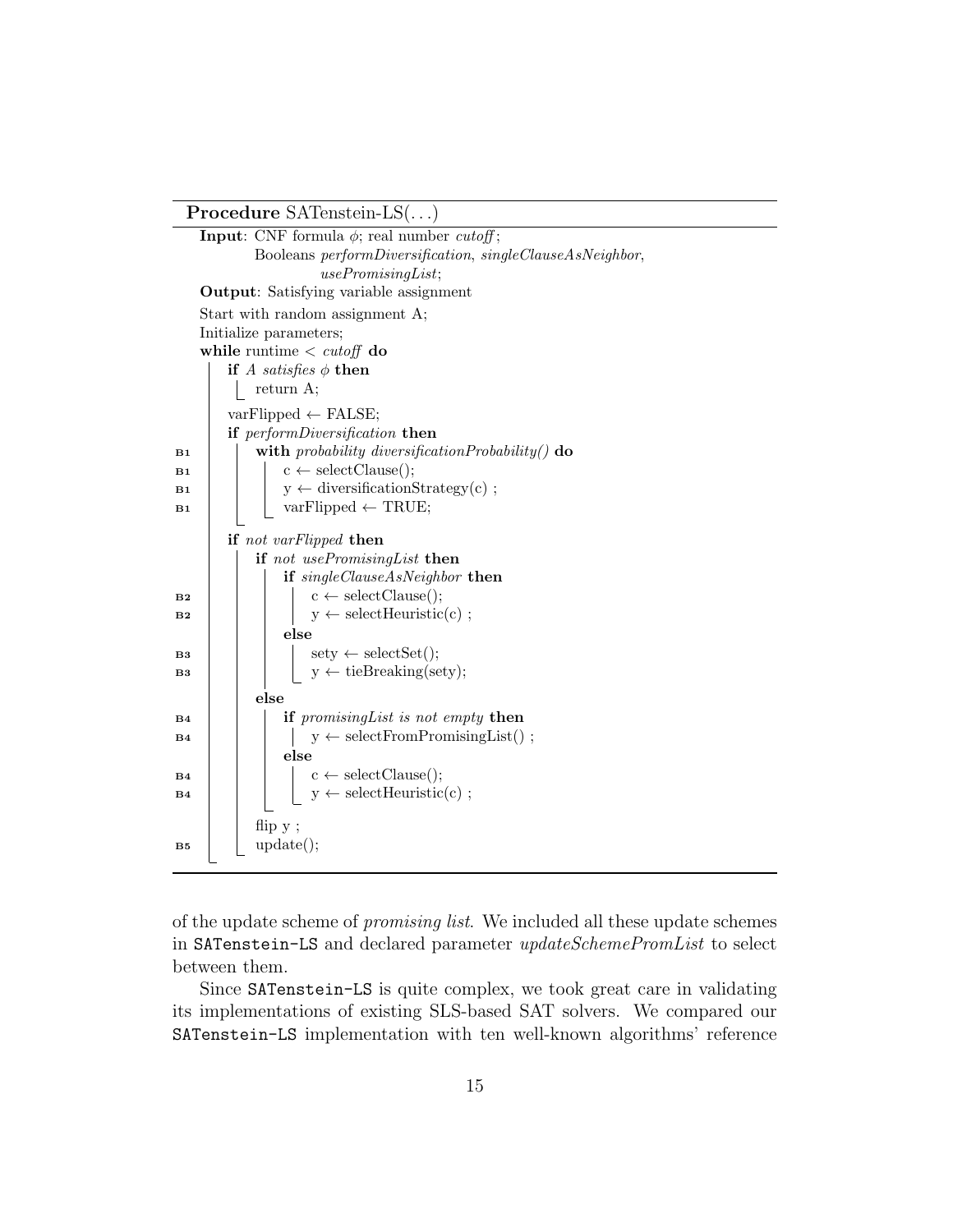| Component                    | Block   | <b>Parameters</b>                           | <b>Instantiations</b> | Detailed Info |
|------------------------------|---------|---------------------------------------------|-----------------------|---------------|
| diversificationStrategy()    | 1       | searchDiversificationStrategy               | 4                     | Table B.12    |
| SelectClause()               | 1, 2, 4 | selectClause                                | $\overline{2}$        | Table B.12    |
| diversificationProbability() | 1       | rdp, rfp, rwp                               | 216                   | Table B.13    |
| selectFromPromisingList()    | 4       | selectPromVariable                          | 4312                  | Table 1, B.12 |
|                              |         | promDp, promWp, promNovNoise                |                       | Table B.13    |
| selectHeuristic()            | 2, 4    | heuristic                                   |                       | Table 3, B.12 |
|                              |         | performAlternateNovelty                     | $1.83 \times 10^{6}$  | Table B.12    |
|                              |         | wp, dp, wpWalk, novNoise, s, c              |                       | Tabel B.13    |
| selectSet()                  | 3       | scoringMeasure, smoothingScheme             |                       | Table B.12    |
|                              |         | maxinc                                      | 24576                 | Table B.11    |
|                              |         | alpha, rho, sapsthresh, pflat               |                       | Table B.13    |
| tiebreaking()                | 3       | tieBreaking                                 | 4                     | Table B.12    |
| update()                     | 5       | useAdaptiveMechanism, adaptivenoisescheme,  |                       | Table B.12    |
|                              |         | adaptWalkProb, performTabuSearch,           |                       | Table B.12    |
|                              |         | useClausePenalty, adaptiveProm,             |                       | Table B.12    |
|                              |         | adaptpromwalkprob, updateSchemePromList,    | $1.76 \times 10^{8}$  | Table B.12    |
|                              |         | tabuLength, phi, theta, promPhi, promTheta, |                       | Table B.11    |
|                              |         | ps                                          |                       | Table B.13    |

<span id="page-15-0"></span>Table 2: SATenstein-LS components. .

|    | Param. Value Selected Heuristic           | <b>Dependent Parameters</b> |
|----|-------------------------------------------|-----------------------------|
|    | Novelty (McAllester et al., 1997)         | novnoise                    |
|    | Novelty <sup>+</sup> (Hoos, 2002)         | novnoise, wp                |
| 3  | Novelty++ (Li and Huang, 2005)            | novnoise, dp                |
| 4  | Novelty++' (Li et al., 2007a)             | novnoise, dp                |
| 5  | R-Novelty (McAllester et al., 1997)       | novnoise                    |
| 6  | $R-Novelty^+$ (Hoos, 2002)                | novnoise, wp                |
|    | VW1 (Prestwich, 2005)                     | wpwalk                      |
| 8  | VW2 (Prestwich, 2005)                     | s, c, wpwalk                |
| 9  | WalkSAT-SKC (Selman et al., 1994)         | wpwalk                      |
| 10 | Noveltyp (Li et al., 2007a)               | novnoise                    |
| 11 | Novelty <sup>+</sup> p (Li et al., 2007a) | novnoise, wp                |
| 12 | Novelty++p (Li et al., 2007a)             | novnoise, dp                |
| 13 | Novelty++'p (Li et al., 2007a)            | novnoise, dp                |

<span id="page-15-1"></span>Table 3: List of heuristics chosen by the parameter heuristic and dependent parameters.

implementations (specifically, every algorithm listed in Table [5](#page-20-0) except for Ranov), measuring running times as the number of variable flips.<sup>[3](#page-15-2)</sup> These ten algorithms span G<sup>2</sup>WSAT-based, WalkSAT-based, and dynamic local search procedures, and also make use of all the prominent SLS solver mechanisms discussed earlier. Our validation results showed that in every case, reference solvers and their SATenstein-LS implementations have the same run-length distributions on a small set of 10 validation instances chosen from block world

<span id="page-15-2"></span><sup>3</sup>SATenstein-LS does not support preprocessing, as a consequence of being built on top of UBCSAT. We thus manually disabled the preprocessing steps of G2, AG2p, AG2+, and AG20 when performing this validation.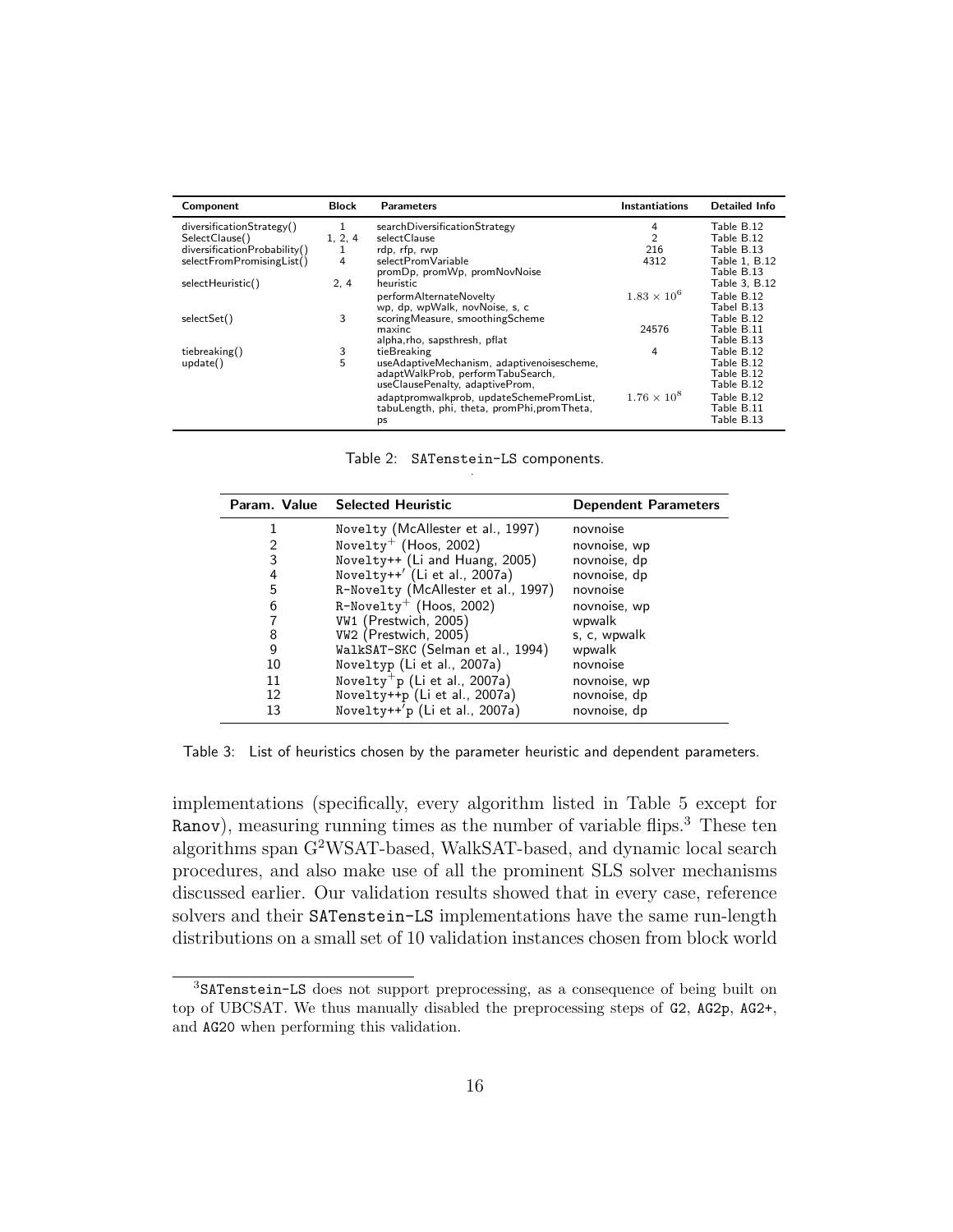and software verification, based on a Kolmogorov-Smirnov test (5000 runs per solver–instance pair with significance threshold 0.05).

# <span id="page-16-0"></span>4. Experimental Setup

In order to study the effectiveness of our proposed approach for algorithm design, we configured SATenstein-LS on training sets from various distributions of SAT instances and compared the performance of the SATenstein-LS solvers thus obtained against that of several existing high-performance SAT solvers on disjoint test sets.

# 4.1. Instance Distributions

We considered six sets of well-known benchmark instances for SAT (see Table [4\)](#page-17-0). These six distributions can be grouped into three broad categories: industrial (CBMC(SE), FAC), handmade (QCP, SW-GCP), and random (R3SAT, HGEN). Because SLS algorithms are unable to prove unsatisfiability, we constructed our benchmark sets to include only satisfiable instances.

The instance generators for HGEN and FAC only produce satisfiable instances. For each of these two distributions, we generated 2000 instances with the generator settings shown in Table [4.](#page-17-0) For the remaining distributions, we filtered out unsatisfiable instances using complete solvers. For QCP, we generated 23 000 instances around the solubility phase transition, using the parameters suggested by [Gomes and Selman](#page-31-11) [\(1997\)](#page-31-11). We first filtered out unsatisfiable instances and then chose 2000 satisfiable instances uniformly at random. For SW-GCP, we generated 20 000 instances following [Gent et al.](#page-31-12) [\(1999\)](#page-31-12) and then drew a sample of 2000 satisfiable instances uniformly at random from this set. For R3SAT, we generated a set of 1000 instances with 600 variables and a clauses-to-variables ratio of 4.26. We identified 521 satisfiable instances using complete solvers, then chose 500 of these uniformly at random. Finally, we used the CBMC generator to create 611 SAT-encoded software verification instances based on a binary search algorithm with different array sizes and loop-unwinding values. We preprocessed these instances using SatELite (Een and Biere, 2005), identifying  $604$  of them as satisfiable and the remaining 7 as unsatisfiable.

Finally, we randomly split each of the six instances sets thus obtained into training and test sets of equal size.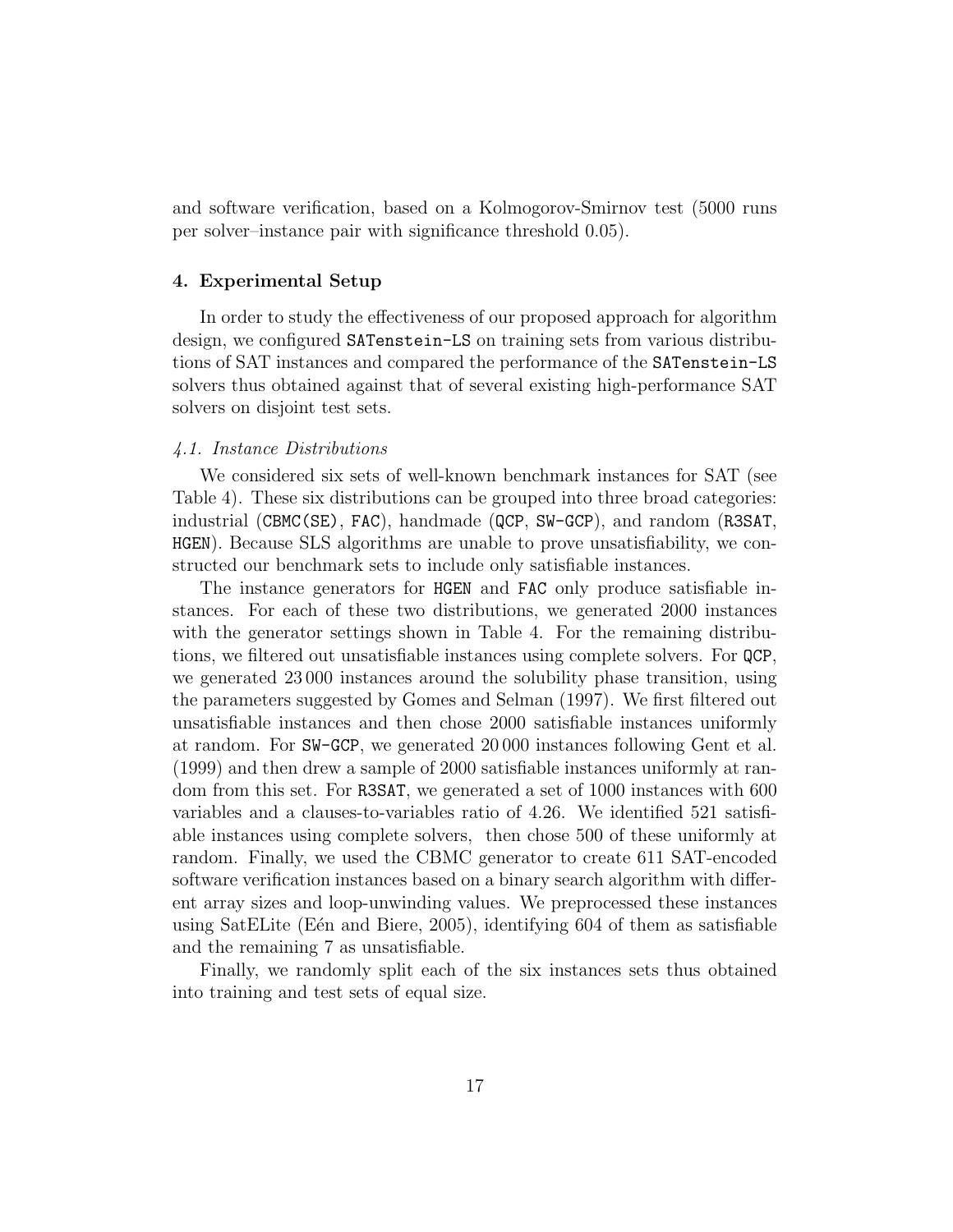| <b>Distribution</b> | <b>Description</b>                                    | generator Parameters                   | Train/Test size |
|---------------------|-------------------------------------------------------|----------------------------------------|-----------------|
| QCP                 | SAT-encoded quasi-group                               | order $O \in [10, 30]$ ;               | 1000/1000       |
|                     | completion problems                                   | holes $H = h * O^{1.55}$ .             |                 |
|                     | (Gomes and Selman, 1997)                              | $h \in [1.2, 2.2]$                     |                 |
| SW-GCP              | SAT-encoded small-world graph-<br>colouring problems  | ring lattice size $S \in [100, 400]$ ; | 1000/1000       |
|                     | (Gent et al., 1999)                                   | nearest neighbors connected: 10;       |                 |
|                     |                                                       | rewiring probability: $2^{-7}$ ;       |                 |
|                     |                                                       | chromatic numbers: 6                   |                 |
| R3SAT               | uniform-random 3-SAT                                  | variable: 600;                         | 250/250         |
|                     | instances (Simon, 2002)                               | clauses-to-variables ratio: 4.26       |                 |
| HGEN                | random instances generated<br>by HGEN2 (Hirsch, 2002) | variable $n \in [200, 400]$            | 1000/1000       |
| <b>FAC</b>          | SAT-encoded factoring problems                        | prime number $\in$ [3000, 4000]        | 1000/1000       |
|                     | (Uchida and Watanabe, 1999)                           |                                        |                 |
| CBMC(SE)            | SAT-encoded bounded model                             | array size $s \in [1, 2000]$ ;         | 302/302         |
|                     | checking (Clarke et al., 2004),                       | loop unwinding $n \in 4, 5, 6$         |                 |
|                     | preprocessed by SatELite                              |                                        |                 |
|                     | (Eén and Biere, 2005)                                 |                                        |                 |

<span id="page-17-0"></span>Table 4: Our six benchmark distributions.

#### 4.2. Configuration Protocol

In order to perform automatic algorithm configuration, we first had to quantify performance using an objective function. Consistent with most previous work on SLS algorithms for SAT, we chose to focus on mean runtime. In order to deal with runs that had to be terminated at a given cutoff time, following Hutter *et al.*,  $(2009)$ , we used a variant of mean runtime known as PAR-10, defined as the average runtime over a given set of runs, where timed-out runs are counted as 10 times the given cutoff time. Unless explicitly stated otherwise, all runtimes reported in this article were measured using PAR-10 over the respective set of instances.

To perform automated configuration, we used the FocusedILS procedure from the ParamILS framework, version 2.3 [\(Hutter et al., 2008\)](#page-32-11). We chose this method because it has been demonstrated to operate effectively on many extremely large, discrete parameter spaces (see, e.g., [Hutter et al., 2007b,](#page-32-1) [2010;](#page-32-12) [Tompkins et al., 2011;](#page-34-13) [Pop and Iordache, 2011\)](#page-34-14), and because it supports conditional parameters (discussed below). FocusedILS takes as input a parameterized algorithm (the so-called target algorithm), a specification of domains and (optionally) conditions for all parameters, a set of training instances, and an evaluation metric. It outputs a parameter configuration of the target algorithm that approximately minimizes the given evaluation metric.

As just mentioned, FocusedILS supports conditional parameters, which are important to SATenstein-LS. For example, condition  $A|B = b$  means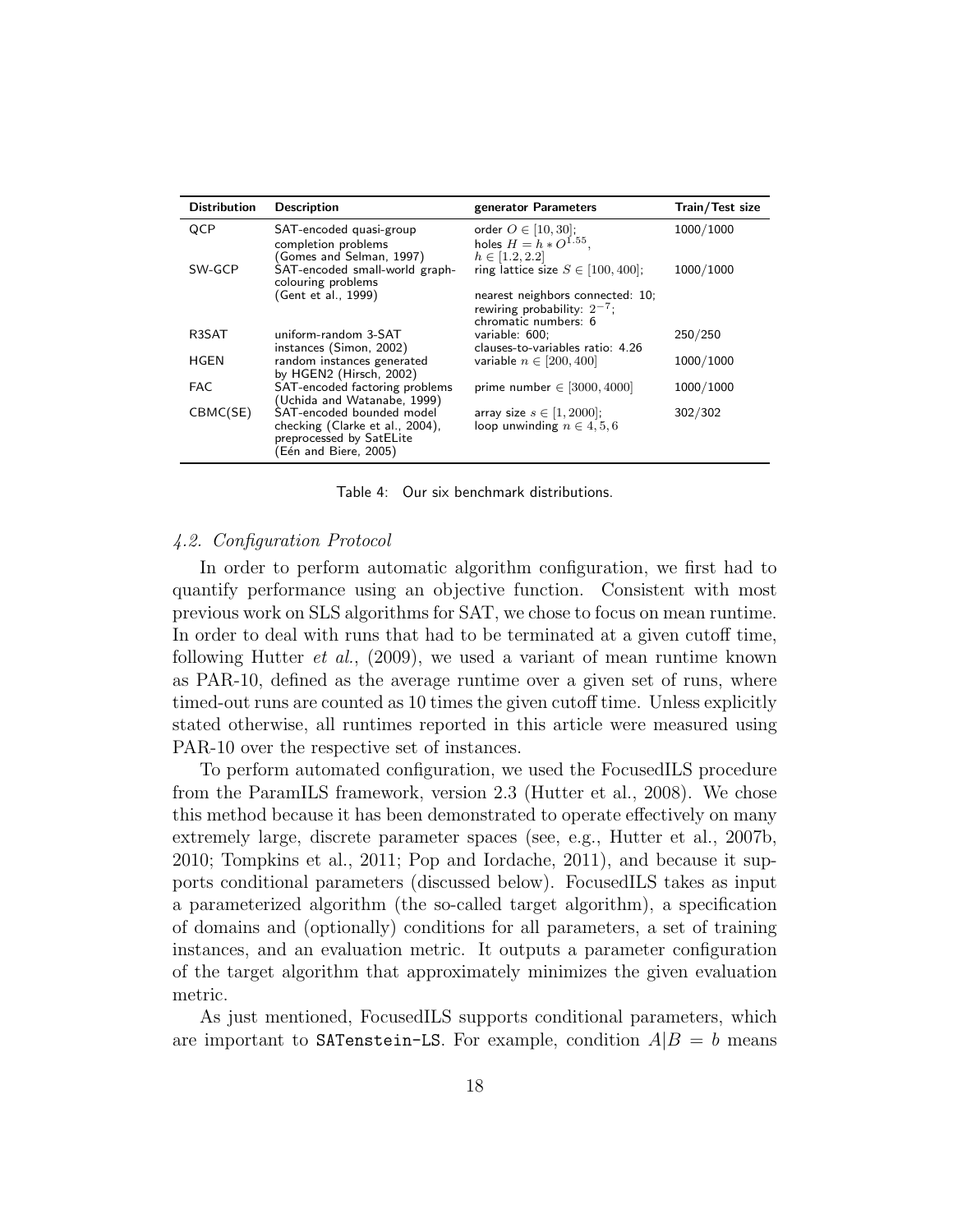that  $A$  is activated if  $B$  take the value  $b$ . When more than one such condition is given for the same parameter  $A$ , these are interpreted as being connected by logical 'and'. For example, the two conditions,  $A|B = b$  and  $A|C = c$ , are interpreted as  $A|(B = b) \wedge (C = c)$ . Some parameters in SATenstein-LS can be activated in more than one way. While this cannot be directly specified in the input to FocusedILS, we can express such disjunctive conditions using dummy parameters, as illustrated in the following example. Consider an algorithm S with four parameters,  $\{A, B, C, D\}$ , and where A is activated if  $B = b$  or  $C = c$ , while D is activated if  $A = a$ . As it is impossible to express the condition  $A|(B = b) \vee (C = c)$  directly in the input to FocusedILS, we introduce two dummy parameters,  $A^*$  and  $D^*$ . Using these additional parameters, the given conditions can be expressed as  $A|B = b$ ;  $A^*|C = c$ ;  $A^*|B \neq b; D|A = a; D^*|A^* = a.$  Since only one of  $(A, A^*)/(D, D^*)$  is activated, we can simply map  $A^*$  to  $A$  and  $D^*$  to  $D$  when instantiating S with a parameter configuration found by FocusedILS.

We used a cutoff time of 5 CPU seconds for each target algorithm run, and allotted 7 days to each run of FocusedILS; we note that, while 5 CPU seconds is unrealistically short for assessing the performance of SAT solvers, using short cutoff times during configuration is important for the efficiency of the configuration process and typically works well, as demonstrated by our SATenstein-LS results. Since ParamILS cannot operate directly on continuous parameters, each continuous parameter was discretized into sets containing between 3 and 16 values that we considered reasonable (see Table [B.11\)](#page-36-0). Except for a small number of cases (e.g., the parameters  $s,c$ ) for which we used the same discrete domains as mentioned in the publication first describing it [\(Prestwich, 2005\)](#page-34-5)), we selected these values using a regular grid over a range of values that appeared reasonable. For each integer parameter, we specified 4 to 10 values, always including the known defaults (see Table [B.13\)](#page-38-0). In all cases, these choices included the parameter values required to cover the default configurations of the solvers whose components were integrated into SATenstein-LS's design space. Categorical parameters and their respective domains are listed in Table [B.12.](#page-37-0) As mentioned before, based on this discretization, SATenstein-LS's parameter configuration space consists of  $2.01 \times 10^{14}$  distinct configurations.

Since the performance of FocusedILS can vary significantly depending on the order in which instances appear in the training set, we ran FocusedILS 20 times on the training set, using different, randomly determined instance orderings for each run. From the 20 parameter configurations obtained from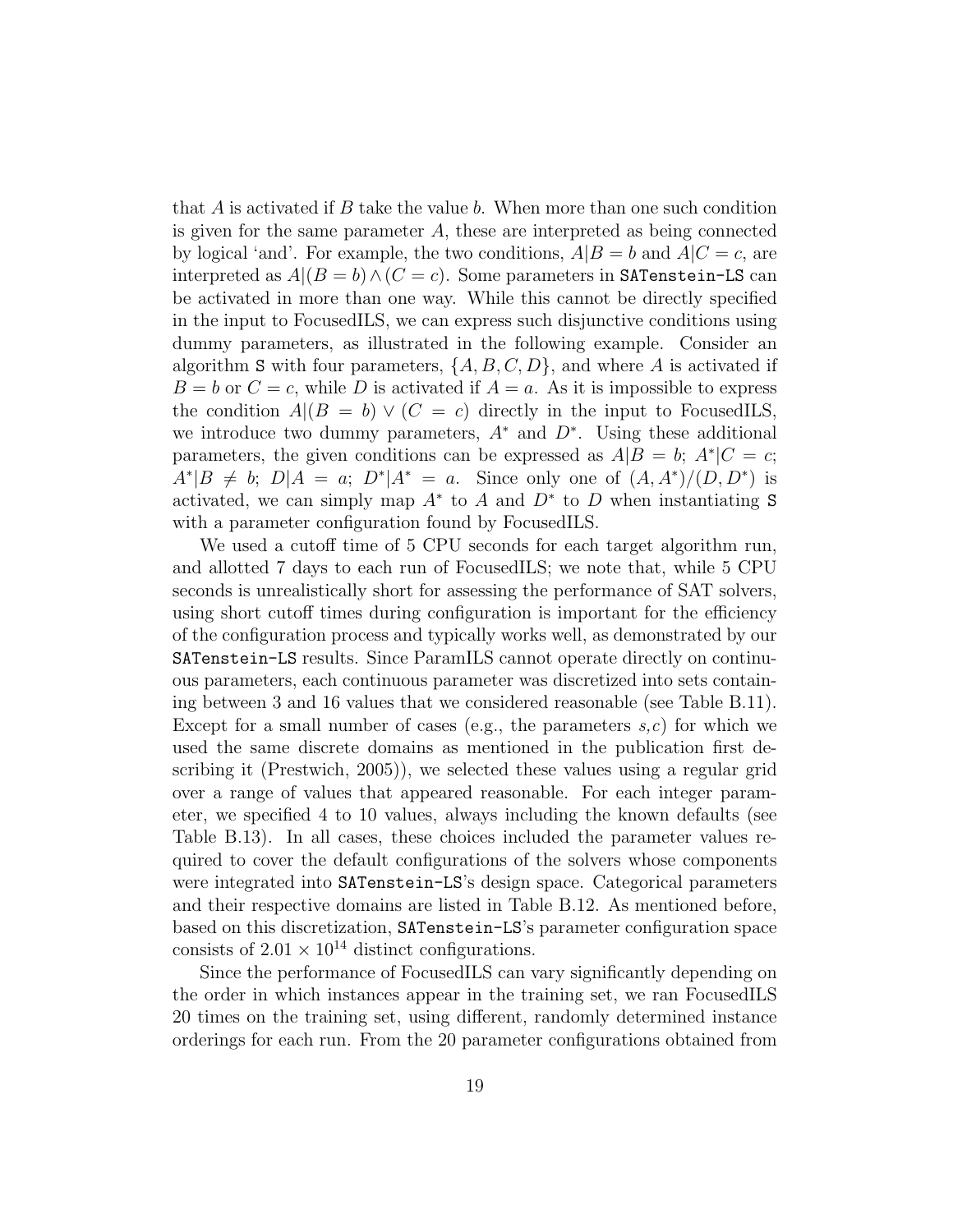FocusedILS for each instance distribution D, we selected the parameter configuration with the best penalized average runtime on the training set. We then evaluated this configuration on the test set. For a given distribution D, we refer to the corresponding instantiation of a solver S as S[D].

#### 4.3. Solvers Used for Performance Comparison

For each instance distribution  $D$ , we compared the performance of SATenstein-LS[D] against that of 11 high-performance SLS-based SAT solvers on the respective test set. We included every SLS algorithm that won a medal in any category of a SAT competitions between 2002 and 2007, because those algorithms are all part of the SATenstein-LS design space. Although dynamic local search (DLS) algorithms have not won medals in recent SAT competitions, we also included three prominent, high-performing DLS algorithms for two reasons. First, some of them represented the state of the art when introduced (e.g., SAPS [\(Hutter et al., 2002\)](#page-32-3)) and still offer competitive performance on many instances. Second, techniques used in these algorithms have been incorporated into other recent high-performance SLS algorithms. For example, the additive clause weighting scheme used in PAWS is also used in the 2007 SAT Competition winner gNovelty<sup>+</sup> [\(Pham et al.,](#page-34-0) [2008\)](#page-34-0). We call these algorithms challengers and list them in Table [5.](#page-20-0) In order to demonstrate the full performance potential of these solvers, we also tuned the parameters for all parameterized challengers using the same configuration procedure and protocol as for SATenstein-LS, including the same choices of discrete values for continuous and integer parameters.

SATenstein-LS can be instantiated such that it emulates all 11 challenger algorithms (except for preprocessing components used in Ranov, AG2p, AG2plus, and AG20). However, in some cases, the original implementations of these algorithms are more efficient—on our data, by at most a factor of two on average per instance set—mostly, because SATenstein-LS's generality rules out some data structure optimizations. Thus, we based all of our experimental comparisons on the original algorithm implementations, as submitted to the respective SAT Competitions. The exceptions are PAWS, whose implementation within UBCSAT is almost identical to the original in terms of runtime, as well as SAPS, RSAPS, and ANOV, whose UBCSAT implementations are those used in the competitions. All of our comparisons on the test set are based on running each solver 25 times per instance, with a per-run cutoff of 600 CPU seconds.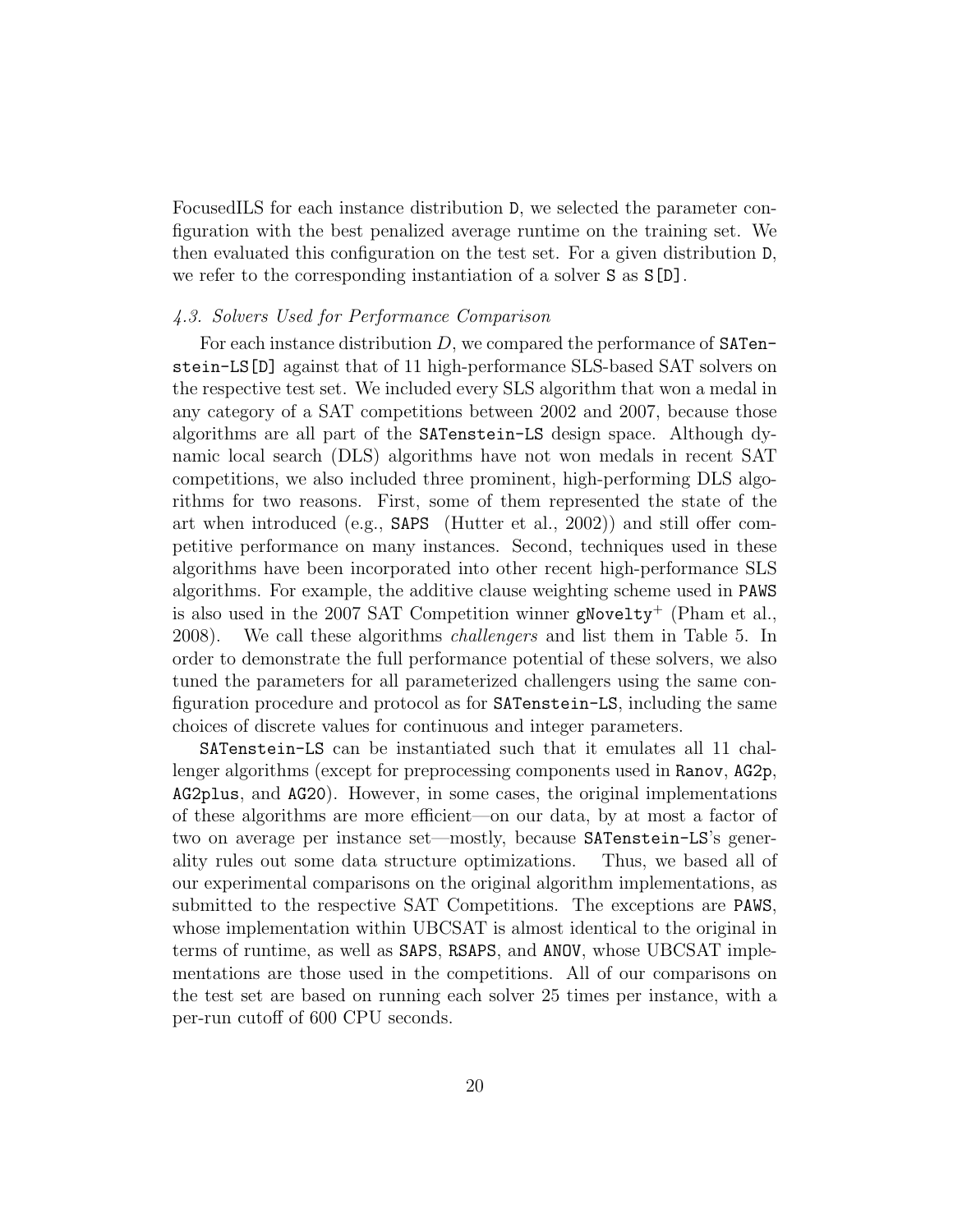| Algorithm                                     | <b>Abbrev</b>  | <b>Reason for Inclusion</b>                                                                                                    | <b>Parameters</b>              |
|-----------------------------------------------|----------------|--------------------------------------------------------------------------------------------------------------------------------|--------------------------------|
| Ranov<br>(Pham and Anbulagan, 2007)           | Ranov          | gold 2005 SAT Competition (random)                                                                                             | wp                             |
| $G^2WSAT$<br>(Li and Huang, 2005)             | G <sub>2</sub> | silver 2005 SAT Competition (random)                                                                                           | novNoise, dp                   |
| VW<br>(Prestwich, 2005)                       | VW             | bronze 2005 SAT Competition (random)                                                                                           | c, s, wpWalk                   |
| gNovelty $^+$<br>(Pham et al., 2008)          | <b>GNOV</b>    | gold 2007 SAT Competition (random)                                                                                             | novNoise, wpWalk, ps           |
| $adaptG^2WSAT_0$<br>(Li et al., 2007a)        | AG20           | silver 2007 SAT Competition (random)                                                                                           | NA.                            |
| $adaptG^2WSAT_+$<br>(Li et al., 2007b)        | $AG2+$         | bronze 2007 SAT Competition (random)                                                                                           | NA.                            |
| $adaptNovelty+$<br>(Hoos, 2002)               | ANOV           | gold 2004 SAT Competition (random)                                                                                             | wp                             |
| textttadapt $G^2WSAT_p$<br>(Li et al., 2007b) | AG2p           | performance comparable to $G^2WSAT$ (Li<br>2005),<br>Huang,<br>Ranov,<br>and<br>and<br>$adaptG2WSAT+$ ; see (Li et al., 2007a) | NA.                            |
| SAPS<br>(Hutter et al., 2002)                 | <b>SAPS</b>    | prominent DLS algorithm                                                                                                        | alpha, ps, rho, sapsthresh, wp |
| <b>RSAPS</b><br>(Hutter et al., 2002)         | <b>RSAPS</b>   | prominent DLS algorithm                                                                                                        | alpha, ps, rho, sapsthresh, wp |
| PAWS<br>(Thornton et al., 2004)               | <b>PAWS</b>    | prominent DLS algorithm                                                                                                        | maxinc, pflat                  |

<span id="page-20-0"></span>Table 5: Our eleven challenger algorithms.

| Category           | Solver                    | <b>Reason for Inclusion</b>                                    |
|--------------------|---------------------------|----------------------------------------------------------------|
| Industrial         | Picosat                   | gold, silver                                                   |
| (CBMC(SE) and FAC) | (Biere, 2008, 2007)       | 2007 SAT Competition (industrial)                              |
|                    | Minisat2.0                | bronze, silver                                                 |
|                    | (Sörensson and Eén, 2007) | 2007 SAT Competition (industrial)                              |
| Handmade           | Minisat2.0                | bronze, silver                                                 |
| (QCP and SW-GCP)   | (Sörensson and Eén, 2007) | 2007 SAT Competition (handmade)                                |
|                    | March_pl                  | Improved, bug-free version of                                  |
|                    | (Heule and Maaren, 2007a) | March_ks (Heule and Maaren, 2007b),                            |
|                    |                           | gold in 2007 SAT Competition (handmade)                        |
| Random             | $Kcnfs_04$                | silver                                                         |
| (HGEN and R3SAT)   | (Dubois and Dequen, 2001) | 2007 SAT Competition (random)<br>Improved, bug-free version of |
|                    | March_pl                  |                                                                |
|                    | (Heule and Maaren, 2007a) | March_ks (Heule and Maaren, 2007b), silver                     |
|                    |                           | in 2007 SAT Competition (random)                               |

<span id="page-20-1"></span>Table 6: Complete solvers we compared against.

Our goal was to improve the state of the art in SAT solving. Thus, although the design space of SATenstein-LS consists solely of SLS solvers, we have also compared its performance to that of high-performance complete solvers (listed in Table [6\)](#page-20-1). Unlike SLS solvers, these complete solvers are deterministic. Thus, for every instance in each distribution, we ran each complete solver once with a per-run cutoff of 600 CPU seconds.

# 4.4. Execution Environment

We carried out our experiments on a cluster of 55 machines each equipped with dual 3.2GHz Intel Xeon CPUs with 2MB cache and 2GB RAM, running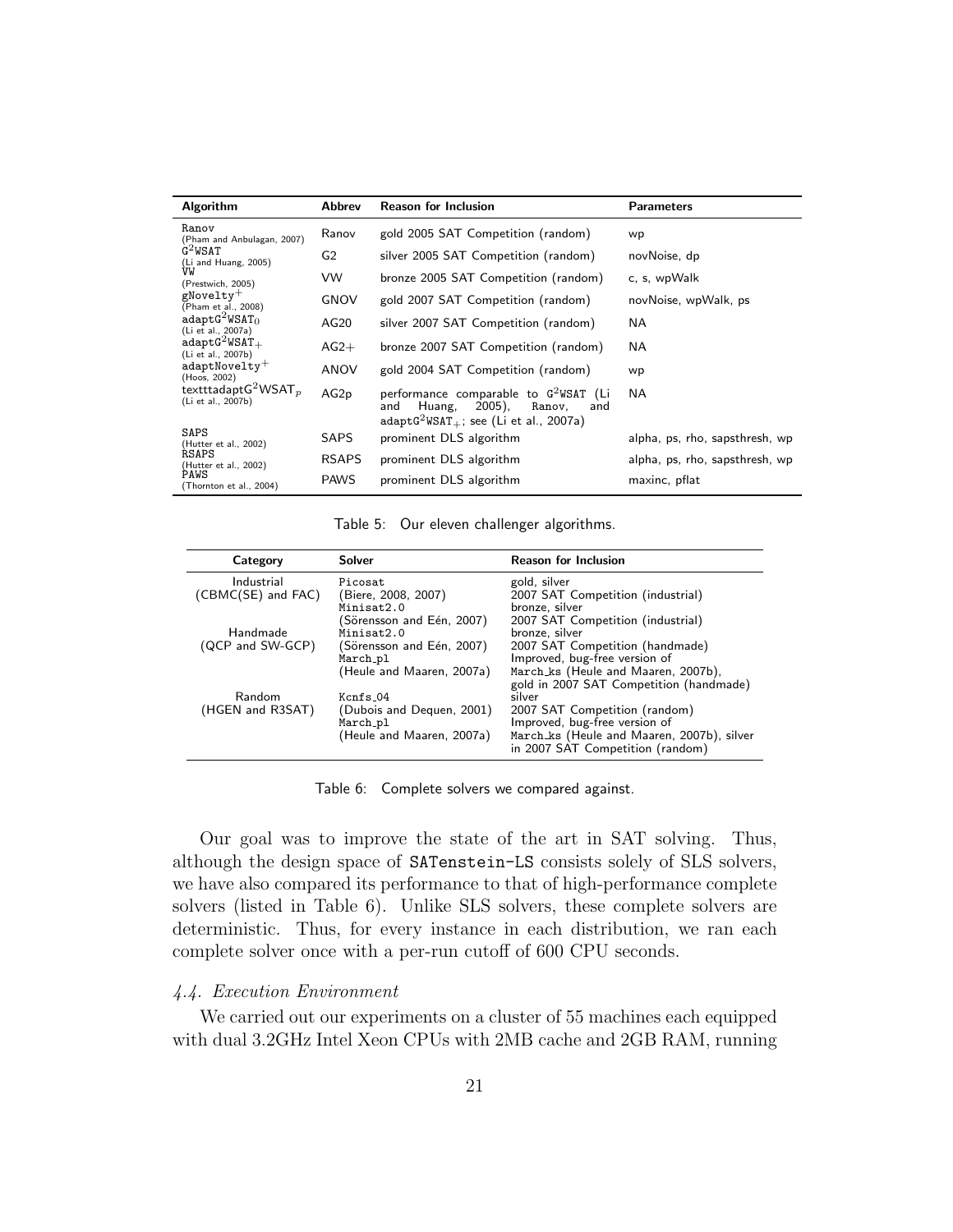OpenSuSE Linux 11.1. Our computer cluster was managed by a distributed resource manager, Sun Grid Engine (version 6.0). Runtimes for all algorithms (including FocusedILS) were measured as CPU time on these reference machines. Each run of any solver only used one CPU.

#### <span id="page-21-0"></span>5. Results

We now present the results of performance comparisons between SATenstein-LS and the 11 challenger SLS solvers (listed in Table [5\)](#page-20-0), configured versions of these challengers, and two complete solvers for each of our benchmark distributions (listed in Table [6\)](#page-20-1). Although in our configuration experiments, we optimized SATenstein-LS for penalized average runtime (PAR-10), we also examine its performance in terms of other performance metrics, such as median runtime and percentage of instances solved within the given cutoff time.

#### 5.1. Comparison with Challengers

For every one of our six benchmark distributions, we were able to find a SATenstein-LS configuration that outperformed all 11 challengers. Our results are summarized in Table [7.](#page-22-0)

In terms of penalized average runtime, the performance metric we explicitly optimized using ParamILS (with a cutoff time of 5 CPU seconds rather than the 600 CPU seconds used here for testing, as explained in Section 5.2), our SATenstein-LS solvers achieved better performance than every challenger on every distribution. For QCP, HGEN, and CBMC(SE), SATenstein-LS achieved a PAR-10 that was orders of magnitude better than the respective best challengers. For SW-GCP, R3SAT, and FAC, there was substantial, but less dramatic improvement. The modest improvement in R3SAT was not very surprising (Figure [C.1:](#page-39-0) Left); R3SAT is a well-known SAT distribution on which SLS solvers have been evaluated and optimized for decades. Conversely, on a new benchmark distribution, CBMC(SE), where DPLL solvers represent the state of the art, SATenstein-LS solvers performed markedly better than every SLS-based challenger. We were surprised to see the amount of improvement we obtained for HGEN, a hard random SAT distribution very similar to R3SAT, and QCP, a widely-known SAT distribution. We noticed that on HGEN, some older solvers such as SAPS and PAWS performed much better than more recent medal winners such as GNOV and AG20. Also, for QCP, a somewhat older algorithm, ANOV, turned out to be the best challenger. These observations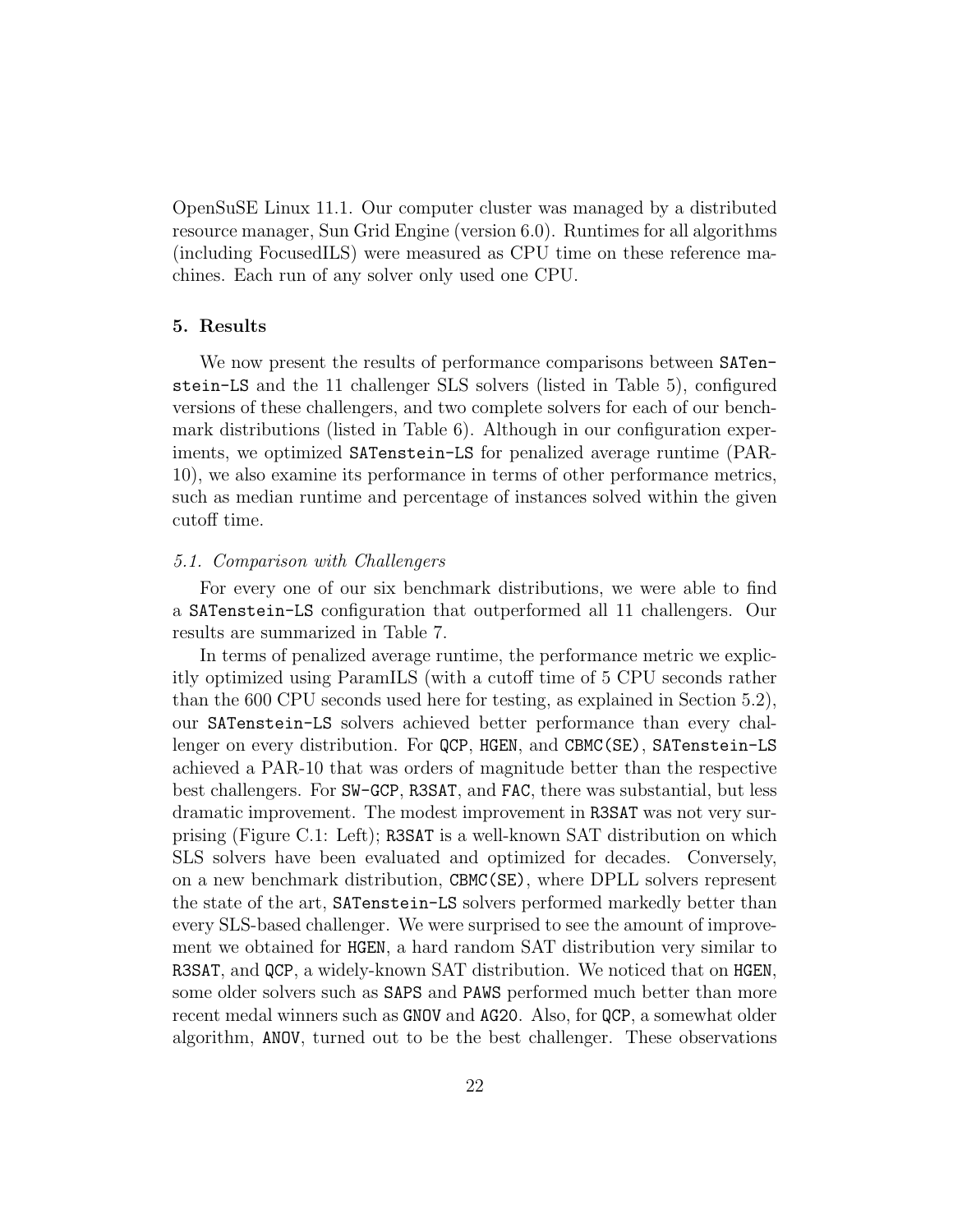| SATenstein-LS[D]<br>(KhudaBukhsh et al., 2009) | 0.08<br>0.01<br>100%       | 0.03<br>0.02<br>100%     | 1.11<br>0.14<br>100%  | 0.02<br>0.01<br>100%    | 10.89<br>7.90<br>100%      | 4.75<br>0.02<br>100%     |
|------------------------------------------------|----------------------------|--------------------------|-----------------------|-------------------------|----------------------------|--------------------------|
| <b>Solvers</b>                                 | QCP                        | <b>SW-GCP</b>            | R3SAT                 | <b>HGEN</b>             | <b>FAC</b>                 | CBMC(SE)                 |
| AG20<br>(Li et al., 2007a)                     | 1054.99<br>0.03<br>81.2%   | 0.64<br>0.11<br>100%     | 2.14<br>0.13<br>100%  | 137.02<br>0.57<br>98.1% | 3594.40<br>N/A<br>35.9%    | 2169.77<br>0.56<br>61.1% |
| AG <sub>2p</sub><br>(Li et al., 2007b)         | 1119.96<br>0.02<br>80.1%   | 0.43<br>0.06<br>100%     | 2.35<br>0.14<br>100%  | 105.30<br>0.48<br>98.4% | 1954.83<br>330.26<br>80.6% | 2294.24<br>2.57<br>61.1% |
| $AG2+$<br>(Li et al., 2007b)                   | 1091.37<br>0.03<br>80.3%   | 0.67<br>0.08<br>100%     | 3.04<br>0.16<br>100%  | 148.28<br>0.59<br>98.0% | 1450.89<br>238.31<br>91.0% | 2181.92<br>0.64<br>61.1% |
| ANOV<br>(Hoos, 2002)                           | 25.42<br>0.02<br>99.6%     | 4.86<br>0.04<br>100%     | 11.17<br>0.15<br>100% | 109.94<br>0.50<br>98.6% | 2897.52<br>588.23<br>51.4% | 2021.22<br>3.10<br>61.1% |
| G <sub>2</sub><br>(Li and Huang, 2005)         | 2942.13<br>341.60<br>50.9% | 4092.29<br>N/A<br>31.0%  | 3.69<br>0.13<br>100%  | 104.55<br>0.60<br>98.7% | 5947.80<br>N/A<br>$0\%$    | 2139.12<br>0.57<br>65.4% |
| GNOV<br>(Pham et al., 2008)                    | 414.69<br>0.03<br>93.3%    | 1.20<br>0.09<br>100%     | 11.14<br>0.15<br>100% | 52.58<br>0.71<br>99.4%  | 5935.39<br>N/A<br>$0\%$    | 2236.85<br>0.67<br>61.5% |
| <b>PAWS</b><br>(Thornton et al., 2004)         | 1127.84<br>0.03<br>81.0%   | 4495.50<br>N/A<br>24.3%  | 1.77<br>0.08<br>100%  | 62.18<br>0.82<br>99.4%  | 22.05<br>10.41<br>100%     | 1693.82<br>0.18<br>70.8% |
| <b>RANOV</b><br>(Pham and Anbulagan, 2007)     | 73.38<br>0.1<br>99.1%      | 0.15<br>0.12<br>100%     | 18.29<br>0.36<br>100% | 151.11<br>0.90<br>98.2% | 887.33<br>152.16<br>96.8%  | 1227.07<br>0.58<br>79.7% |
| <b>RSAPS</b><br>(Hutter et al., 2002)          | 1255.94<br>0.05<br>79.2%   | 5635.54<br>N/A<br>5.4%   | 18.42<br>1.86<br>100% | 33.28<br>2.33<br>99.7%  | 17.86<br>11.53<br>100%     | 827.81<br>0.02<br>85.0%  |
| <b>SAPS</b><br>(Hutter et al., 2002)           | 1248.34<br>0.04<br>79.4%   | 3864.74<br>N/A<br>34.2%  | 22.93<br>1.77<br>100% | 40.17<br>2.65<br>99.5%  | 16.41<br>10.56<br>100%     | 646.89<br>0.02<br>89.7%  |
| VW<br>(Prestwich, 2005)                        | 1022.69<br>0.25<br>81.9%   | 161.74<br>40.26<br>99.4% | 12.45<br>0.82<br>100% | 176.18<br>3.13<br>97.8% | 3382.02<br>N/A<br>35.3%    | 385.12<br>0.23<br>93.4%  |

<span id="page-22-0"></span>Table 7: Performance of SATenstein-LS and the 11 challengers. Every algorithm was run 25 times on each instance with a cutoff of 600 CPU seconds per run. Each cell  $\langle i, j \rangle$  summarizes the test-set performance of algorithm i on distribution j as  $a/b/c$ , where a (top) is the the penalized average runtime;  $b$  (middle) is the median of the median runtime over all instances (where the outer median is taken over the instances in the given test set and the inner median over the runs on each instance; this is undefined if fewer than half of the median runs failed to find a solution within the cutoff time);  $c$  (bottom) is the percentage of instances solved (i.e., those with median runtime  $<$  cutoff). The best-scoring algorithm(s) in each column are indicated in bold, and the best-scoring challenger(s) are underlined.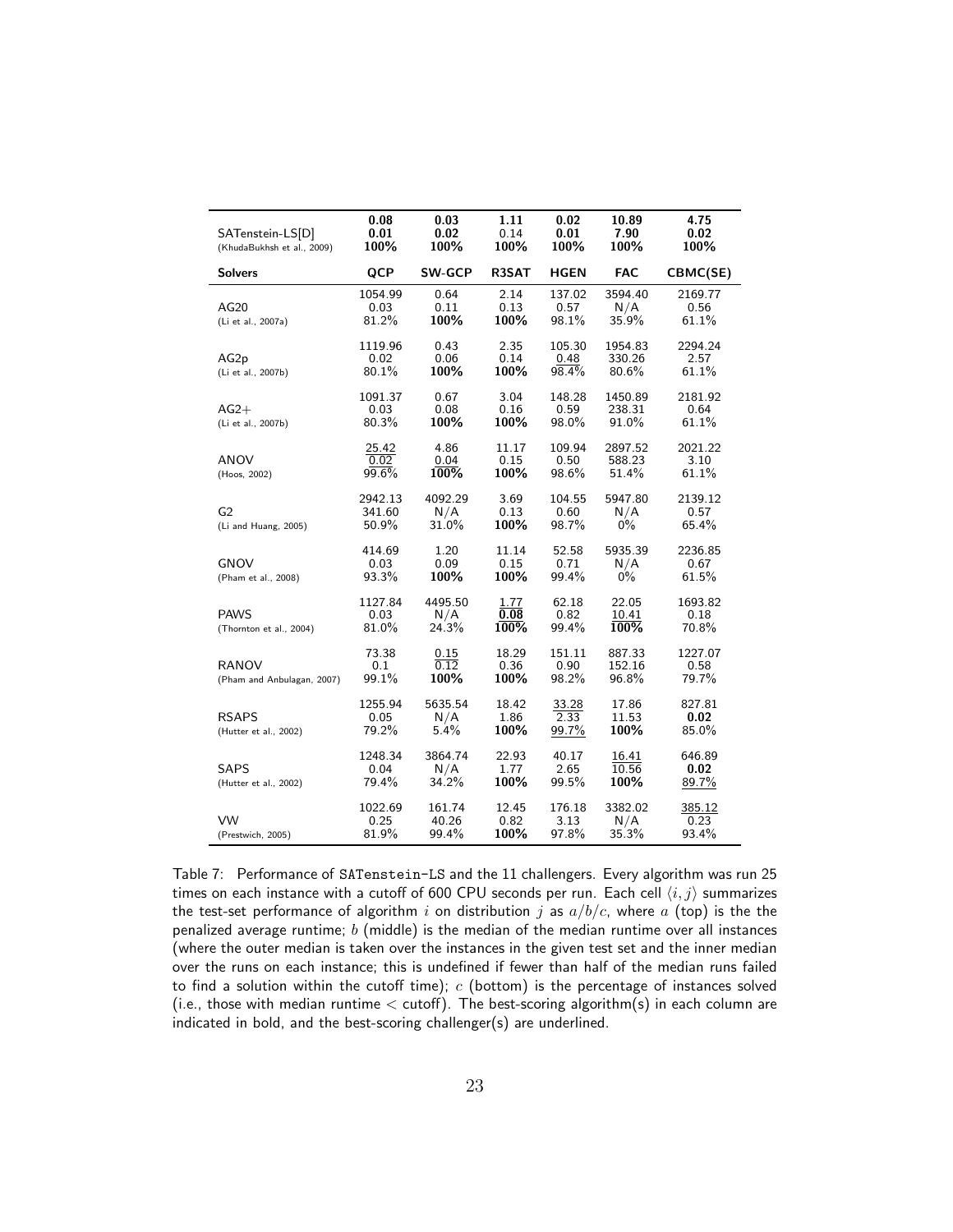led us to believe that the strong performance of SATenstein-LS was partly due to the fact that the past seven years of SLS SAT solver development have not taken these types of distributions into account and have not yielded across-the-board improvements in SLS solver performance.

We also evaluated the performance of SATenstein-LS solvers using two other performance metrics: median-of-median runtime and percentage of solved instances. If a solver finishes most of the runs on most instances, the capped runs will not affect its median-of-median performance, and hence the metric does not need a way of accounting for the cost of capped runs. (When the median of medians is a capped run, we say that the metric is undefined.) Table [7](#page-22-0) shows that, although the SATenstein-LS solvers were obtained by optimizing for PAR-10, they still outperformed every challenger in every distribution except for R3SAT, in which the challengers achieved slightly better performance than SATenstein-LS. Finally, we measured the percentage of instances on which the median runtime was below the cutoff used for capping runs. According to this measure, SATenstein-LS either equalled or beat every challenger, since it solved 100% of the instances in every benchmark set. In contrast, only 4 challengers managed to solve more than 50% of instances in every test set. Overall, SATenstein-LS solvers scored well on these measures for which its performance had not been explicitly optimized.

The relative performance of the challengers varied significantly across different distributions. For example, the three dynamic local search solvers (SAPS, PAWS, and RSAPS) performed substantially better than the other challengers on factoring instances (FAC). However, on SW-GCP, their relative performance was weak. Similarly, GNOV (the 2007 SAT Competition winner in the random satisfiable category) performed very poorly on our two industrial benchmark distributions, CBMC(SE) and FAC, but solved SW-GCP and HGEN in-stances quite efficiently.<sup>[4](#page-23-0)</sup> This suggests that different distributions are most efficiently solved by rather different solvers. We are thus encouraged that our automatic algorithm construction process was able to find good configurations for each distribution.

So far, we have discussed performance metrics that describe aggregate performance over the entire test set. One might wonder if SATenstein-LS's strong performance is due its ability to solve relatively few instances very

<span id="page-23-0"></span><sup>&</sup>lt;sup>4</sup>Interestingly, on both types of random instances we considered, GNOV failed to outperform some of the older solvers, in particular, PAWS and RSAPS.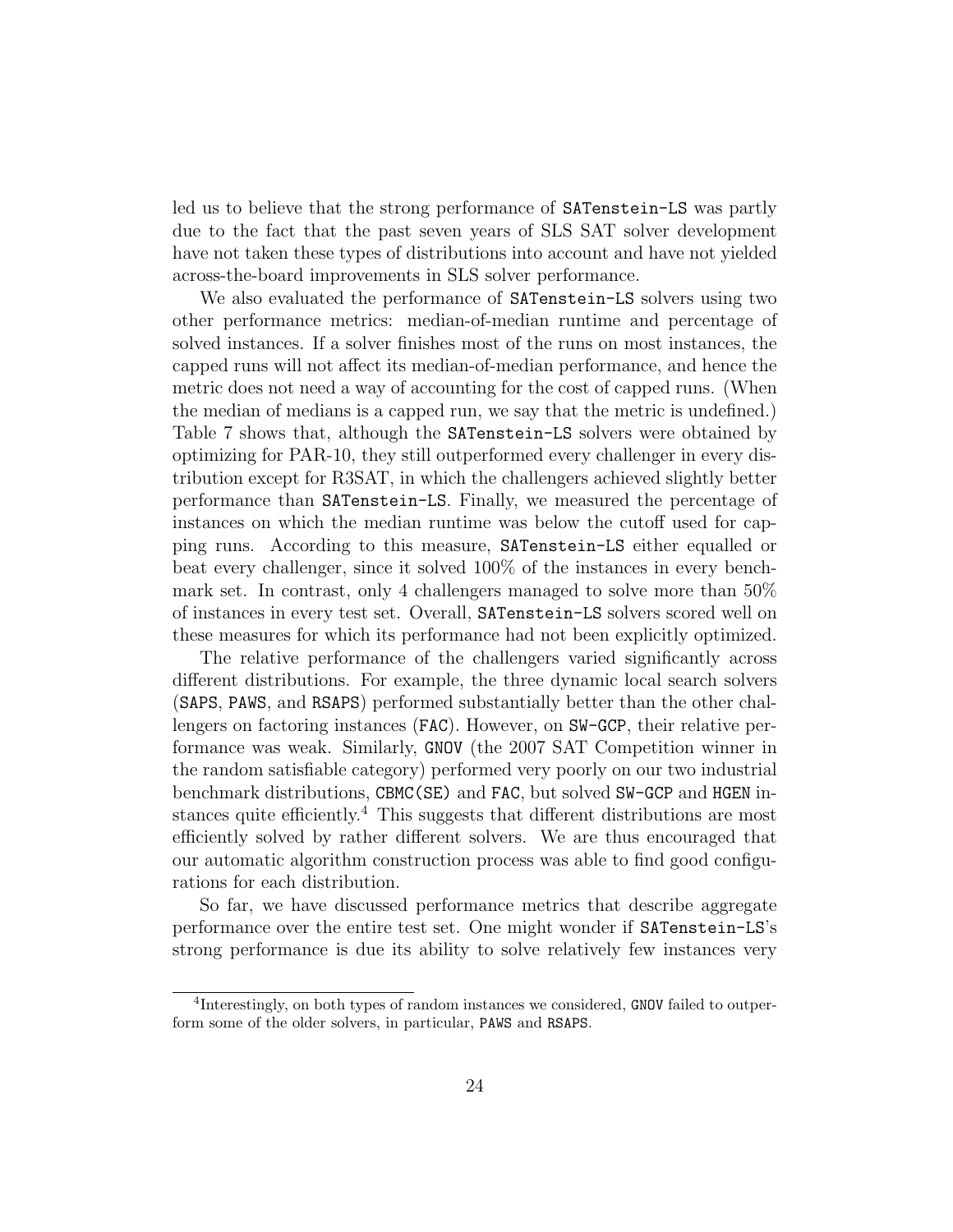efficiently, while performing poorly on others. We found that this is typically not the case and barring one distribution, R3SAT (detailed analysis can be found in [Appendix C\)](#page-37-1), although even in R3SAT SATenstein-LS[R3SAT] solved the harder instance more efficiently than PAWS, the best challenger.

#### <span id="page-24-0"></span>5.2. Comparison with Automatically Configured Versions of Challengers

The fact that SATenstein-LS solvers achieved significantly better performance than all 11 challengers with default parameter configurations (i.e., those selected by their designers) admits two possible explanations. First, it could be due to the fact that SATenstein-LS's (vast) design space includes useful new configurations that combine solver components in novel ways. Second, the performance gains may have been achieved simply by better configuring existing SLS algorithms within their existing, and quite small, design spaces. To determine which of these two hypotheses holds, we compared SATenstein-LS solvers against challengers configured for optimized performance on our benchmark sets, using the same automated configuration procedure and protocol.

Table [8](#page-25-0) summarizes the performance of our SATenstein-LS solvers, the best default challengers, and the best automatically configured challengers (for further details on individual challenger's performance, see, [D.15\)](#page-40-0), and shows that our first hypothesis, the performance gain of SATenstein-LS is indeed a result of its significantly richer design space than that of the challengers, is true. For QCP, HGEN and CBMC(SE), the SATenstein-LS solvers still significantly outperformed the best configured challengers. For R3SAT and SWGCP, the performance difference was small, but still above 10%. The only benchmark where the best configured challenger outperformed SATenstein-LS was FAC. On closely examining the SATenstein-LS[FAC] configuration, we found that SATenstein-LS[FAC] was very similar to the best configured challenger, SAPS[FAC]. Overall, these experimental results provide evidence in favour of our first hypothesis: the good performance of SATenstein-LS solvers is due to combining components gleaned from existing high-performance algorithms in novel ways.

#### <span id="page-24-1"></span>5.3. Comparison with Complete Solvers

Table [9](#page-26-0) compares the performance of SATenstein-LS solvers and four prominent complete SAT solvers (two for each distribution). For four out of our six benchmark distributions, SATenstein-LS solvers comprehensively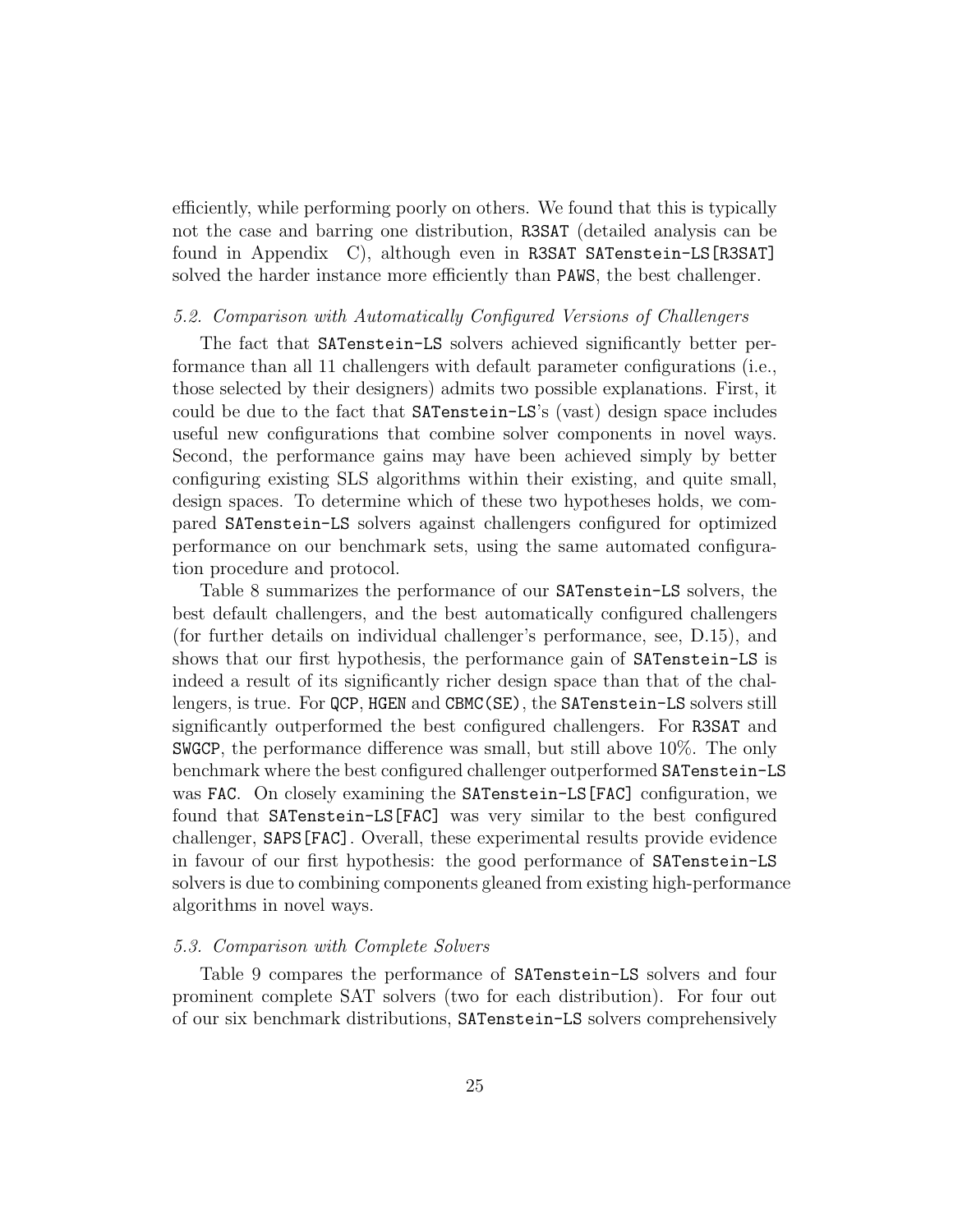| <b>Distribution</b>             | QCP                  | <b>SW-GCP</b>        | R3SAT                | <b>HGEN</b>          | <b>FAC</b>            | CBMC(SE)             |
|---------------------------------|----------------------|----------------------|----------------------|----------------------|-----------------------|----------------------|
| Best Challenger (default)       | <b>ANOV</b>          | RANOV                | <b>PAWS</b>          | <b>RSAPS</b>         | SAPS                  | VW                   |
| Performance                     | 25.42                | 0.15                 | 1.77                 | 33.28                | 16.41                 | 385.12               |
|                                 | 0.02                 | 0.12                 | 0.08                 | 2.33                 | 10.56                 | 0.23                 |
|                                 | 99.6%                | 100%                 | 100%                 | 99.7%                | 100%                  | 93.4%                |
| Best Challenger(tuned)          | VW[D]                | G2[D]                | VW[D]                | SAPS[D]              | SAPS[D]               | VW[D]                |
|                                 | 0.33                 | 0.05                 | 1.26                 | 31.77                | 10.68                 | 16.45                |
| Performance                     | 0.02                 | 0.05                 | 0.15                 | 0.75                 | 7.00                  | 0.02                 |
|                                 | 100%                 | 100%                 | 100%                 | $99.6\%$             | 100%                  | 100%                 |
| SATenstein-LS[D]<br>Performance | 0.08<br>0.01<br>100% | 0.03<br>0.02<br>100% | 1.11<br>0.14<br>100% | 0.02<br>0.01<br>100% | 10.89<br>7.90<br>100% | 4.75<br>0.02<br>100% |

<span id="page-25-0"></span>Table 8: Performance of SATenstein-LS solvers, the best challengers with default configurations and the best automatically configured challengers. Every algorithm was run 25 times on each instance with a cutoff of 600 CPU seconds per run. Each table entry  $\langle i, j \rangle$  indicates the test-set performance of algorithm i on distribution j as  $a/b/c$ , where a (top) is the the penalized average runtime;  $b$  (middle) is the median of the median runtimes over all instances;  $c$  (bottom) is the percentage of instances solved (i.e., those with median runtime  $\lt$  cutoff).

outperformed the complete solvers. For the other two industrial distributions (FAC and CBMC(SE)), the performance of the selected complete solvers was much better than that of either the SATenstein-LS solvers and any of our other local search solvers. The success of DPLL-based complete solvers on industrial instances is not surprising; it is widely believed to be due their ability to take advantage of instance structure (by means of unit propagation and clause learning). Our results confirm that state-of-the-art local search solvers cannot compete with state-of-the-art DPLL solvers on industrial instances. However, SATenstein-LS solvers have made significant progress in closing the gap. For example, for CBMC(SE), state-of-the-art complete solvers were five orders of magnitude better than the next-best SLS challenger, VW. SATenstein-LS reduced the performance gap to three orders of magnitude. We also obtained some modest improvements (a factor of 1.51) for FAC.

# 5.4. Configurations Found

To better understand the automatically-constructed SATenstein-LS solvers, we compared their automatically selected design choices to the design of the existing SLS solvers for SAT (the full active parameter configurations of the six SATenstein-LS solvers can be found in Table [E.16.](#page-42-0) ). SATenstein-LS[QCP] uses building blocks 1, 2, and 5. Recall that block 1 is used for performing search diversification, and block 5 is used to update data structures, tabu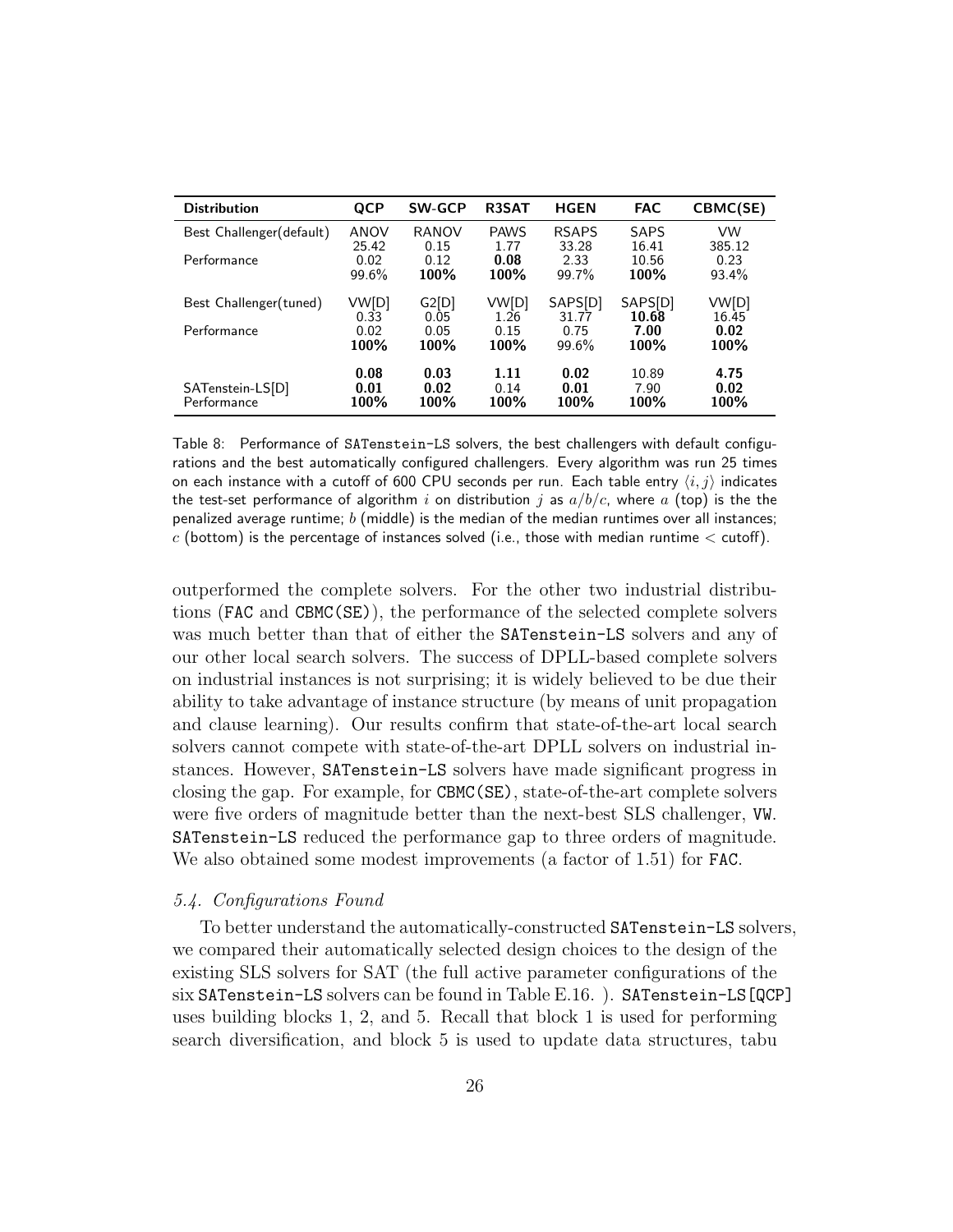| <b>Distribution</b>             | <b>QCP</b>           | <b>SW-GCP</b>        | R3SAT                | <b>HGEN</b>          | <b>FAC</b>            | CBMC(SE)             |
|---------------------------------|----------------------|----------------------|----------------------|----------------------|-----------------------|----------------------|
| Complete Solver                 | Minisat2.0           | Minisat2.0           | $Kcnf_04$            | $Kcnf_04$            | Minisat2.0            | Minisat2.0           |
|                                 | 35.05                | 2.17                 | 4905.6               | 3108.77              | 0.03                  | 0.23                 |
| Performance                     | 0.02                 | 0.9                  | N/A                  | N/A                  | 0.02                  | 0.03                 |
|                                 | 99.5%                | 100%                 | 18.8%                | 49.5%                | 100%                  | 100%                 |
| Complete Solver                 | March_pl             | March_pl             | March_ pl            | March_pl             | Picosat               | Picosat              |
|                                 | 120.29               | 253.99               | 3543.01              | 2763.41              | 0.02                  | 0.03                 |
| Performance                     | 0.2                  | 1.12                 | N/A                  | 400.78               | 0.02                  | 0.01                 |
|                                 | 98.1%                | 95.8%                | 42.0%                | 55.2%                | 100%                  | 100%                 |
| SATenstein-LS[D]<br>Performance | 0.08<br>0.01<br>100% | 0.03<br>0.02<br>100% | 1.11<br>0.14<br>100% | 0.02<br>0.01<br>100% | 10.89<br>7.90<br>100% | 4.75<br>0.02<br>100% |

<span id="page-26-0"></span>Table 9: Performance summary of SATenstein-LS and the complete solvers. Every complete solver was run once (SATenstein-LS was run 25 times) on each instance with a per-run cutoff of 600 CPU seconds. Each cell  $\langle i, j \rangle$  summarizes the test-set performance of algorithm i on distribution j as  $a/b/c$ , where a (top) is the the penalized average runtime; b (middle) is the median of the median runtimes over all instances (for SATenstein-LS, it is the median of the median runtimes over all instances. the median runtimes are not defined if fewer than half of the median runs failed to find a solution within the cutoff time);  $c$  (bottom) is the percentage of instances solved (i.e., having median runtime < cutoff). The best-scoring algorithm(s) in each column are indicated in bold.

attributes and clause penalties. In block 2, which is used to instantiate a solver belonging to the WalkSAT architecture, the heuristic is based on Novelty<sup>++'</sup>, and in block 1, *diversification* flips the least-frequently-flipped variable from an UNSAT clause. SATenstein-LS[SW-GCP] is similar to SATenstein-LS[QCP] but does not use block 1. In block 2, the heuristic is based on Novelty++ as used within G2. SATenstein-LS[R3SAT] uses blocks 1, 3 and 5; it is closest to SAPS, but performs search diversification. A tabu list with length 3 is used to exclude some variables from the search neighborhood. Recall that block 3 is used to instantiate dynamic local search algorithms. SATenstein-LS[HGEN] uses blocks 1, 2, and 5. It is similar to SATenstein-LS[QCP] but uses a *heuristic* based on VW1 as well as a tabu list of length 3. SATenstein-LS[FAC] uses blocks 3 and 5; its instantiation closely resembles that of SAPS, but differs in the way in which variable scores are computed. SATenstein-LS[CBMC(SE)] uses blocks 1, 3, and 5; it computes variable scores using -BreakCount and employs a search diversification strategy similar to that of VW.

Interestingly, none of the six SATenstein-LS configurations we found uses a promising list (block 4), a technique integrated into many recent SAT Com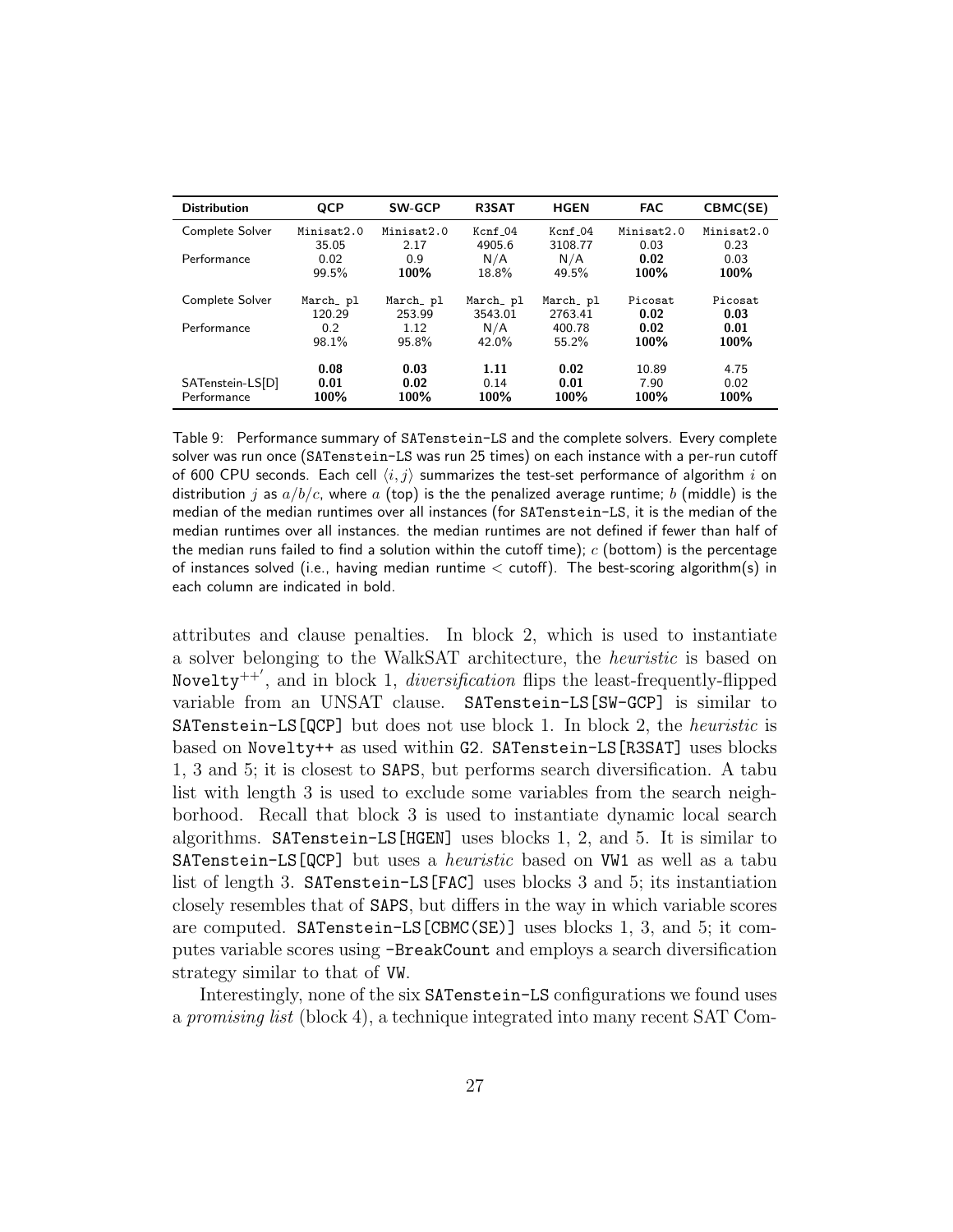petition winners. This indicates that many interesting designs that could compete with existing high-performance solvers still remain unexplored in SLS design space. In addition, we found that all SATenstein-LS configurations differ from existing SLS algorithms (except for SATenstein[FAC], whose configuration and performance is similar to SAPS). This underscores the importance of an automated approach, since manually finding such good configurations from a huge design space is very difficult.

# 5.5. Augmenting SATenstein-LS

We now demonstrate that SATenstein-LS can be extended with strategies found in newer SLS-based SAT solvers and present results for an augmented version of SATenstein-LS (dubbed SATenstein-LS2.0), in which we integrated a Novelty variant found in the recent high-performance SAT algorithm, Sattime [\(Li and Li, 2012\)](#page-33-13). In addition to Sattime, we considered two additional solvers,  $Sparrow$  (Balint and Fröhlich, 2010) and Captain Jack [\(Tompkins et al., 2011\)](#page-34-13), for performance comparisons. We chose Sparrow, because we were curious to explore how SATenstein-LS compares with a more recent high-performance SLS-based SAT solver some of whose components are not present in SATenstein-LS's design space. Captain Jack is another high-performance SLS-based SAT solver with several components not included in SATenstein-LS. Furthermore, like SATenstein-LS, Captain Jack was conceived as a highly parameterized SAT solver that draws inspiration from multiple algorithms; however, its design space is smaller and more limited conceptually than that of SATenstein-LS, which unifies a broader range of local search techniques and mechanisms.

[Tompkins et al.](#page-34-13) [\(2011\)](#page-34-13) described nine configurations of Captain Jack, optimised for different sets of SAT instances. In light of limited computational resources, since it was unclear which of these would perform best on any of our instance distributions, we first performed a single run of each of these configurations for all instances in each of our benchmark sets. Next, we performed 24 additional runs per instance using the configuration with the best PAR-10 score (ties were broken randomly), resulting in 25 independent runs per instance for that configuration. The implementations of Sparrow and Sattime used in our experiments were those submitted to the 2011 SAT Competition 2011.

Table [10](#page-28-0) compares the performance of SATenstein-LS2.0 on our six benchmark distributions. (Detailed descriptions of the six SATenstein-LS2.0 solvers can be found in [Appendix E.](#page-42-1)) We use the same notation as [Tompkins](#page-34-13)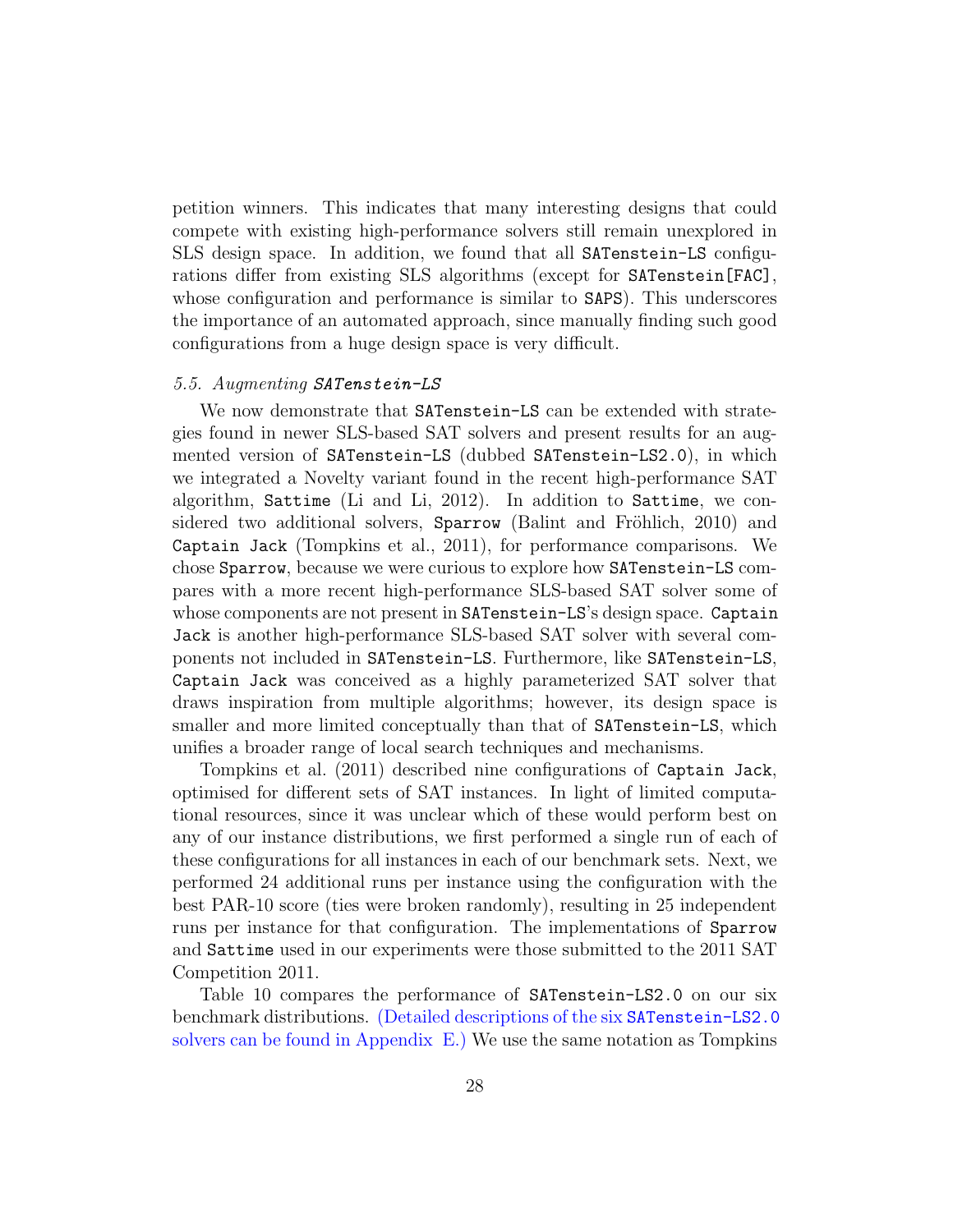| <b>Distribution</b>                | <b>QCP</b>              | <b>SW-GCP</b>          | <b>R3SAT</b>          | <b>HGEN</b>             | <b>FAC</b>               | CBMC(SE)                  |
|------------------------------------|-------------------------|------------------------|-----------------------|-------------------------|--------------------------|---------------------------|
| Captain Jack                       | CJ[3Sat1k]<br>7.39      | CJ [CBMC]<br>5929.3    | CJ[3Sat1k]<br>7.30    | CJ [SWV]<br>15.01       | CJ[7Sat90]<br>4540.40    | CJ[SWV]<br>4.36           |
| Performance                        | 0.02<br>99.9%           | N/A<br>0.3%            | 0.33<br>100%          | 0.02<br>99.9%           | N/A<br>17.7%             | 0.09<br>100%              |
| Sattime<br>Performance             | 178.55<br>0.02<br>96.8% | 20.81<br>2.59<br>100%  | 2.97<br>0.17<br>100%  | 136.87<br>0.70<br>98.3% | 650.48<br>95.84<br>100%  | 2101.1<br>3.93<br>65.23%  |
| Sparrow<br>Performance             | 2.31<br>0.01<br>100%    | 5936.8<br>N/A<br>0.80% | 11.32<br>0.21<br>100% | 67.79<br>1.46<br>99.4%  | 4313.50<br>N/A<br>11.60% | 1544.20<br>3.51<br>79.80% |
| SATenstein-LS2.0[D]<br>Performance | 0.10<br>0.01<br>100%    | 0.03<br>0.02<br>100%   | 1.42<br>0.13<br>100%  | 0.03<br>0.01<br>100%    | 15.22<br>9.87<br>100%    | 15.94<br>0.04<br>100%     |

<span id="page-28-0"></span>Table 10: Performance summary of SATenstein-LS2.0 and new set of challengers. Every solver was run 25 times on each instance with a per-run cutoff of 600 CPU seconds. Each cell  $\langle i, j \rangle$  summarizes the test-set performance of algorithm i on distribution j as  $a/b/c$ , where a (top) is the the penalized average runtime;  $b$  (middle) is the median of the median runtimes over all instances (the median runtimes are not defined if fewer than half of the median runs failed to find a solution within the cutoff time);  $c$  (bottom) is the percentage of instances solved (i.e., having median runtime  $\lt$  cutoff). The best-scoring algorithm(s) in each column are indicated in bold.

[et al.](#page-34-13) [\(2011\)](#page-34-13) for the Captain Jack configuration optimised for each distribution. On all distributions, in terms of PAR-10 score, SATenstein-LS2.0 outperformed both Sparrow and Sattime. However, although slightly inferior in terms of median-of-median runtime, Captain Jack outperformed SATenstein-LS2.0 on CBMC(SE) in terms of PAR-10 score. This result is not too surprising, since Captain Jack draws components from VE-Sampler [\(Tom](#page-34-15)p[kins and Hoos, 2010\)](#page-34-15), which, at the time it was introduced, represented a substantial improvement in the state of the art for local search techniques on these kinds of instances. In future work, SATenstein-LS2.0 could be further augmented with these components, and thus very likely achieve even better performance.

Overall, our results clearly indicate that SATenstein-LS can be augmented with components from more recent SLS-based SAT solvers, and doing so achieves performance comparing favourably even with newer highperformance algorithms.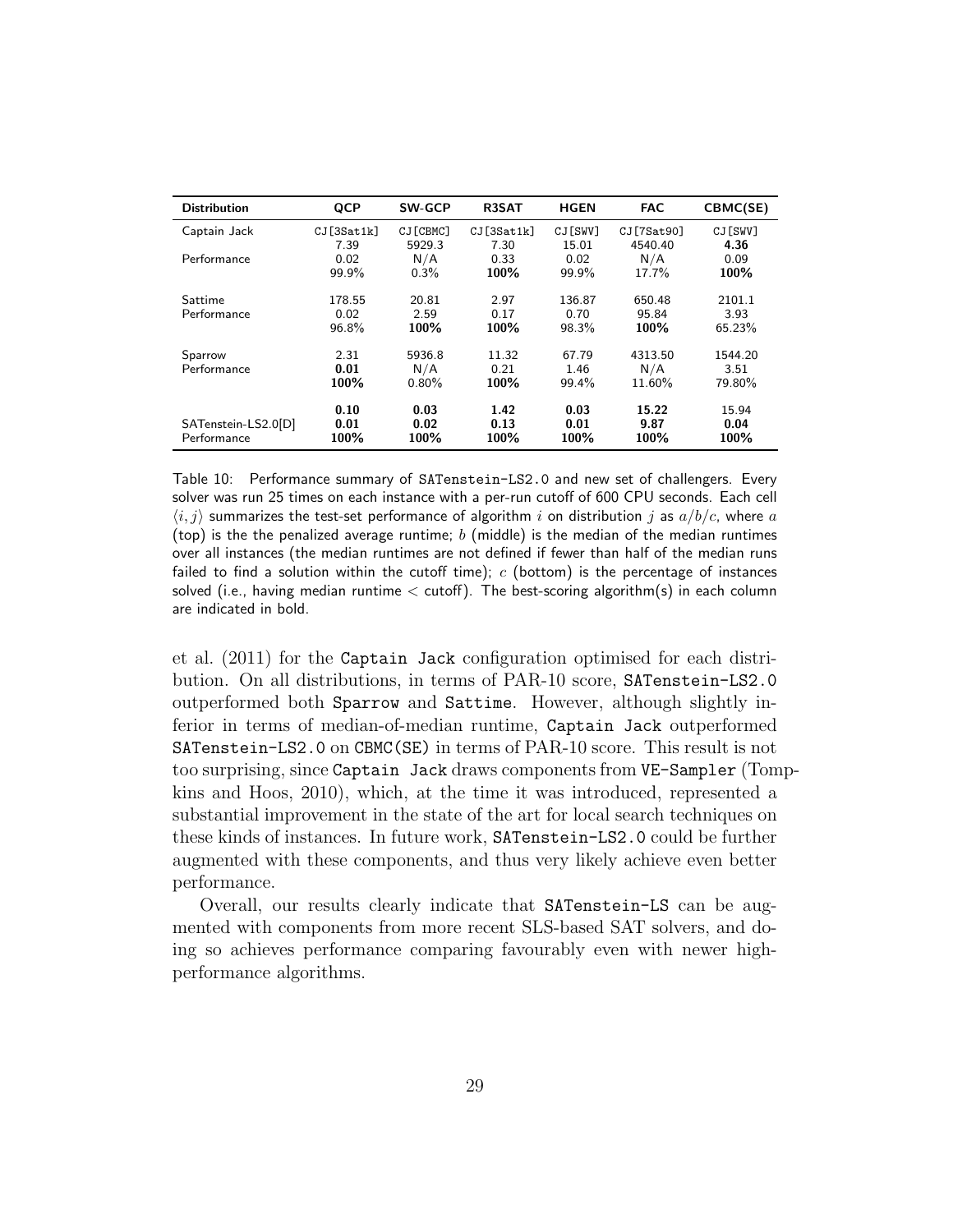#### <span id="page-29-0"></span>6. Conclusions and Future Work

We have proposed a new approach for designing heuristic algorithms based on (1) a framework that can flexibly combine components drawn from existing high-performance solvers, and (2) a powerful algorithm configuration procedure for finding instantiations that perform well on given sets of instances. We have demonstrated the effectiveness of our approach by automatically constructing high-performance stochastic local search solvers for SAT. We have shown that these automatically constructed SAT solvers outperform existing state-of-the-art solvers with manually and automatically optimized configurations on a range of widely studied distributions of SAT instances.

Our original inspiration comes from Mary Shelley's classic novel, Frankenstein. One important methodological difference is that we use automated methods for selecting components for our monster instead of picking them by hand. The outcomes are quite different. Unlike the tragic figure of Dr. Frankenstein, whose monstrous creature haunted him enough to quench forever his ambitions to create a 'perfect' human, we feel encouraged to unleash not only our new solvers, but also the full power of our automated solver-building process onto other classes of SAT benchmarks. Like Dr. Frankenstein, we find our creations somewhat monstrous, recognizing that the SATenstein solvers do not always represent the most elegant designs. Thus, desirable lines of future work include techniques for understanding the importance of different parameters to achieving strong performance on a given benchmark; the extension of our solver framework with preprocessors; and the investigation of algorithm configuration procedures other than ParamILS in the context of our approach. Encouraged by the results achieved on SLS algorithms for SAT, we believe that the general approach behind SATenstein-LS is equally applicable to non-SLS-based solvers and to other combinatorial problems. Finally, we encourage members of the SAT community to apply SATenstein-LS to their own instance distributions, and to extend SATenstein-LS with their own heuristics. Source code and documentation for our SATenstein-LS framework are freely available at <http://www.cs.ubc.ca/labs/beta/Projects/SATenstein>.

#### References

<span id="page-29-1"></span>Ansotegui, C., Sellmann, M., Tierney, K., 2009. A gender-based genetic algorithm for the automatic configuration of solvers. In: Proceedings of the 15th International Conference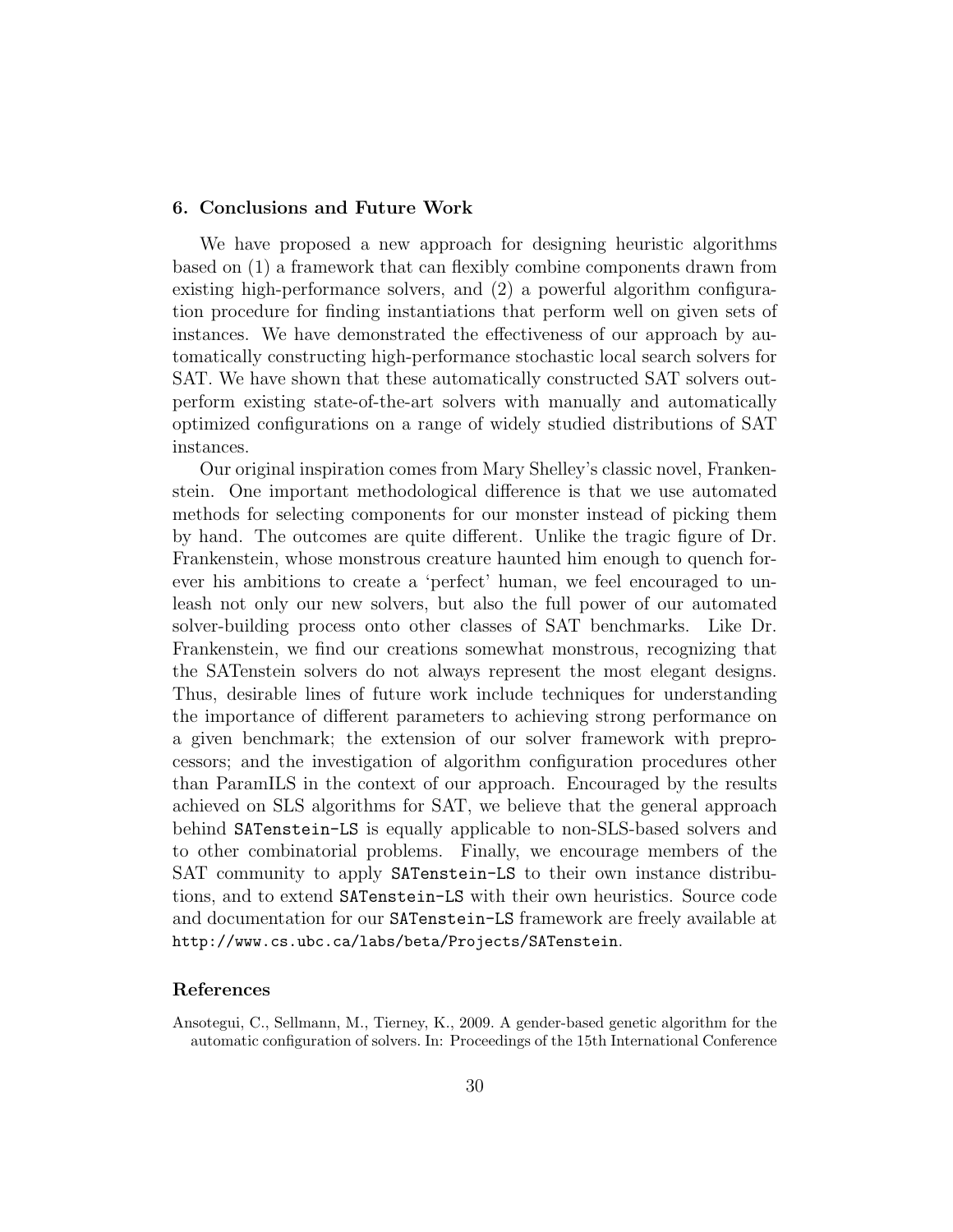on Principles and Practice of Constraint Programming (CP'09). pp. 142–157.

- <span id="page-30-5"></span>Audemard, G., Simon, L., 2009. Predicting learnt clauses quality in modern sat solvers. In: Proceedings of the 21st international jont conference on Artifical intelligence (IJCAI'09). pp. 399–404.
- <span id="page-30-8"></span>Bacchus, F., Winter, J., 2003. Effective preprocessing with hyper-resolution and equality reduction. In: Proceedings of the Sixth International Conference on Theory and Applications of Satisfiability Testing (SAT'03). pp. 341–355.
- <span id="page-30-9"></span>Balaprakash, P., Birattari, M., Stützle, T., 2007. Improvement strategies for the f-race algorithm: Sampling design and iterative refinement. In: Proceedings of the fourth International Workshop on Hybrid Metaheuristics (MH'07). pp. 108–122.
- <span id="page-30-13"></span>Balint, A., Fröhlich, A., 2010. Improving stochastic local search for sat with a new probability distribution. In: Theory and Applications of Satisfiability Testing–SAT 2010. Springer, pp. 10–15.
- <span id="page-30-12"></span>Biere, A., 2007. Picosat version 535, solver description, SAT competition 2007. [http:](http://www.satcompetition.org/2007/picosat.pdf) [//www.satcompetition.org/2007/picosat.pdf](http://www.satcompetition.org/2007/picosat.pdf). Last accessed on Sept. 16, 2013.
- <span id="page-30-4"></span>Biere, A., 2008. Picosat essentials. Journal on Satisfiability, Boolean Modeling and Computation (JSAT) 4, 75–97.
- <span id="page-30-3"></span>Biere, A., Heule, M. J. H., van Maaren, H., Walsh, T. (Eds.), 2009. Handbook of Satisfiability. IOS Press.
- <span id="page-30-0"></span>Birattari, M., Stützle, T., Paquete, L., Varrentrapp, K., 2002. A racing algorithm for configuring metaheuristics. In: Proceedings of the Genetic and Evolutionary Computation Conference (GECCO-2002). pp. 11–18.
- <span id="page-30-10"></span>Birattari, M., Yuan, Z., Balaprakash, P., Stützle, T., 2010. Empirical Methods for the Analysis of Optimization Algorithms. Springer-Verlag, Ch. F-race and iterated F-race: An overview, pp. 311–336.
- <span id="page-30-6"></span>Cai, S., Su, K., 2012. Configuration checking with aspiration in local search for sat. In: Proceedings of the Twenty-Sixth National Conference on Artificial Intelligence (AAAI'12). pp. 434–440.
- <span id="page-30-2"></span>Carchrae, T., Beck, J. C., 2005. Applying machine learning to low knowledge control of optimization algorithms. Computational Intelligence 21 (4), 373–387.
- <span id="page-30-1"></span>Chiarandini, M., Fawcett, C., Hoos, H. H., 2008. A modular multiphase heuristic solver for post enrollment course timetabling (extended abstract). In: Proceedings of the Seventh International Conference for the Practice and Theory of Automated Timetabling (PATAT'2008).
- <span id="page-30-11"></span>Clarke, E., Kroening, D., Lerda, F., 2004. A tool for checking ANSI-C programs. In: Proceedings of the Tenth International Conference on Tools and Algorithms for the Construction and Analysis of Systems (TACAS'2004). pp. 168–176.
- <span id="page-30-7"></span>Dechter, R., Rish, I., 1994. Directional resolution: The Davis-Putnam procedure, revisited. In: Proceedings of the Fourth International Conference on Principles of Knowledge Representation and Reasoning (KR'94). pp. 134–145.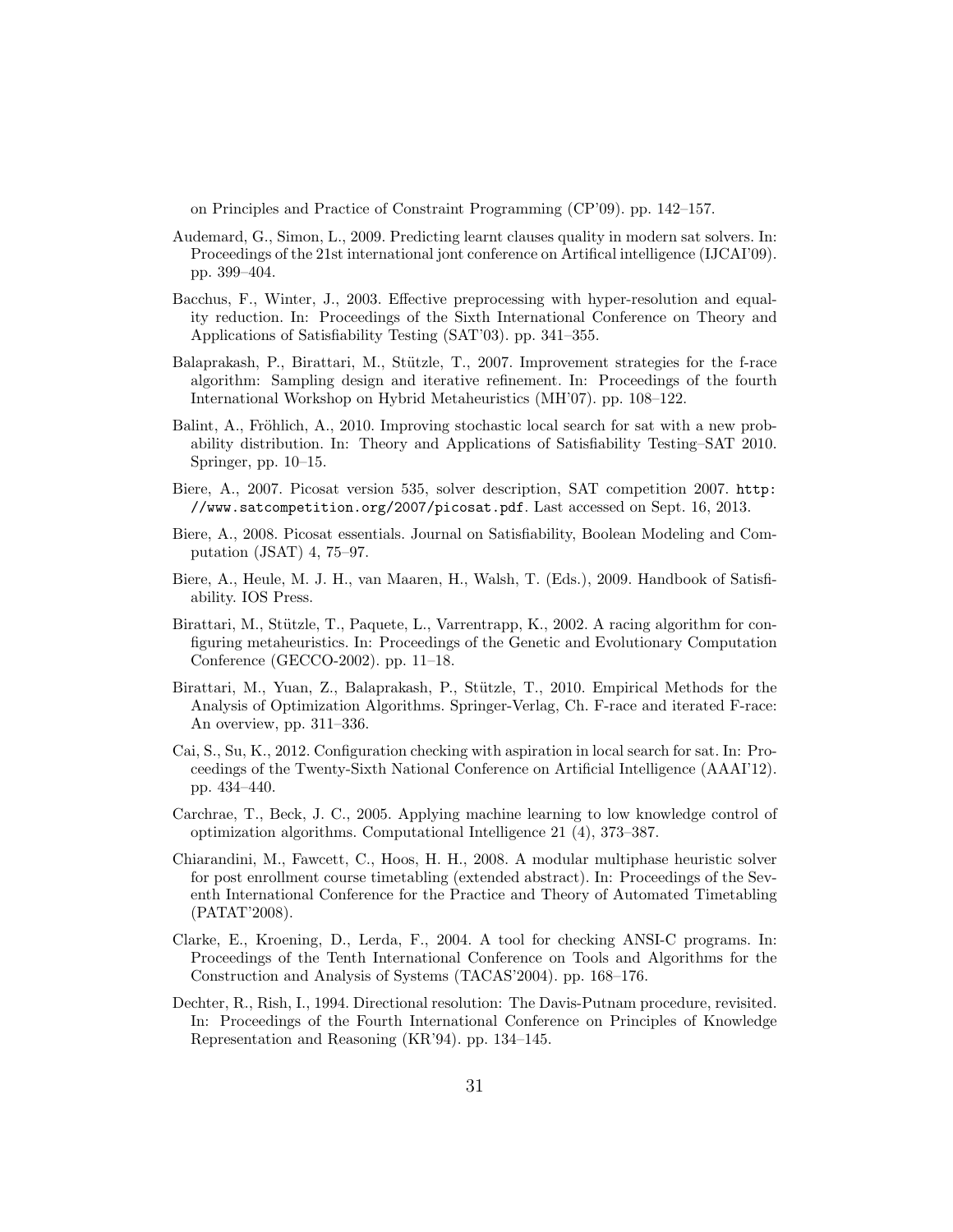- <span id="page-31-5"></span>Dubois, O., Dequen, G., 2001. A backbone-search heuristic for efficient solving of hard 3-SAT formulae. In: Proceedings of the Seventeenth International Joint Conference on Artificial Intelligence (IJCAI'01). pp. 248–253, last accessed on September 16, 2013. URL [http://www.laria.u-picardie.fr/~dequen/sat/cnfs\\_ijcai01.ps.gz](http://www.laria.u-picardie.fr/~dequen/sat/cnfs_ijcai01.ps.gz)
- <span id="page-31-13"></span>E<sup>en</sup>, N., Biere, A., 2005. Effective preprocessing in SAT through variable and clause elimination. In: Proceedings of the Eighth International Conference on Theory and Applications of Satisfiability Testing (SAT'05). pp. 61–75.
- <span id="page-31-2"></span>Fukunaga, A. S., 2002. Automated discovery of composite SAT variable-selection heuristics. In: Proceedings of the Eighteenth National Conference on Artificial Intelligence (AAAI'02). pp. 641–648.
- <span id="page-31-8"></span>Fukunaga, A. S., 2004. Evolving local search heuristics for SAT using genetic programming. In: Proceedings of the Genetic and Evolutionary Computation Conference (GECCO-2004). pp. 483–494.
- <span id="page-31-1"></span>Gagliolo, M., Schmidhuber, J., 2006. Learning dynamic algorithm portfolios. Annals of Mathematics and Artificial Intelligence 47 (3-4), 295–328.
- <span id="page-31-3"></span>Gaspero, L. D., Schaerf, A., 2007. Easysyn++: A tool for automatic synthesis of stochastic local search algorithms. In: Proceedings of the International Workshop on Engineering Stochastic Local Search Algorithms (SLS 2007). pp. 177–181.
- <span id="page-31-12"></span>Gent, I. P., Hoos, H. H., Prosser, P., Walsh, T., 1999. Morphing: Combining structure and randomness. In: Proceedings of the Sixteenth National Conference on Artificial Intelligence (AAAI'99). pp. 654–660.
- <span id="page-31-11"></span>Gomes, C. P., Selman, B., 1997. Problem structure in the presence of perturbations. In: Proceedings of the Fourteenth National Conference on Artificial Intelligence (AAAI'97). pp. 221–226.
- <span id="page-31-7"></span>Gomes, C. P., Selman, B., 2001. Algorithm portfolios. Artificial Intelligence 126(1-2), 43– 62.
- <span id="page-31-0"></span>Gratch, J., Dejong, G., 1992. COMPOSER: A probabilistic solution to the utility problem in speed-up learning. In: Proceedings of the Tenth National Conference on Artificial Intelligence (AAAI'92). pp. 235–240.
- <span id="page-31-10"></span>Guerri, A., Milano, M., 2004. Learning techniques for automatic algorithm portfolio selection. In: Proceedings of the Sixteenth European Conference on Artificial Intelligence (ECAI-04). pp. 475–479.
- <span id="page-31-9"></span>Hamadi, Y., Monfroy, E., Saubion, F., 2012. An introduction to autonomous search. In: Autonomous Search. Springer, pp. 1–11.
- <span id="page-31-4"></span>Heule, M., Maaren, H. V., 2007a. Improved version of march ks, [http://www.st.ewi.](http://www.st.ewi.tudelft.nl/sat/Sources/stable/march_pl) [tudelft.nl/sat/Sources/stable/march\\_pl](http://www.st.ewi.tudelft.nl/sat/Sources/stable/march_pl). Last accessed on Sept. 16, 2013.
- <span id="page-31-14"></span>Heule, M., Maaren, H. V., 2007b. march ks, solver description, SAT competition 2007. [http://www.satcompetition.org/2007/march\\_ks.pdf](http://www.satcompetition.org/2007/march_ks.pdf). Last accessed on Sept. 16, 2013.
- <span id="page-31-6"></span>Heule, M. J., Kullmann, O., Wieringa, S., Biere, A., 2012. Cube and conquer: Guiding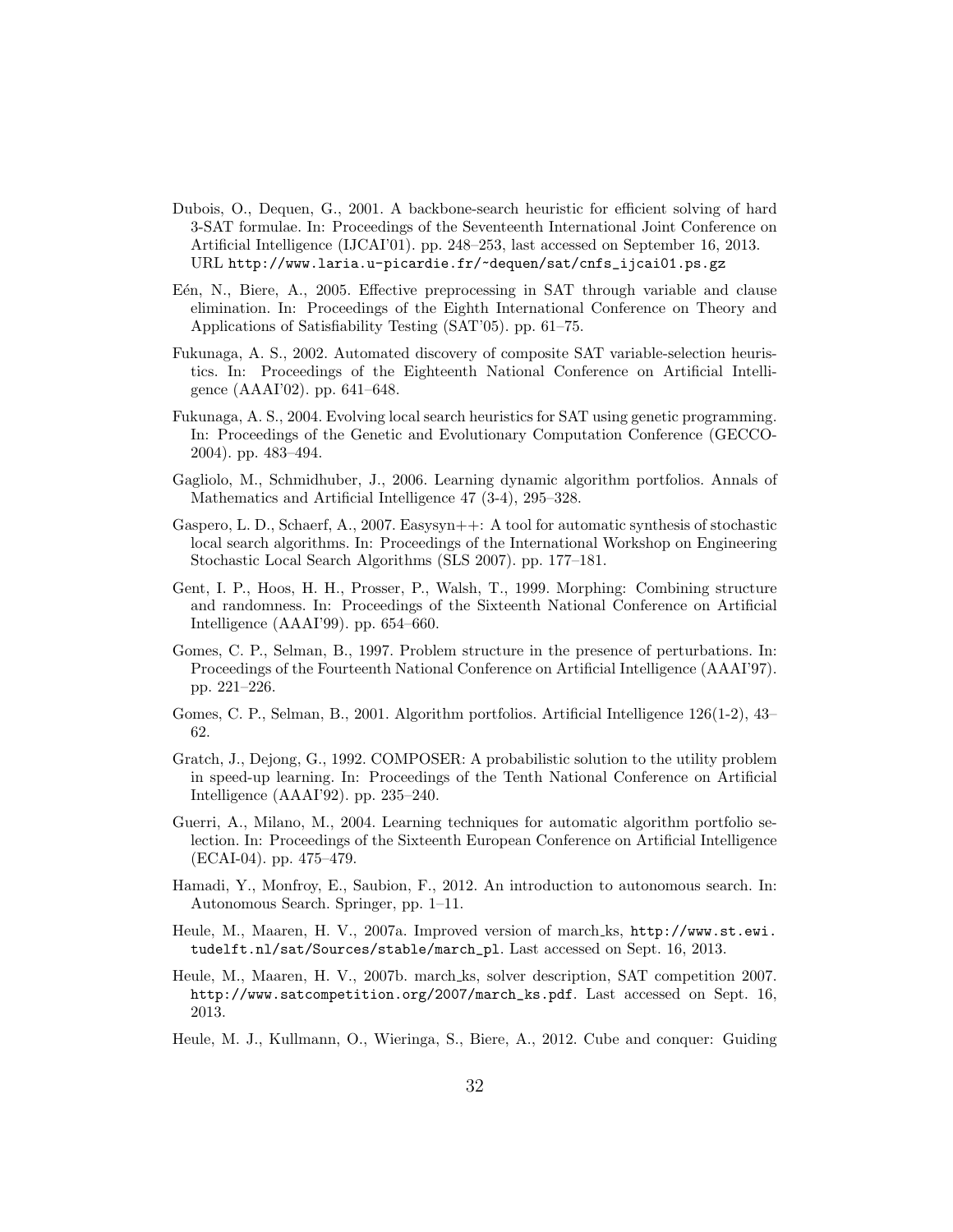cdcl sat solvers by lookaheads. In: Hardware and Software: Verification and Testing. Vol. 7261 of Lecture Notes in Computer Science. Springer, pp. 50–65.

- <span id="page-32-10"></span>Hirsch, E. A., 2002. Random generator hgen2 of satisfiable formulas in 3-CNF, [http:](http://logic.pdmi.ras.ru/~hirsch/benchmarks/hgen2-1.01.tar.gz) [//logic.pdmi.ras.ru/~hirsch/benchmarks/hgen2-1.01.tar.gz](http://logic.pdmi.ras.ru/~hirsch/benchmarks/hgen2-1.01.tar.gz). Last accessed on Sept. 16, 2013.
- <span id="page-32-9"></span>Hoos, H. H., 1999. On the run-time behaviour of stochastic local search algorithms for SAT. In: Proceedings of the Sixteenth National Conference on Artificial Intelligence (AAAI'99). pp. 661–666.
- <span id="page-32-0"></span>Hoos, H. H., 2002. An adaptive noise mechanism for WalkSAT. In: Proceedings of the Eighteenth National Conference on Artificial Intelligence (AAAI'02). pp. 655–660.
- <span id="page-32-2"></span>Hoos, H. H., 2008. Computer-aided design of high-performance algorithms. Tech. rep., University of British Columbia, Department of Computer Science, last accessed on Sept. 16, 2013.

URL <http://people.cs.ubc.ca/~hoos/tmp/tn-alg-design.pdf>

- <span id="page-32-7"></span>Hoos, H. H., 2012. Programming by optimization. Communications of the ACM 55 (2), 70–80.
- <span id="page-32-6"></span>Hutter, F., Babić, D., Hoos, H. H., Hu, A. J., 2007a. Boosting verification by automatic tuning of decision procedures. In: Proceedings of the Seventh Internation Conference on Formal Methods in Computer Aided Design (FMCAD'07). pp. 27–34.
- <span id="page-32-5"></span>Hutter, F., Hoos, H., Leyton-Brown, K., 2011. Sequential model-based optimization for general algorithm configuration. In: Proceedings of the 5th Learning and Intelligent Optimization Conference (LION'11). pp. 507–523.
- <span id="page-32-12"></span>Hutter, F., Hoos, H. H., Leyton-Brown, K., 2010. Automated configuration of mixed integer programming solvers. In: Proc. of CPAIOR-10. pp. 186–202.
- <span id="page-32-4"></span>Hutter, F., Hoos, H. H., Leyton-Brown, K., Stützle, T., 2009. ParamILS: An automatic algorithm configuration framework. Joural of Artificial Intelligence Research (JAIR)Accepted for publication.
- <span id="page-32-1"></span>Hutter, F., Hoos, H. H., Stützle, T., 2007b. Automatic algorithm configuration based on local search. In: Proceedings of the Twentysecond National Conference on Artificial Intelligence (AAAI'07). pp. 1152–1157.
- <span id="page-32-11"></span>Hutter, F., Hoos, H. H., Stützle, T., Leyton-Brown, K., 2008. ParamILS version 2.3, <http://www.cs.ubc.ca/labs/beta/Projects/ParamILS>. Last accessed on Sept. 16, 2013.
- <span id="page-32-3"></span>Hutter, F., Tompkins, D. A. D., Hoos, H. H., 2002. Scaling and probabilistic smoothing: Efficient dynamic local search for SAT. In: Eighth International Conference on Principles and Practice of Constraint Programming (CP'02). pp. 233–248.
- <span id="page-32-8"></span>Kadioglu, S., Malitsky, Y., Sabharwal, A., Samulowitz, H., Sellmann, M., 2011. Algorithm selection and scheduling. In: Proceedings of the 17th International Conference on Principles and Practice of Constraint Programming (CP'11). No. 6876 in LNCS. pp. 454–469.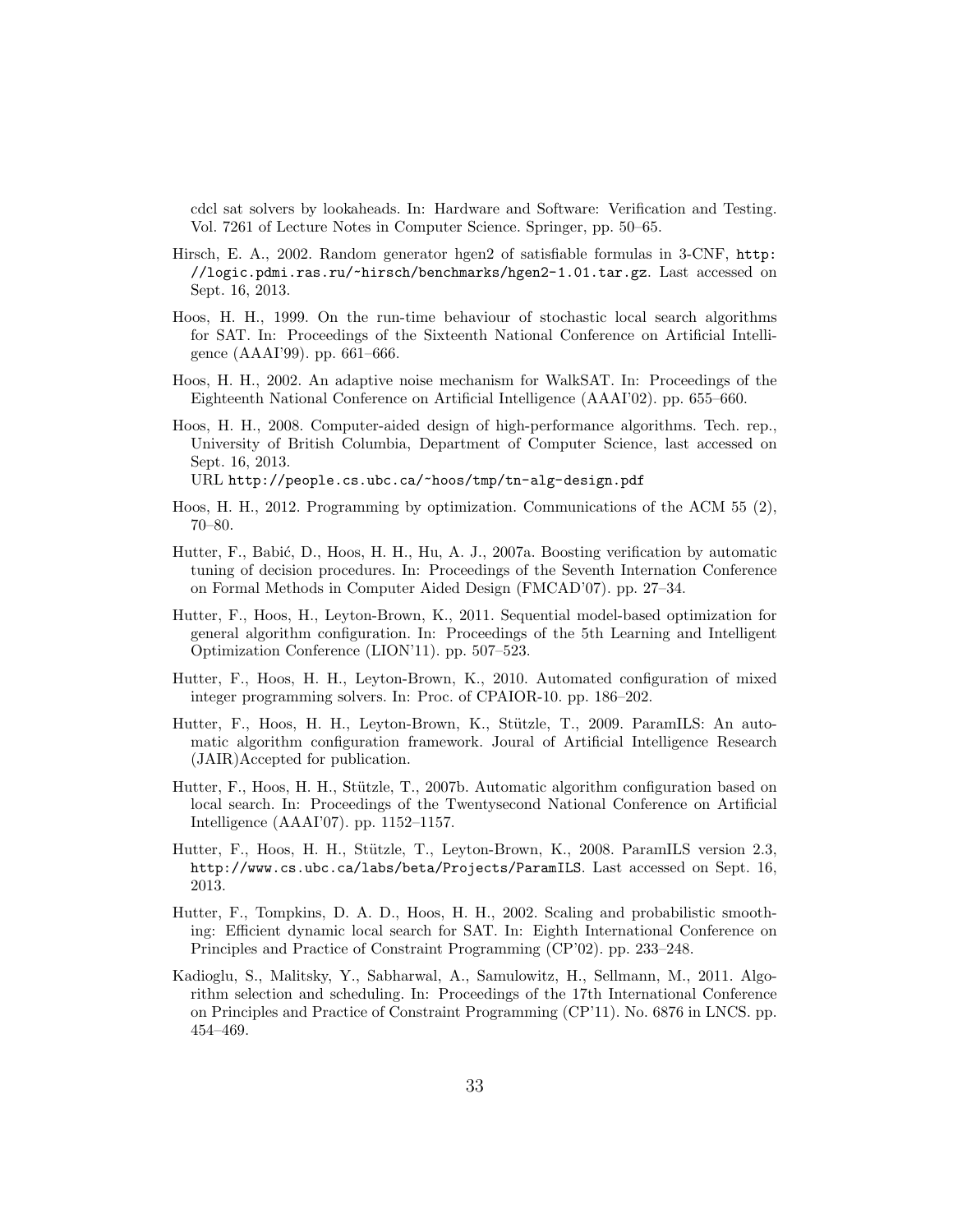- <span id="page-33-10"></span>Kadioglu, S., Malitsky, Y., Sellmann, M., Tierney, K., 2010. ISAC - instance specific algorithm configuration. In: Proceedings of the 19th European Conference on Artificial Intelligence (ECAI'10). pp. 751–756.
- <span id="page-33-3"></span>KhudaBukhsh, A. R., Xu, L., Hoos, H. H., Leyton-Brown, K., 2009. SATenstein: Automatically building local search SAT solvers from components. In: Proceedings of the Twenty-first International Joint Conference on Artificial Intelligence (IJCAI'09). pp. 517–524.
- <span id="page-33-6"></span>Kroc, L., Sabharwal, A., Gomes, C. P., Selman, B., 2009. Integrating systematic and local search paradigms: A new strategy for maxSAT. In: Proceedings of the Twenty-first International Joint Conference on Artificial Intelligence (IJCAI'09). pp. 544–551.
- <span id="page-33-5"></span>Lardeux, F., Saubion, F., Hao, J.-K., 2006. Gasat: a genetic local search algorithm for the satisfiability problem. Evolutionary Computation 14 (2), 223–253.
- <span id="page-33-7"></span>Leyton-Brown, K., Nudelman, E., Andrew, G., McFadden, J., Shoham, Y., 2003. A portfolio approach to algorithm selection. In: International Joint Conferences on Artificial Intelligence (IJCAI). pp. 1542–1543.
- <span id="page-33-9"></span>Leyton-Brown, K., Nudelman, E., Shoham, Y., 2002. Learning the empirical hardness of optimization problems: The case of combinatorial auctions. In: Eighth International Conference on Principles and Practice of Constraint Programming (CP'02). pp. 556– 572.
- <span id="page-33-4"></span>Li, C. M., Huang, W., 2005. Diversification and determinism in local search for satisfiability. In: Proceedings of the Eighth International Conference on Theory and Applications of Satisfiability Testing (SAT'05). pp. 158–172.
- <span id="page-33-13"></span>Li, C. M., Li, Y., 2012. Satisfying versus falsifying in local search for satisfiability. In: Theory and Applications of Satisfiability Testing–SAT 2012. Springer, pp. 477–478.
- <span id="page-33-12"></span>Li, C. M., Wei, W., Zhang, H., 2007a. Combining adaptive noise and promising decreasing variables in local search for SAT, solver description, SAT competition 2007.
- <span id="page-33-0"></span>Li, C. M., Wei, W. X., Zhang, H., 2007b. Combining adaptive noise and look-ahead in local search for SAT. In: Proceedings of the Tenth International Conference on Theory and Applications of Satisfiability Testing (SAT'07). pp. 121–133.
- <span id="page-33-8"></span>Maturana, J., Lardeux, F., Saubion, F., 2010. Autonomous operator management for evolutionary algorithms. Journal of Heuristics 16 (6), 881–909.
- <span id="page-33-11"></span>McAllester, D., Selman, B., Kautz, H., 1997. Evidence for invariants in local search. In: Proceedings of the Fourteenth National Conference on Artificial Intelligence (AAAI'97). pp. 321–326.
- <span id="page-33-1"></span>Minton, S., 1993. An analytic learning system for specializing heuristics. In: Proceedings of the Thirteenth International Joint Conference on Artificial Intelligence (IJCAI'93). pp. 922–929.
- <span id="page-33-2"></span>Monette, J., Deville, Y., Van Hentenryck, P., 2009. Aeon: Synthesizing scheduling algorithms from high-level models. In: Proceedings of the Eleventh INFORMS Computing Society Conference. pp. 43–59.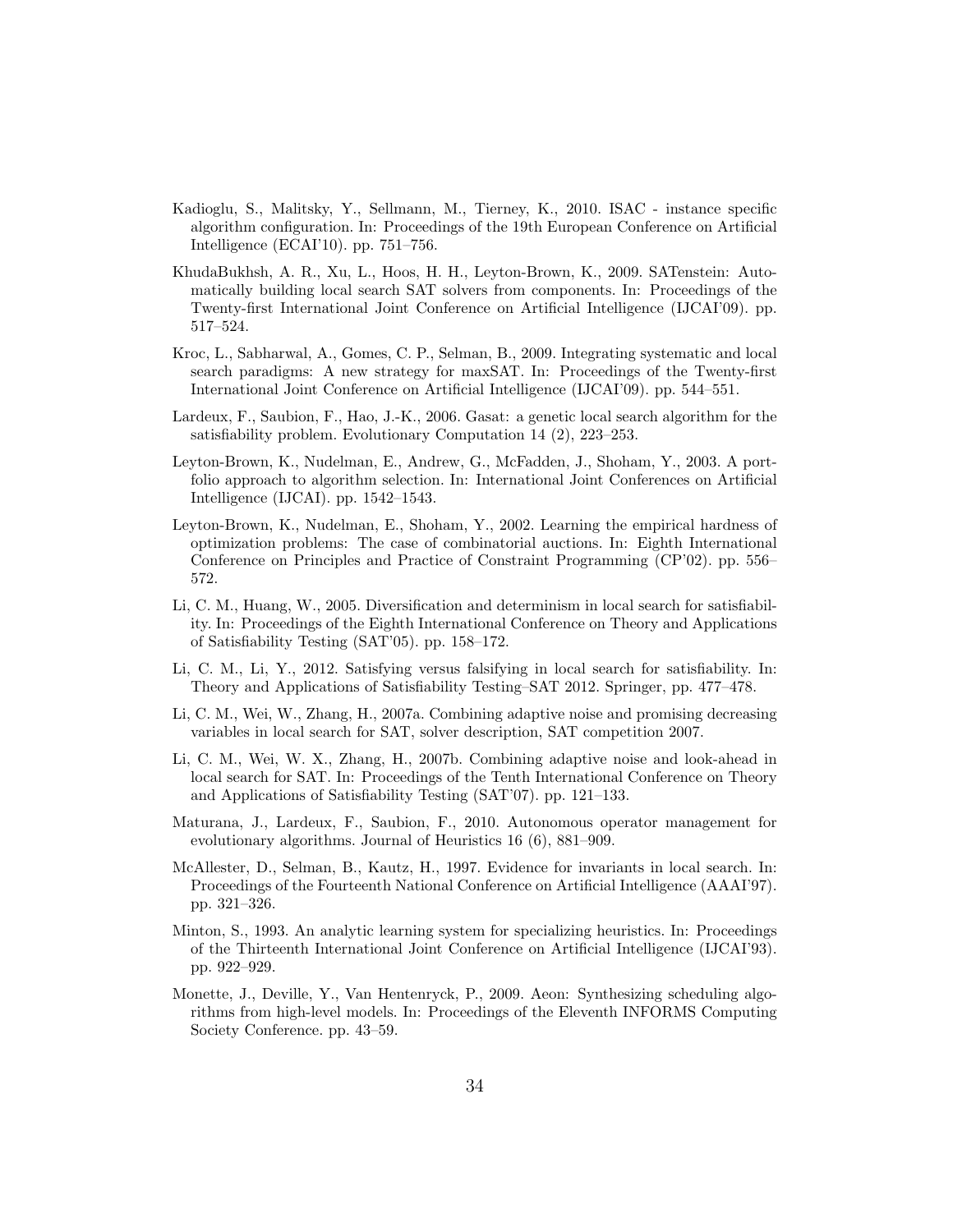- <span id="page-34-11"></span>Montes de Oca, M. A., Stützle, T., Birattari, M., Dorigo, M., 2009. Frankenstein's PSO: An engineered composite particle swarm optimization algorithm. IEEE Transactions on Evolutionary Computation 13 (5), 1120–1132.
- <span id="page-34-10"></span>Nudelman, E., Leyton-Brown, K., Andrew, G., Gomes, C., McFadden, J., Selman, B., Shoham, Y., 2003. Satzilla 0.9, solver description, 2003 SAT Competition.
- <span id="page-34-1"></span>Oltean, M., 2005. Evolving evolutionary algorithms using linear genetic programming. Evolutionary Computation 13 (3), 387–410.
- <span id="page-34-4"></span>Pham, D. N., Anbulagan, 2007. Resolution enhanced SLS solver: R+AdaptNovelty+, solver description, SAT competition 2007.
- <span id="page-34-0"></span>Pham, D. N., Thornton, J., Gretton, C., Sattar, A., 2008. Combining adaptive and dynamic local search for satisfiability. Journal on Satisfiability, Boolean Modeling and Computation (JSAT) 4, 149–172.
- <span id="page-34-14"></span>Pop, P. C., Iordache, S., 2011. A hybrid heuristic approach for solving the generalized traveling salesman problem. In: Proceedings of the 13th annual conference on Genetic and evolutionary computation. pp. 481–488.
- <span id="page-34-5"></span>Prestwich, S., 2005. Random walk with continuously smoothed variable weights. In: Proceedings of the Eighth International Conference on Theory and Applications of Satisfiability Testing (SAT'05). pp. 203–215.
- <span id="page-34-9"></span>Rice, J. R., 1976. The algorithm selection problem. Advances in Computers 15, 65–118.
- <span id="page-34-7"></span>Selman, B., Kautz, H. A., Cohen, B., 1994. Noise strategies for improving local search. In: Proceedings of the Twelfth National Conference on Artificial Intelligence (AAAI'94). pp. 337–343.
- <span id="page-34-2"></span>Selman, B., Levesque, H., Mitchell, D., 1992. A new method for solving hard satisfiability problems. In: Proceedings of the Tenth National Conference on Artificial Intelligence (AAAI'92). pp. 440–446.
- <span id="page-34-12"></span>Simon, L., 2002. SAT competition random 3CNF generator, [www.satcompetition.org/](www.satcompetition.org/2003/TOOLBOX/genAlea.c) [2003/TOOLBOX/genAlea.c](www.satcompetition.org/2003/TOOLBOX/genAlea.c). Last accessed on Sept. 16, 2013.
- <span id="page-34-3"></span>Sörensson, N., Eén, N., 2007. Minisat2007, [http://www.cs.chalmers.se/Cs/Research/](http://www.cs.chalmers.se/Cs/Research/FormalMethods/MiniSat) [FormalMethods/MiniSat](http://www.cs.chalmers.se/Cs/Research/FormalMethods/MiniSat). Last accessed on Sept. 16, 2013.
- <span id="page-34-6"></span>Subbarayan, S., Pradhan, D., 2005. NiVER: Non-increasing variable elimination resolution for preprocessing SAT instances. Lecture Notes in Computer Science, Springer 3542/2005, 276–291.
- <span id="page-34-8"></span>Thornton, J., Pham, D. N., Bain, S., Ferreira, V., 2004. Additive versus multiplicative clause weighting for SAT. In: Proceedings of the Nineteenth National Conference on Artificial Intelligence (AAAI'04). pp. 191–196.
- <span id="page-34-13"></span>Tompkins, D. A., Balint, A., Hoos, H. H., 2011. Captain jack – new variable selection heuristics in local search for SAT. In: Proceedings of the 14th International Conference on Theory and Applications of Satisfiability Testing. pp. 302–316.
- <span id="page-34-15"></span>Tompkins, D. A., Hoos, H. H., 2010. Dynamic scoring functions with variable expressions: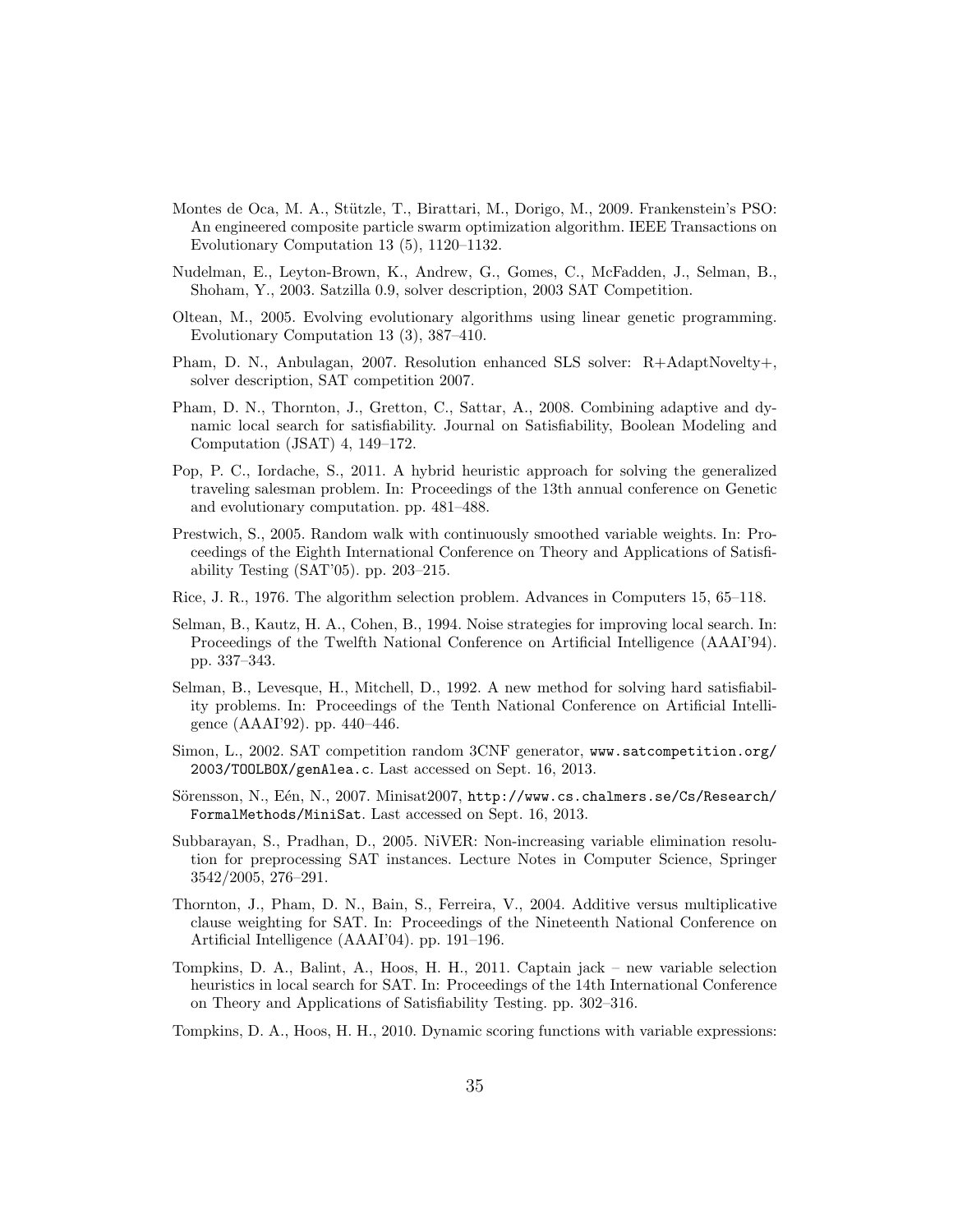New sls methods for solving sat. In: Theory and Applications of Satisfiability Testing– SAT 2010. Springer, pp. 278–292.

- <span id="page-35-3"></span>Tompkins, D. A. D., Hoos, H. H., 2004. UBCSAT: An implementation and experimentation environment for SLS algorithms for SAT & MAX-SAT. In: Proceedings of the Seventh International Conference on Theory and Applications of Satisfiability Testing (SAT'04). pp. 37–46.
- <span id="page-35-6"></span>Uchida, T., Watanabe, O., 1999. Hard SAT instance generation based on the factorization problem, <http://www.is.titech.ac.jp/~watanabe/gensat/a2/GenAll.tar.gz>.
- <span id="page-35-2"></span>Wah, B., Wu, Z., 2005. Penalty formulations and trap-avoidance strategies for solving hard satisfiability problems. Journal of Computer Science and Technology 20 (1), 3–17.
- <span id="page-35-1"></span>Westfold, S. J., Smith, D. R., 2001. Synthesis of efficient constraint-satisfaction programs. The Knowledge Engineering Review 16 (1), 69–84.
- <span id="page-35-4"></span>Xu, L., Hoos, H. H., Leyton-Brown, K., 2010. Hydra: Automatically configuring algorithms for portfolio-based selection. In: AAAI. pp. 210–216.
- <span id="page-35-0"></span>Xu, L., Hutter, F., Hoos, H. H., Leyton-Brown, K., 2008. SATzilla: portfolio-based algorithm selection for SAT. Journal of Artificial Intelligence Research (JAIR) 32, 565–606.
- <span id="page-35-5"></span>Xu, L., Hutter, F., Hoos, H. H., Leyton-Brown, K., 2009. SATzilla2009: An automatic algorithm portfolio for SAT, solver description, 2009 SAT Competition.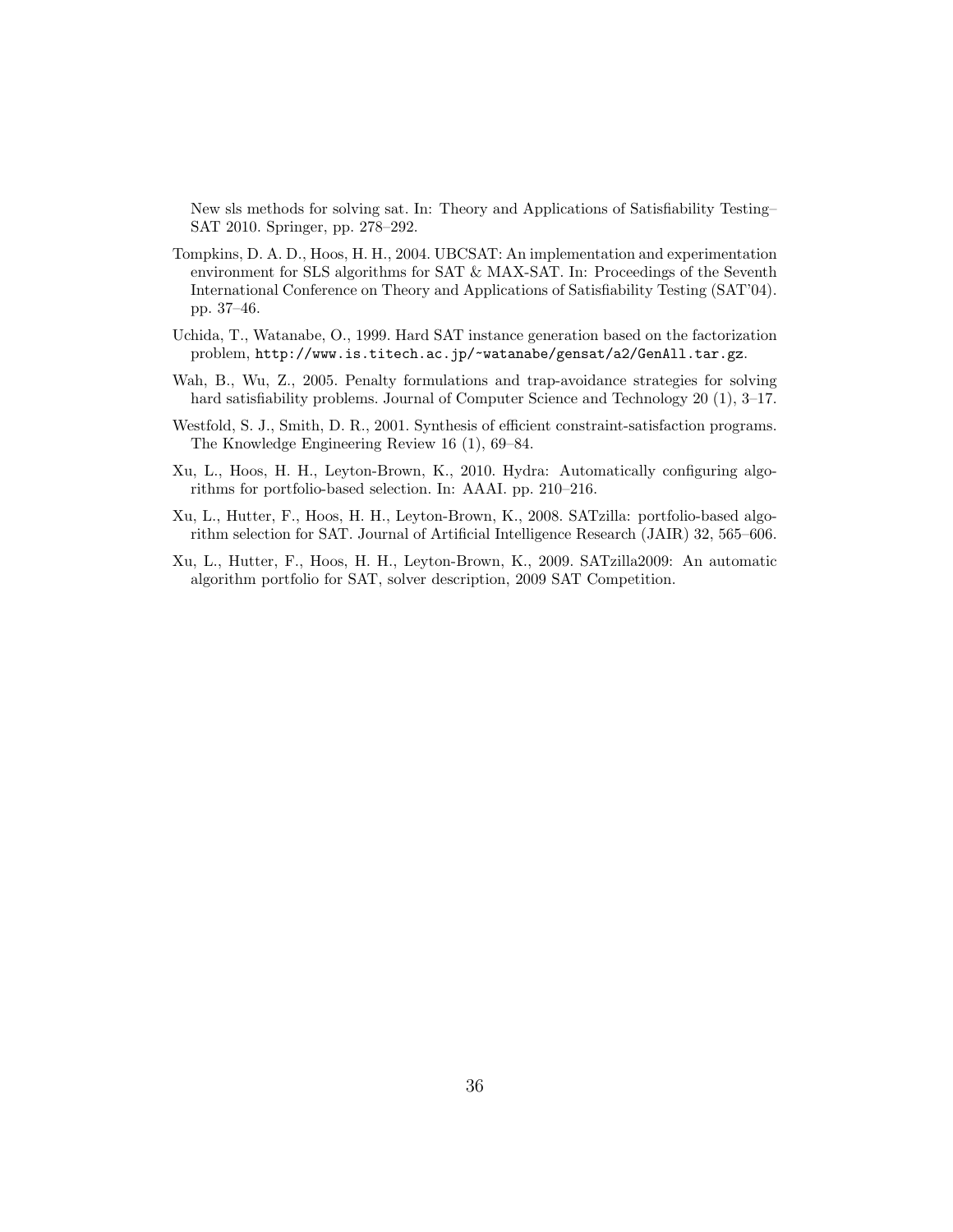# <span id="page-36-1"></span>Appendix A. Definitions

Definition 1. Promising Decreasing Variable: A variable x is said to be decreasing with respect to an assignment A if its GSAT-score is positive, i.e., if flipping it causes a net decrease in the number of unsatisfied clauses. A promising decreasing variable is defined as follows:

- 1. For the initial random assignment A, all decreasing variables with respect to A are promising.
- 2. Let x and y be two different variables where x is not decreasing with respect to A. If, after y is flipped, x becomes decreasing with respect to the new assignment  $A'$ , then x is a promising decreasing variable with respect to A'.
- 3. As long as a promising decreasing variable is decreasing, it remains promising with respect to subsequent assignments in local search.

# Appendix B. SATenstein-LS Parameters

This section lists all SATenstein-LS parameters along with a short description on each parameter's function, when it is active, and the values we considered for our tuning experiments. Table [B.11,](#page-36-0) [B.12,](#page-37-0) [B.13](#page-38-0) lists the integer, categorical and continuous parameters of SATenstein-LS, respectively.

| Parameter  | <b>Active When</b>                                                                         | <b>Description</b>                                                      | <b>Values considered</b> |
|------------|--------------------------------------------------------------------------------------------|-------------------------------------------------------------------------|--------------------------|
| tabuLength | $perform$ TabuSearch = 1                                                                   | Specifies tabu step-length                                              | 1, 3, 5, 7, 10, 15, 20   |
| phi        | useAdaptiveMechanism $= 1$<br>$singleClauseAsNeighbour = 1$                                | Parameter for adaptively setting noise                                  | 3, 4, 5, 6, 7, 8, 9, 10  |
| theta      | useAdaptiveMechanism $= 1$<br>$singleClauseAsNeighbour = 1$                                | Parameter for adaptively setting noise                                  | 3, 4, 5, 6, 7, 8, 9, 10  |
| promPhi    | $use PromisingList = 1$<br>adaptiveProm $= 1$<br>selectPromVariable $\in \{7,8,9,10,11\}$  | Parameter for adaptively setting noise                                  | 3, 4, 5, 6, 7, 8, 9, 10  |
| promTheta  | usePromisingList $= 1$<br>adaptiveProm = ${1}$<br>selectPromVariable $\in \{7,8,9,10,11\}$ | Parameter for adaptively setting noise                                  | 3, 4, 5, 6, 7, 8, 9, 10  |
| maxinc     | $singleClauseAsNeighbour = 0$<br>useClausePenalty = $1$<br>smoothing Scheme $= 2$          | PAWS (Thornton et al., 2004) parameter for<br>additive clause weighting | 5. 10. 15. 20            |

<span id="page-36-0"></span>Table B.11: Integer parameters of SATenstein-LS and the values considered during ParamILS tuning. Multiple "active when" parameters are combined together using AND. Existing defaults are highlighted in bold. For parameters first introduced in SATenstein-LS, default values are underlined.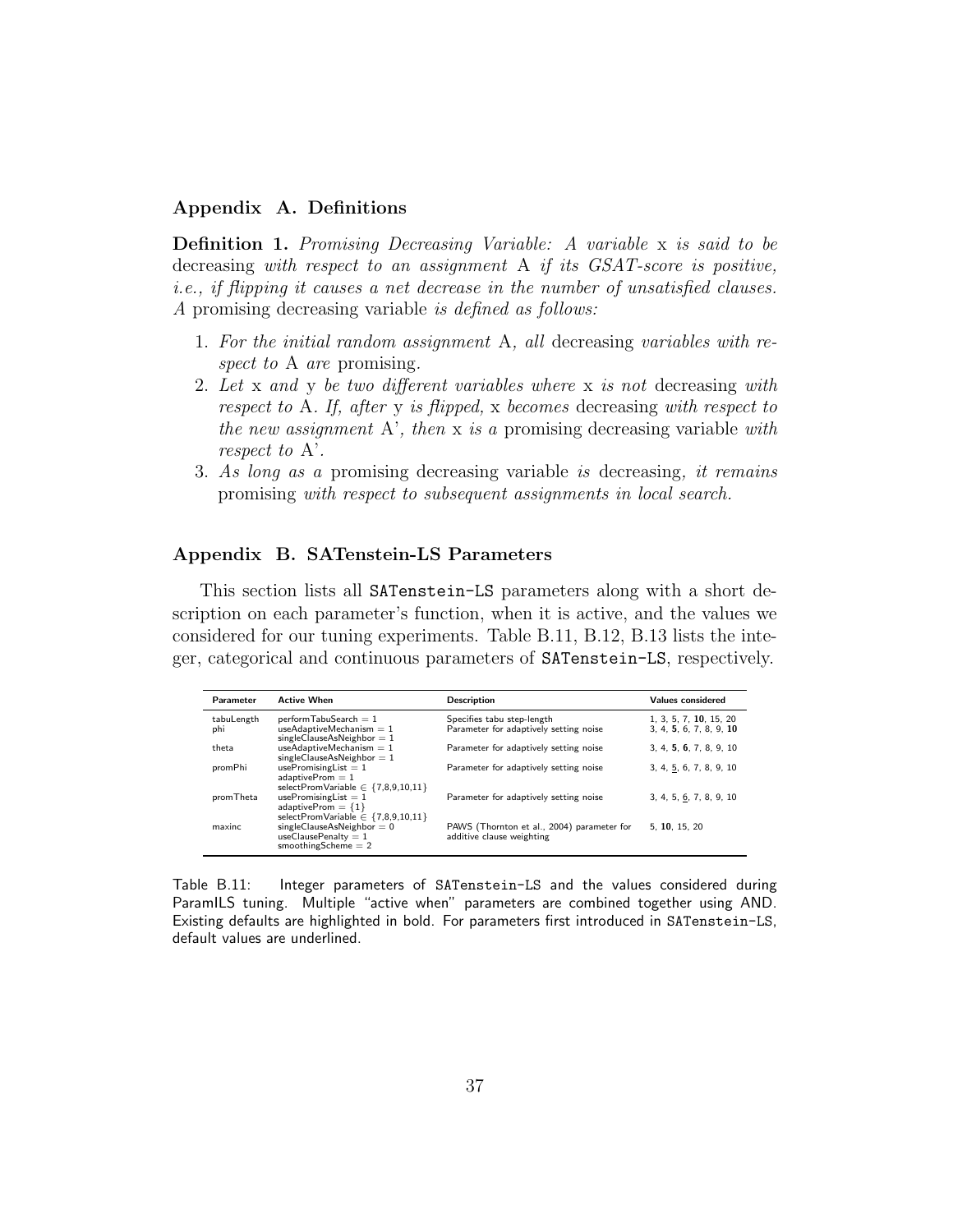| Parameter                            | <b>Active When</b>                                                                                | Domain               | <b>Description</b>                                                                                                                                                                                                                                                                                                      |
|--------------------------------------|---------------------------------------------------------------------------------------------------|----------------------|-------------------------------------------------------------------------------------------------------------------------------------------------------------------------------------------------------------------------------------------------------------------------------------------------------------------------|
| performSearchDiversification         | Base level parameter                                                                              | ${0,1}$              | If true, block $B_1$ is performed                                                                                                                                                                                                                                                                                       |
| usePromisingList                     | Base level parameter                                                                              | ${0,1}$              | If true, block $B_2$ is performed                                                                                                                                                                                                                                                                                       |
| singleClauseAsNeighbor               | Base level parameter                                                                              | ${0,1}$              | If true, block $B_3$ is performed                                                                                                                                                                                                                                                                                       |
| selectPromVariable                   | usePromisingList $= 1$                                                                            | ${1, 11}$            | else, block $B_4$ is performed<br>See Table 1                                                                                                                                                                                                                                                                           |
| heuristic<br>performAlternateNovelty | $singleClauseAsNeighbour = 1$<br>$singleClauseAsNeighbour = 1$                                    | ${1, 13}$<br>${0,1}$ | See Table 3<br>If true, performs Novelty<br>variant with "flat move".                                                                                                                                                                                                                                                   |
| useAdaptiveMechanism                 | Base level parameter                                                                              | ${0,1}$              | If true, uses adaptive mechanisms.                                                                                                                                                                                                                                                                                      |
| adaptivenoisescheme                  | $useAdaptive Mechanism = 1$<br>$use PromisingList = 1$                                            | ${1,2}$              | Specifies adaptive noise mechanisms.                                                                                                                                                                                                                                                                                    |
| adaptWalkProb                        | $useAdaptive Mechanism = 1$                                                                       | ${0,1}$              | If true, walk probability or diversification<br>probability of a heuristic is adaptively                                                                                                                                                                                                                                |
| performTabuSearch                    | Base level parameter                                                                              | ${0,1}$              | tuned.<br>If true, tabu variables are                                                                                                                                                                                                                                                                                   |
| useClausePenalty                     | Base level parameter                                                                              | ${0,1}$              | not considered for flipping.<br>If true, clause penalties are computed.                                                                                                                                                                                                                                                 |
| selectClause                         | $singleClauseAsNeighbour = 1$                                                                     | ${1,2}$              | 1 selects an UNSAT clause uniformly<br>at random.<br>2 selects an UNSAT clause with a<br>probability proportional to its                                                                                                                                                                                                |
|                                      | $searchDiversificationStrategy$ perform Search Diversification = 1                                | ${1,2,3,4}$          | clause penalty.<br>1 randomly selects a variable from an<br>UNSAT clause.<br>2 selects the least-recently-flipped<br>-variable from an UNSAT clause.<br>3 selects the least-frequently-flipped<br>variable from an UNSAT clause.<br>4 selects the variable with least                                                   |
| adaptiveProm                         | $use PromisingList = 1$                                                                           | ${0,1}$              | W2 weight from an UNSAT clause.<br>If true, performs adaptive versions of<br>Novelty variants to select variable                                                                                                                                                                                                        |
| adaptpromwalkprob                    | usePromisingList $= 1$<br>$adaptive Prom = 1$                                                     | ${0,1}$              | from promising list.<br>If true, walk probability or diversification<br>probability of Novelty variants used<br>on promising list is adaptively tuned.                                                                                                                                                                  |
| scoringMeasure                       | usePromisingList $= 0$<br>$singleClauseAsNeighbour = 0$                                           | ${1,2,3}$            | Specifies the scoring measure.<br>1 uses MakeCount - BreakCount<br>2 uses MakeCount<br>3 uses -BreakCount                                                                                                                                                                                                               |
| tieBreaking                          | usePromisingList $= 1$<br>selectPromVariable $\in \{ 1,4,5 \}$<br>or singleClauseAsNeighbor = $0$ | ${1,2,3,4}$          | 1 breaks ties randomly.<br>2 breaks ties in favor of the<br>least-recently-flipped variable.<br>3 breaks tie in favor of the<br>least-frequently-flipped variable.<br>4 breaks tie in favor of the<br>variable with least VW2 score.                                                                                    |
| updateSchemePromList                 | usePromisingList $= 1$                                                                            | ${1,2,3}$            | 1 and 2 follow $G^2WSAT$ .                                                                                                                                                                                                                                                                                              |
| smoothingScheme                      | $useClausePenalty = 1$                                                                            | ${1,2}$              | 3 follows gNovelty+.<br>When singleClauseAsNeighbor $= 1$ :<br>1 performs smoothing for only random<br>3-SAT instances with 0.4 fixed<br>smoothing probability.<br>2 performs smoothing for all instances.<br>When singleClauseAsNeighbor $= 0$ :<br>1 performs SAPS-like smoothing.<br>2 performs PAWS-like smoothing. |

<span id="page-37-0"></span>Table B.12: Categorical parameters of SATenstein-LS. Unless otherwise mentioned, multiple "active when" parameters are combined together using AND.

# <span id="page-37-1"></span>Appendix C. Per-instance performance comparison with challengers

Table [C.14](#page-39-1) summarizes the performance of each SATenstein-LS solver compared to each challenger on a per-instance basis and shows that SATenstein-LS's superior aggregate performance over challengers is not a result of better performance on few harder instances and worse or equal performance on the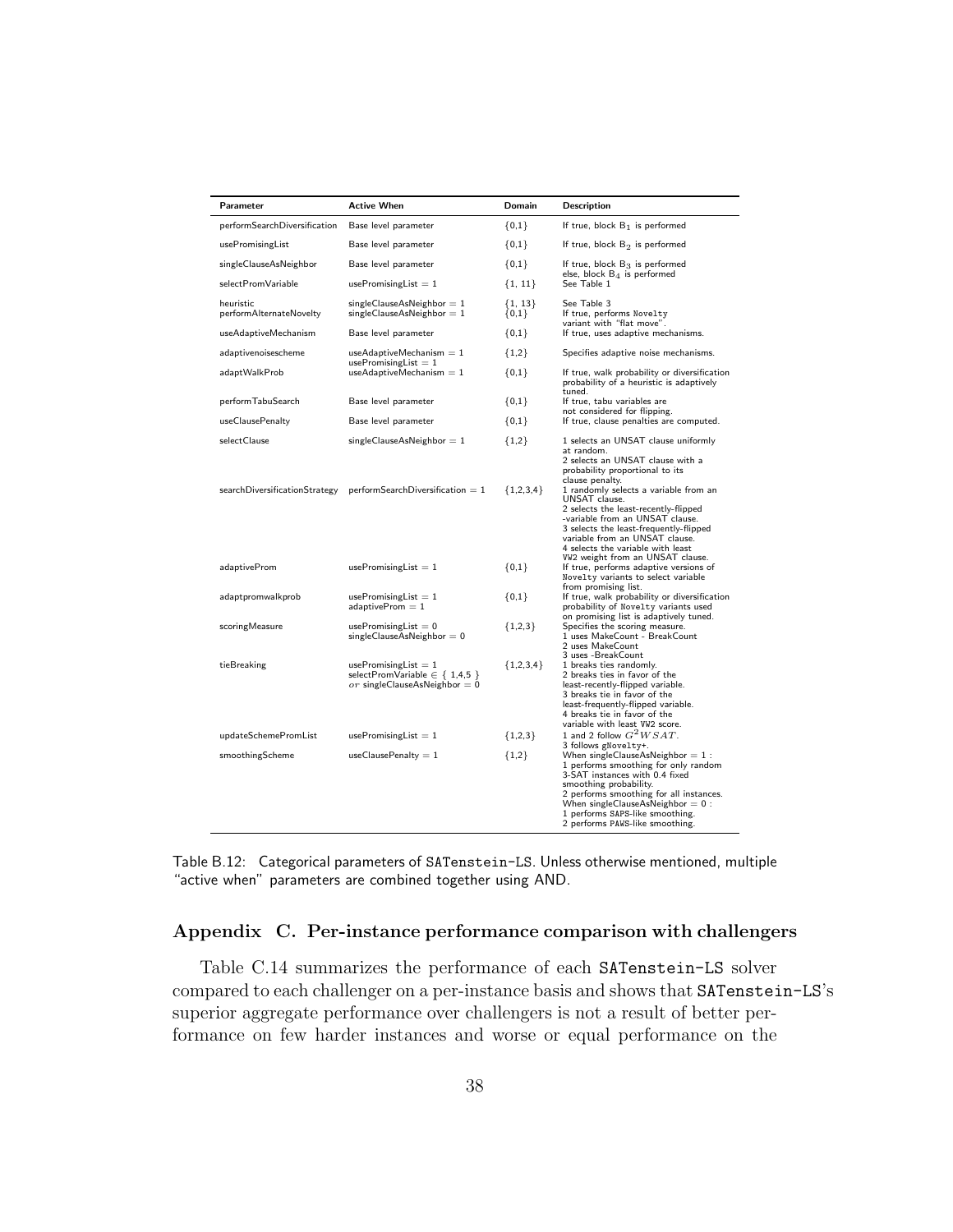| Parameter    | <b>Active When</b>                                                                                                                                                                 | <b>Description</b>                                                                                 | <b>Discrete Values Considered</b>                                                            |
|--------------|------------------------------------------------------------------------------------------------------------------------------------------------------------------------------------|----------------------------------------------------------------------------------------------------|----------------------------------------------------------------------------------------------|
| wp           | $singleClauseAsNeighbour = 1$<br>heuristic $\in \{2,6,11\}$<br>$useAdaptive Mechanism = 0$<br>$or$ smoothing Scheme = 1<br>$singleClauseAsNeighbour = 0$<br>useClausePenalty = $0$ | Randomwalk probability for Novelty <sup>+</sup>                                                    | $0, 0.01, 0.03, 0.04, 0.05, 0.06, 0.07,$<br>0.1, 0.15, 0.20                                  |
| dp           | $singleClauseAsNeighbour = 1$<br>heuristic $\in \{3,4,12,13\}$<br>$useAdaptive Mechanism = 0$                                                                                      | Diversification probability for Novelty++<br>and Noveltv++'                                        | $0.01, 0.03, 0.05, 0.07, 0.1, 0.15, 0.20$                                                    |
| promDp       | $use PromisingList = 1$<br>selectPromVariable $\in \{8, 10\}$<br>$adaptive Prom = 0$                                                                                               | Diversification probability for Novelty<br>variants used to select variable from<br>promising list | $0.01, 0.03, 0.05, 0.07, 0.1, 0.15, 0.20$                                                    |
| novNoise     | $singleClauseAsNeighbour = 1$<br>heuristic $\in \{1,2,3,4,5,6,10,11,12,13\}$<br>$useAdaptive Mechanism = 0$                                                                        | Noise parameter for all Novelty variants                                                           | 0.01, 0.03, 0.05, 0.07, 0.1, 0.15, 0.20                                                      |
| wpWalk       | $singleClauseAsNeighbour = 1$<br>heuristic $\in \{7,8,9\}$<br>$useAdaptive Mechanism = 0$                                                                                          | Noise parameter for WalkSAT and VW1                                                                | $0.1, 0.2, 0.3, 0.4, 0.5, 0.6, 0.7, 0.8$                                                     |
| promWp       | $use PromisingList = 1$<br>selectPromVariable $\in \{9,11\}$                                                                                                                       | Randomwalk probability for Novelty<br>variants used to select variable<br>from promising list      | $0.01, 0.03, 0.05, 0.07, 0.1, 0.15, 0.20$                                                    |
| promNovNoise | $use PromisingList = 1$<br>selectPromVariable $\in$ 7,8,9,10,11                                                                                                                    | Noise parameter for all Novelty<br>variants used to select variable<br>from promising list         | $0.1, 0.2, 0.3, 0.4, 0.5, 0.6, 0.7, 0.8$                                                     |
| alpha        | $singleClauseAsNeighbour = 0$<br>useClausePenalty $= 1$<br>smoothing Scheme $= 1$                                                                                                  | Parameter for SAPS                                                                                 | 1.01, 1.066, 1.126, 1.189, 1.3, 1.256,<br>1.326, 1.4                                         |
| rho          | $singleClauseAsNeighbour = 0$<br>useClausePenalty = $1$<br>smoothing Scheme $= 1$                                                                                                  | Parameter for SAPS                                                                                 | $0, 0.17, 0.333, 0.5, 0.666, 0.8, 0.83, 1$                                                   |
| sapsthresh   | $singleClauseAsNeighbour = 0$<br>$useClausePenalty = 1$<br>smoothing Scheme $= 1$                                                                                                  | Parameter for SAPS                                                                                 | $-0.1, -0.2, -0.3, -0.4$                                                                     |
| ps           | useClausePenalty = $1$<br>$singleClauseAsNeighbour = 1$<br>or singleClauseAsNeighbor = $0$<br>useClausePenalty = $1$<br>$useAdaptive Mechanism = 0$<br>smoothing Scheme $= 1$      | Smoothing parameter for SAPS, RSAPS,<br>and gNovelty <sup>+</sup>                                  | $0, 0.033, 0.05, 0.066, 0.1, 0.133, 0.166,$<br>$0.2, 0.3, 0.4, 0.5, 0.6, 0.7, 0.8, 0.9, 1.0$ |
| s            | $singleClauseAsNeighbour = 1$<br>$useAdaptive Mechanism = 0$<br>$or$ singleClauseAsNeighbor = 0<br>tieBreaking $=$ 4<br>$useAdaptive Mechanism = 0$                                | VW parameter for smoothing                                                                         | 0.1, 0.01, 0.001                                                                             |
| c            | $singleClauseAsNeighbour = 1$<br>$useAdaptive Mechanism = 0$<br>$or$ singleClauseAsNeighbor = 0<br>tieBreaking $= 4$<br>$useAdaptive Mechanism = 0$                                | VW parameter for smoothing                                                                         | 0.1, 0.01, 0.001, 0.0001, 0.00001,<br>0.000001                                               |
| rdp          | $performSearchDiversification = 1$<br>searchDiversificationStrategy $\in \{2,3\}$                                                                                                  | Parameter for search diversification                                                               | 0.01, 0.03, 0.05, 0.07, 0.1, 0.15                                                            |
| rfp          | $performSearchDiversification = 1$<br>searchDiversificationStrategy = $4$                                                                                                          | Parameter for search diversification                                                               | 0.01, 0.03, 0.05, 0.07, 0.1, 0.15                                                            |
| rwp          | $performSearchDiversification = 1$<br>searchDiversificationStrategy = $1$                                                                                                          | Parameter for search diversification                                                               | 0.01, 0.03, 0.05, 0.07, 0.1, 0.15                                                            |
| pflat        | $singleClauseAsNeighbour = 0$<br>useClausePenalty $= 1$<br>smoothing Scheme $= 2$                                                                                                  | Parameter for PAWS that controls<br>"flat-moves"                                                   | 0.05, 0.10, 0.15, 0.20                                                                       |

<span id="page-38-0"></span>Table B.13: Continuous parameters of SATenstein-LS and values considered during ParamILS tuning. Unless otherwise mentioned, multiple "active when" parameters are combined together using AND. Existing defaults are highlighted in bold. For parameters first introduced in SATenstein-LS, default values are underlined.

rest. Except for R3SAT, SATenstein-LS solvers outperformed the respective best challengers for each distribution on a per-instance basis. R3SAT was an exception: PAWS outperformed SATenstein-LS[R3SAT] most frequently (77.2%), but still achieved a lower PAR-10 score, indicating that SATenstein-LS[R3SAT] achieved dramatically better performance than PAWS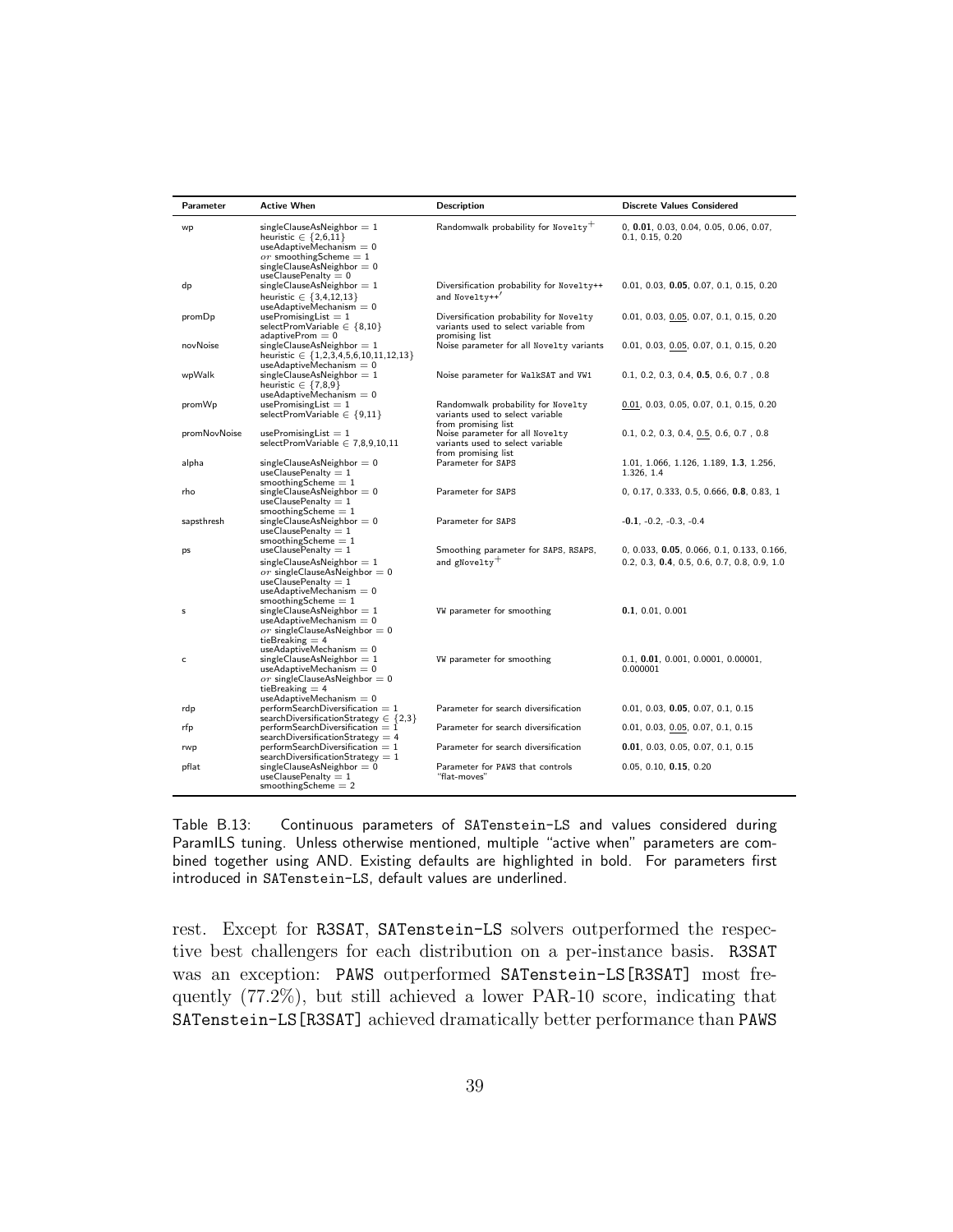| <b>Challengers</b> | QCP            | <b>SW-GCP</b> | R3SAT          | <b>HGEN</b>    | <b>FAC</b>    | CBMC(SE)       |
|--------------------|----------------|---------------|----------------|----------------|---------------|----------------|
| AG20               | 76.1 (23.3)    | 95.8(4.2)     | 45.6 (17.6)    | 98.0(1.5)      | 100.0(0.0)    | 100.0(0.0)     |
| AG2p               | 70.6<br>(28.6) | 88.9 (10.7)   | (15.2)<br>47.6 | 98.2<br>(1.1)  | 100.0(0.0)    | 100.0(0.0)     |
| $AG2+$             | (24.1)<br>75.4 | 94.3(5.7)     | 61.6(12.4)     | 98.5<br>(1.1)  | 100.0(0.0)    | 100.0(0.0)     |
| ANOV               | (40.4)<br>57.7 | 68.5(27.2)    | 57.2(8.0)      | 97.6<br>(1.3)  | 99.9(0.0)     | 100.0(0.0)     |
| G2                 | 81.4 (18.6)    | 100.0(0.0)    | 34.0(15.2)     | 98.0<br>(1.4)  | 100.0(0.0)    | 100.0(0.0)     |
| <b>GNOV</b>        | 97.5(2.4)      | 99.6(0.4)     | 48.8 (16.4)    | 99.4<br>(0.4)  | 100.0(0.0)    | 100.0<br>(0.0) |
| PAWS               | 69.0(30.1)     | 100.0(0.0)    | 19.6(3.2)      | 100.0(0.0)     | 68.8(0.0)     | 100.0(0.0)     |
| RANOV              | 100.0(0.0)     | 100.0(0.0)    | 99.2(0.0)      | 100.0(0.0)     | 100.0(0.0)    | 100.0(0.0)     |
| RSAPS              | 71.5 (28.0)    | 99.8(0.2)     | 96.8(3.2)      | 100.0<br>(0.0) | 81.1<br>(0.0) | 42.2(54.5)     |
| SAPS               | 70.9 (28.5)    | 100.0(0.0)    | 96.8(2.4)      | 100.0(0.0)     | 73.7(0.2)     | 48.8 (48.5)    |
| VW                 | 85.3 (14.7)    | 100.0(0.0)    | (0.0)<br>100.0 | 100.0<br>(0.0) | 100.0(0.0)    | 100.0(0.0)     |

<span id="page-39-1"></span>Table C.14: Percentage of instances on which SATenstein-LS achieved better (equal) median runtime than each of the 11 challengers. Medians were taken over 25 runs on each instance with a cutoff time of 600 CPU seconds per run.



<span id="page-39-0"></span>Figure C.1: Performance comparison of SATenstein-LS and the best challenger. Left: R3SAT; Right: FAC. Medians were taken over 25 runs on each instance with a cutoff time of 600 CPU seconds per run.

on a relatively small number of hard instances.

# Appendix D. Performance comparison with configured challengers

Table [D.15](#page-40-0) summarizes the performance of configured challengers, and Figure [D.2](#page-41-0) shows the PAR-10 ratios of SATenstein-LS solvers over the default and configured challengers. Compared to challengers with default configurations (see Table [7\)](#page-22-0), the specifically optimized versions of the challenger solvers often achieved significantly better performance, reducing their performance gaps to SATenstein-LS solvers. For example, automatic configuration of G2 led to a speedup of 5 orders of magnitude in terms of PAR-10 on SWGCP and solved 100% of the instances in that benchmark set within a 600 sec-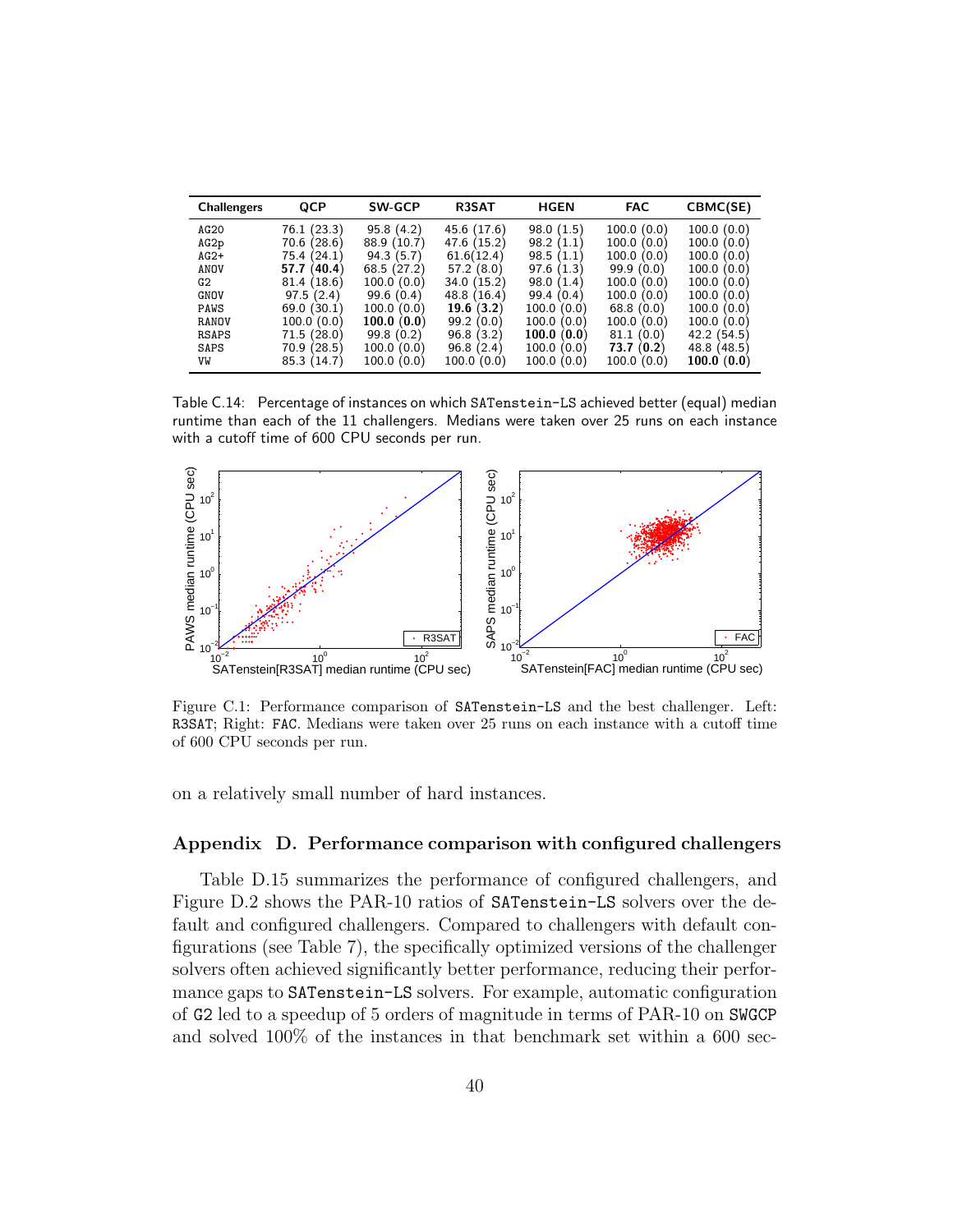| <b>Solvers</b>                         | <b>QCP</b>              | <b>SW-GCP</b>           | <b>R3SAT</b>          | <b>HGEN</b>             | <b>FAC</b>                 | CBMC(SE)                 |
|----------------------------------------|-------------------------|-------------------------|-----------------------|-------------------------|----------------------------|--------------------------|
| ANOV[D]<br>(Hoos, 2002)                | 26.13<br>0.02<br>99.6%  | 0.06<br>0.04<br>100%    | 2.68<br>0.12<br>100%  | 119.75<br>0.54<br>98.2% | 1731.16<br>296.84<br>90.1% | 994.94<br>0.50<br>83.4%  |
| G2[D]<br>(Li and Huang, 2005)          | 514.29<br>0.03<br>91.4% | 0.05<br>0.05<br>100%    | 3.64<br>0.15<br>100%  | 98.70<br>0.75<br>99.1%  | 617.83<br>110.42<br>97.8%  | 1084.60<br>0.58<br>81.4% |
| GNOV[D]<br>(Pham et al., 2008)         | 417.33<br>0.03<br>92.9% | 0.22<br>0.09<br>100%    | 8.87<br>0.17<br>100%  | 68.24<br>0.62<br>99.4%  | 5478.75<br>N/A<br>0.3%     | 2195.76<br>0.19<br>61.8% |
| PAWS[D]<br>(Thornton et al., 2004)     | 68.06<br>0.02<br>99.2%  | 0.70<br>0.35<br>100%    | 1.91<br>0.09<br>100%  | 64.48<br>0.83<br>99.4%  | 22.01<br>10.39<br>100%     | 1925.56<br>0.50<br>67.7% |
| RANOV[D]<br>(Pham and Anbulagan, 2007) | 75.06<br>0.1<br>98.9%   | 0.15<br>0.12<br>100%    | 13.85<br>0.24<br>100% | 141.61<br>0.77<br>98.1% | 336.27<br>95.53<br>100%    | 1223.83<br>0.47<br>80.4% |
| RSAPS[D]<br>(Hutter et al., 2002)      | 868.37<br>0.04<br>85.2% | 0.19<br>0.15<br>100%    | 1.32<br>0.11<br>100%  | 42.99<br>0.64<br>99.5%  | 12.17<br>7.86<br>100%      | 67.59<br>0.02<br>99.0%   |
| SAPS[D]<br>(Hutter et al., 2002)       | 27.69<br>0.06<br>99.8%  | 0.31<br>0.21<br>100%    | 1.54<br>0.16<br>100%  | 31.77<br>0.75<br>99.6%  | 10.68<br>7.00<br>100%      | 62.63<br>0.02<br>99.0%   |
| VW[D]<br>(Prestwich, 2005)             | 0.33<br>0.02<br>100%    | 417.71<br>8.43<br>94.8% | 1.26<br>0.15<br>100%  | 57.44<br>1.00<br>99.6%  | 32.38<br>17.60<br>100%     | 16.45<br>0.02<br>100%    |

<span id="page-40-0"></span>Table D.15: Performance summary of the automatically configured versions of 8 challengers (three challengers have no parameters). Every algorithm was run 25 times on each problem instance with a cutoff of 600 CPU seconds per run. Each cell  $\langle i, j \rangle$  summarizes the test-set performance of algorithm i on distribution j as  $a/b/c$ , where a (top) is the the penalized average runtime; b (middle) is the median of the median runtimes over all instances (not defined if fewer than half of the median runs failed to find a solution within the cutoff time);  $c$  (bottom) is the percentage of instances solved (i.e., having median runtime  $\lt$  cutoff). The best-scoring algorithm(s) in each column are indicated in bold.

ond cutoff (vs. 31% for G2 default). However, it is worth noting that the configured challengers sometimes also exhibited worse performance than the default configurations (in the worst case, VW[SWGCP] was 2.58 times slower than VW default in terms of PAR-10 with a cutoff of 600 CPU seconds). This was caused by the short cutoff time used during the configuration process, as motivated in Section 5.2; had we used the same 5 CPU second cutoff time for computing PAR-10 (recall that we used a cutoff time of 5 CPU seconds for every ParamILS tuning experiment, and we always computed the PAR-10 of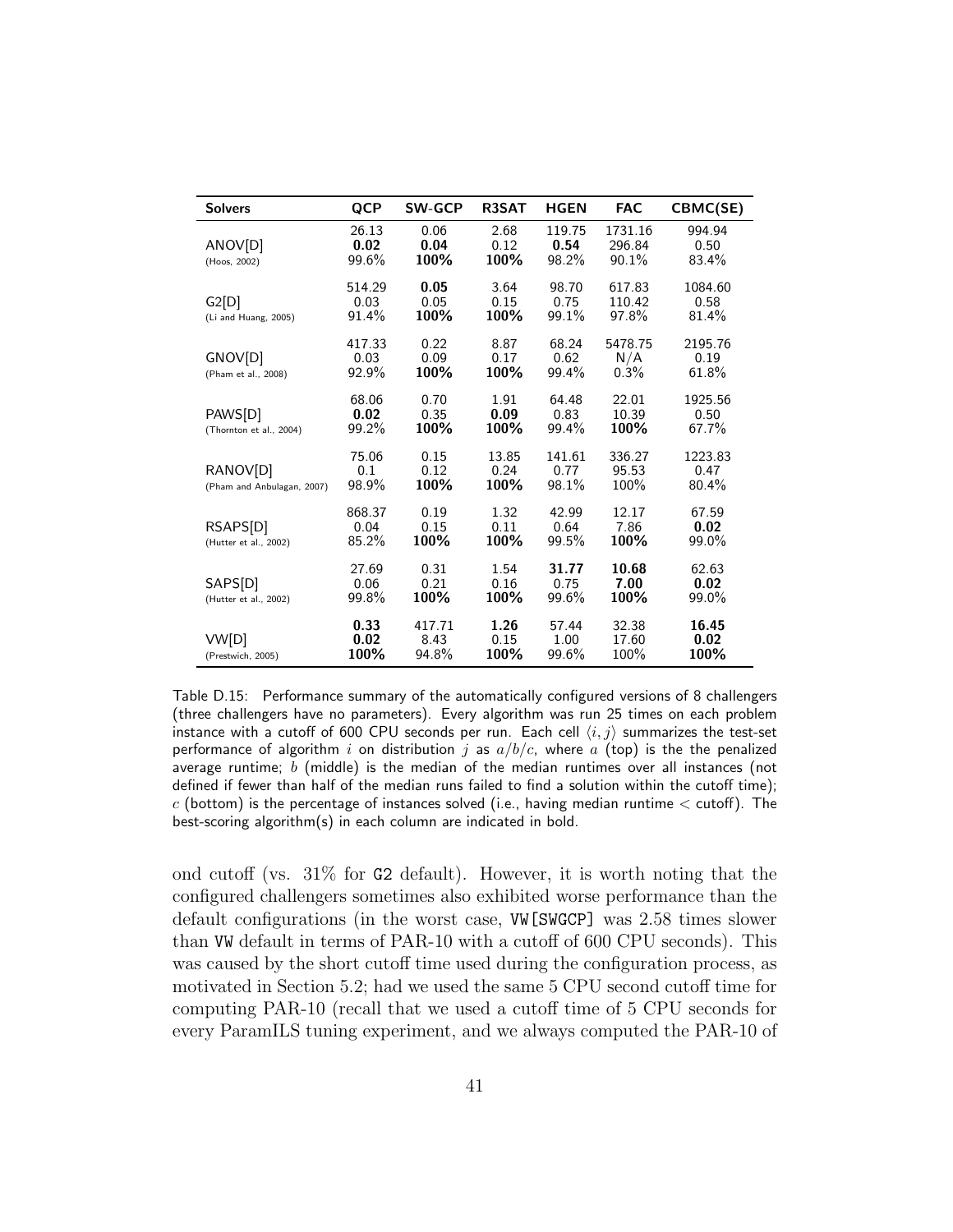

<span id="page-41-0"></span>Figure D.2: Performance of SATenstein-LS solvers vs challengers with default and optimized configurations. For every benchmark distribution D, the base-10 logarithm of the ratio between SATenstein[D] and one challenger (default and optimized) is shown on the y-axis, based on data from Tables [7](#page-22-0) and [D.15.](#page-40-0) Top-left: QCP; Top-right: SWGCP; Middle-left:R3SAT; Middle-right:HGEN; Bottom-left: FAC; Bottom-right: CBMC(SE)

the test performance based on a cutoff of 600 CPU seconds), the configured challengers would have always outperformed the default versions.

Examining benchmark distributions individually and ranging over our 8 challengers, we observed average and median speedups over default configurations of 396 and 3.58 (for QCP), 15,900 and 3,240 (for SWGCP), 5.84 and 2.74 (for R3SAT), 1.23 and 1.01 (HGEN), 15.4 and 1.61 (FAC), 6.61 and 2.00(CBMC(SE)). We were surprised to observe only small speedups for all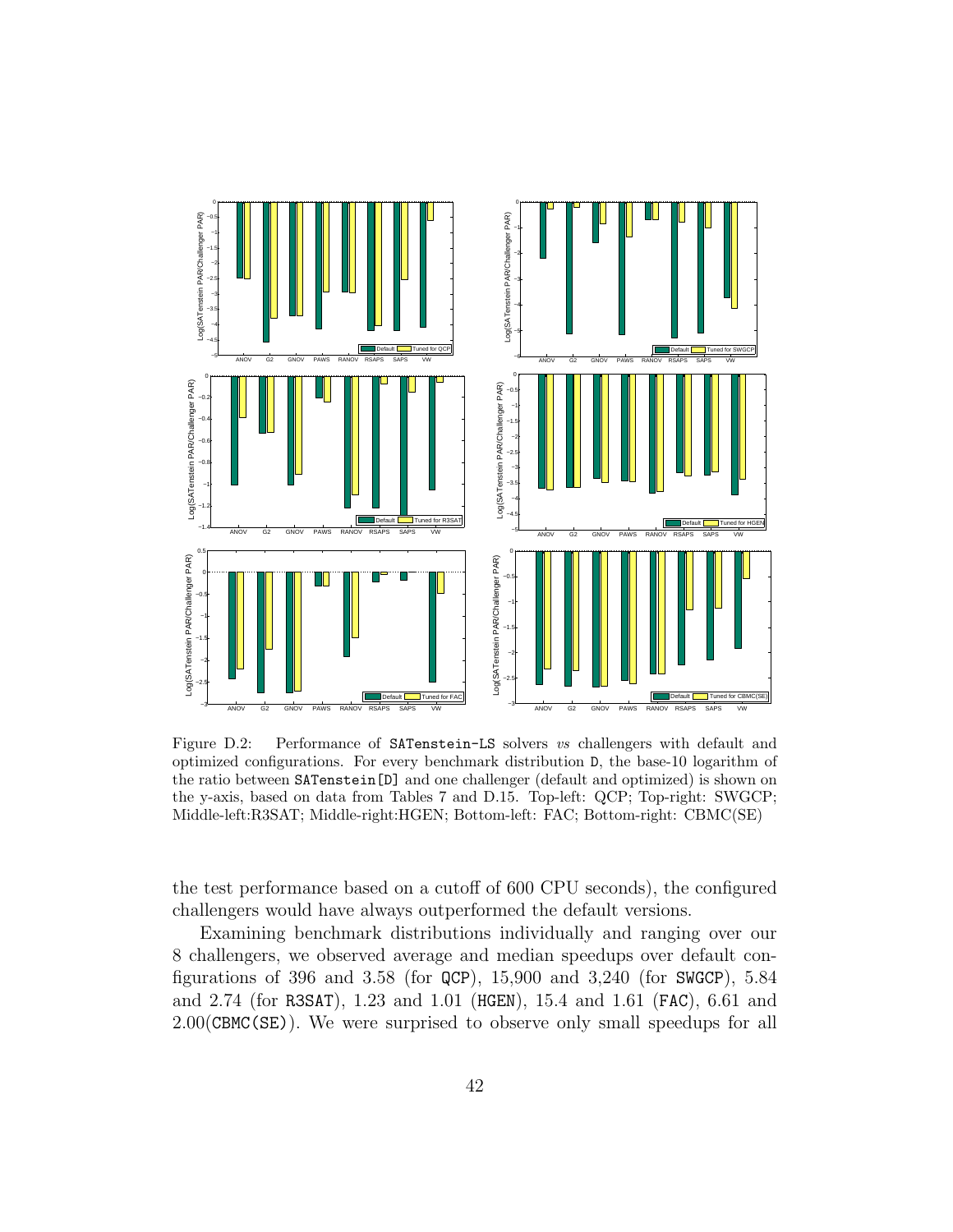| <b>Distribution</b> | <b>Parameter Configuration</b>                                                                                                                                                                                                                                                                                     |
|---------------------|--------------------------------------------------------------------------------------------------------------------------------------------------------------------------------------------------------------------------------------------------------------------------------------------------------------------|
| QCP                 | -useAdaptiveMechanism 0 -performSearchDiversification 1 -usePromisingList 0<br>-singleClauseAsNeighbor 1 -adaptWalkProb 0 -selectClause 1 -useClausePenalty 0<br>-performTabuSearch 0 -heuristic 4 -performAlternateNovelty 0 -searchDiversificationStrategy 3<br>-dp 0.07 -c 0.0001 -novNoise 0.5 -rfp 0.1 -s 0.1 |
| SW-GCP              | -useAdaptiveMechanism 0 -performSearchDiversification 0 -usePromisingList 0<br>-singleClauseAsNeighbor 1 -adaptWalkProb 0 -selectClause 1 -useClausePenalty 0<br>-performTabuSearch 0 -heuristic 3 -performAlternateNovelty 0<br>-dp 0.01 -c 0.01 -novNoise 0.1 -s 0.1                                             |
| R3SAT               | -useAdaptiveMechanism 0 -performSearchDiversification 1 -singleClauseAsNeighbor 0<br>-scoringMeasure 3 -tieBreaking 2 -useClausePenalty 1 -searchDiversificationStrategy 1<br>-smoothingScheme 1 -tabuLength 3 -performTabuSearch 1<br>-alpha $1.189$ -ps $0.1$ -rho $0.8$ -sapsthresh -0.1 -rwp 0.05 -wp 0.01     |
| <b>HGEN</b>         | -useAdaptiveMechanism 0 -performSearchDiversification 1 -usePromisingList 0<br>-singleClauseAsNeighbor 1 -tabuLength 3 -performTabuSearch 1<br>-useClausePenalty 0 -searchDiversificationStrategy 4<br>-adaptWalkProb 0 -selectClause 1 -heuristic 7<br>$-c$ 0.001 -rfp 0.15 -s 0.1 -wpWalk 0.1                    |
| FAC.                | -useAdaptiveMechanism 0-performSearchDiversification 0-singleClauseAsNeighbor 0<br>-scoringMeasure 3 -tieBreaking 1 -useClausePenalty 1 -smoothingScheme 1 -tabuSearch 0<br>-alpha 1.189 -ps 0.066 -rho 0.83 -sapsthresh -0.3 -wp 0.03                                                                             |
| CBMC(SE)            | -useAdaptiveMechanism 0 -performSearchDiversification 1 -singleClauseAsNeighbor 0<br>-useClausePenalty 1 -smoothingScheme 1 -performTabuSearch 0 -searchDiversificationStrategy 4<br>-scoringMeasure 3 -tieBreaking 2 -alpha 1.066 -ps 0 -rho 0.83 -sapsthresh -0.3 -wp 0.01 -rfp 0.1                              |

<span id="page-42-0"></span>Table E.16: SATenstein-LS parameter configuration found for each distribution.

challengers on HGEN. Considering challengers individually and ranging over our 6 benchmark distributions, average and median PAR-10 improvement was 15.0 and 1.85 (for ANOV), 13,200 and 3.84 (for G2), 1.74 and 1.05 (for GNOV), 1,070 and 0.98 (for PAWS), 1.33 and 1.03 (for RANOV), 4,870 and 6.85 (for RSAPS), 2,080 and 12.3 (for SAPS), 539 and 16.6 (for VW). RANOV showed the smallest performance improvement as a result of automated configuration across all benchmarks; this is likely due to RANOV's small parameter space (it has only one parameter).

# <span id="page-42-1"></span>Appendix E. SATenstein-LS parameter configurations found

Tables [E.16](#page-42-0) and [E.17](#page-43-0) present the SATenstein-LS and SATenstein-LS2.0 parameter configurations found for each distribution considered in this paper; we omit inactive parameters. In what follows, we describe these parameter configurations in detail.

SATenstein-LS2.0[QCP] uses building blocks 1, 2, and 5. Recall that block 1 is used for performing search diversification, and block 5 is used to update data structures, tabu attributes and clause penalties. In block 2, which is used to instantiate a solver belonging to the WalkSAT architecture, the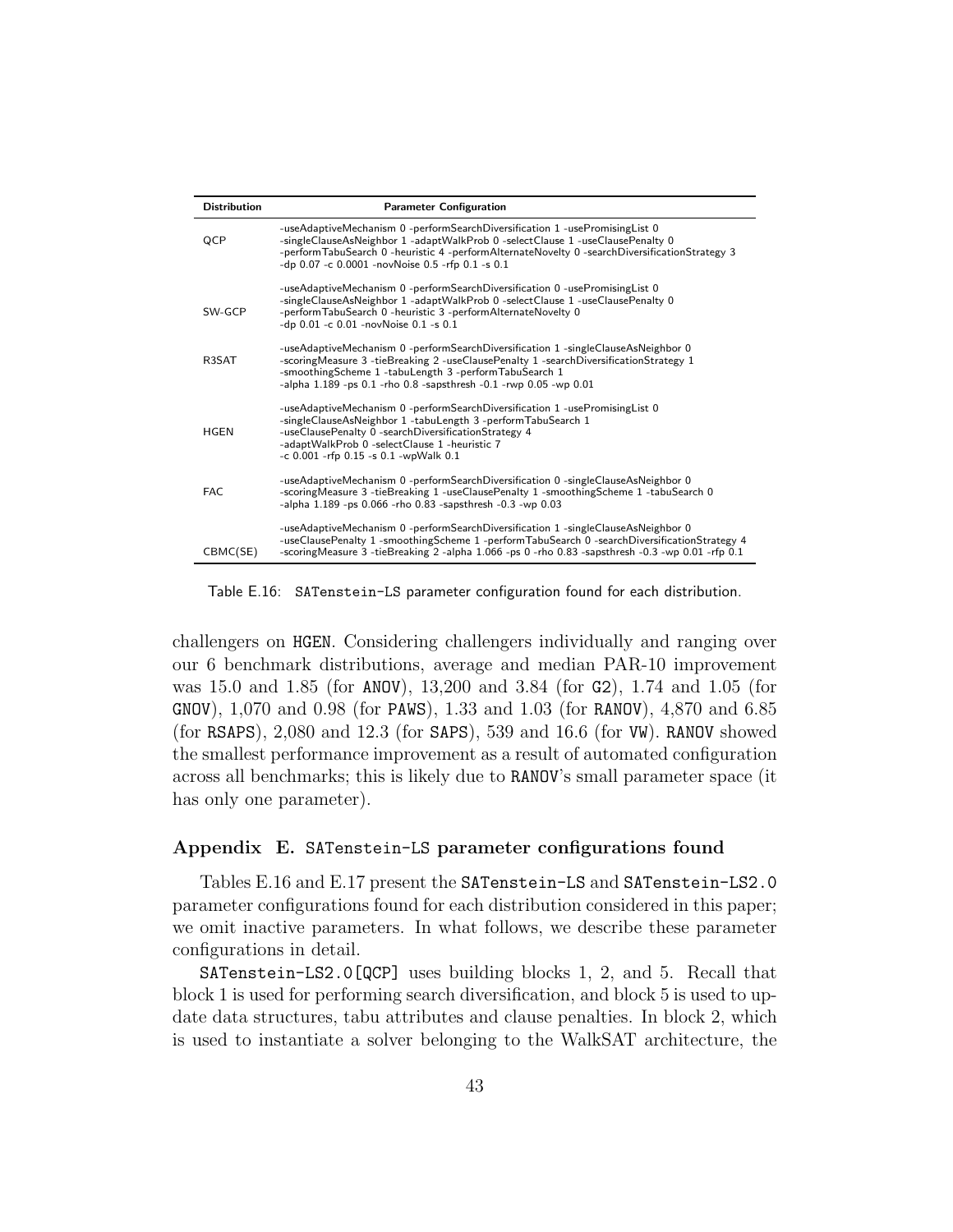| <b>Distribution</b> | <b>Parameter Configuration</b>                                                                                                                                                                                                                                        |
|---------------------|-----------------------------------------------------------------------------------------------------------------------------------------------------------------------------------------------------------------------------------------------------------------------|
| QCP                 | -useAdaptiveMechanism 0-performSearchDiversification 1-singleClauseAsNeighbor 1-usePromisingList 0<br>-selectClause 1 -useClausePenalty 0 -searchDiversificationStrategy 3 -performTabuSearch 0<br>-heuristic 5 -novNoise 0.3 -rfp 0.07                               |
| SW-GCP              | -useAdaptiveMechanism 0-performSearchDiversification 1-singleClauseAsNeighbor 1-usePromisingList 0<br>-searchDiversificationStrategy 2 -selectClause 1 -useClausePenalty 0 -performTabuSearch 0<br>-heuristic 1 -performAlternateNovelty 0 -rdp 0.01 -novNoise 0.1    |
| R3SAT               | -useAdaptiveMechanism 1 -performSearchDiversification 0 -singleClauseAsNeighbor 0 usePromisingList 0<br>-scoringMeasure 3 -tieBreaking 1 -useClausePenalty 1 -smoothingScheme 1 -performTabuSearch 0<br>-alpha $1.126$ -rho $0.17$ -sapsthresh $-0.1$ -wp $0.03$      |
| <b>HGEN</b>         | -useAdaptiveMechanism 0-performSearchDiversification 1-singleClauseAsNeighbor 1-usePromisingList 0<br>-performTabuSearch 1 -tabuLength 3 -useClausePenalty 0 -searchDiversificationStrategy 2<br>-selectClause 1 -heuristic 7 -rdp 0.07 -wpWalk 0.1                   |
| <b>FAC</b>          | -useAdaptiveMechanism 0-performSearchDiversification 0-singleClauseAsNeighbor 0-usePromisingList 0-<br>-scoringMeasure 3 -tieBreaking 3 -useClausePenalty 1 -smoothingScheme 1 performTabuSearch 0<br>-alpha $1.126$ -ps $0.033$ -rho $0.8$ -sapsthresh -0.1 -wp 0.04 |
| CBMC(SE)            | -useAdaptiveMechanism 0-performSearchDiversification 0-singleClauseAsNeighbor 1 usePromisingList 0<br>-useClausePenalty 0 -performTabuSearch 0 -selectClause 1<br>-heuristic $8 - c 0.0001$ s $-0.001$ -wpwalk $0.1$                                                  |

<span id="page-43-0"></span>Table E.17: SATenstein-LS2.0 parameter configuration found for each distribution.

heuristic is based on R-Novelty, and in block 1, *diversification* flips the leastfrequently-flipped variable from an UNSAT clause. This configuration is the same as SATenstein-LS[QCP] at the block level but differs in the employed heuristic and search diversification strategy. SATenstein-LS2.0[SW-GCP] is similar to SATenstein-LS2.0[QCP], but flips the least-recently-flipped variable in block 1 and uses a different heuristic (Novelty). Among the challengers, SATenstein-LS2.0[SW-GCP] is closest to RANOV. The main difference to SATenstein-LS[SW-GCP] is that SATenstein-LS[SW-GCP] did not use block 1. Unlike SATenstein-LS[R3SAT], SATenstein-LS2.0[R3SAT] does not use any search diversification and only uses blocks 3 (used to instantiate dynamic local search algorithms) and 5, but both configurations are closest to SAPS. SATenstein-LS2.0[HGEN] uses blocks 1, 2, and 5. It is similar to SATenstein-LS2.0[QCP] but uses a *heuristic* based on WW1 as well as a tabu list of length 3 and mainly differs from SATenstein-LS[HGEN] in the search diversification strategy. SATenstein-LS2.0[FAC] is also very similar to SATenstein-LS[FAC] with a different tie-breaking scheme. SATenstein-LS2.0[CBMC(SE)] uses blocks 2, and 5 and is closest to VW, a WalkSAT algorithm. This configuration is very different from what we found in SATenstein-LS[CBMC(SE)], which is a dynamic local search algorithm.

To summarize, we found that in most cases, the augmented solver found configurations that were similar but not identical to their SATenstein-LS